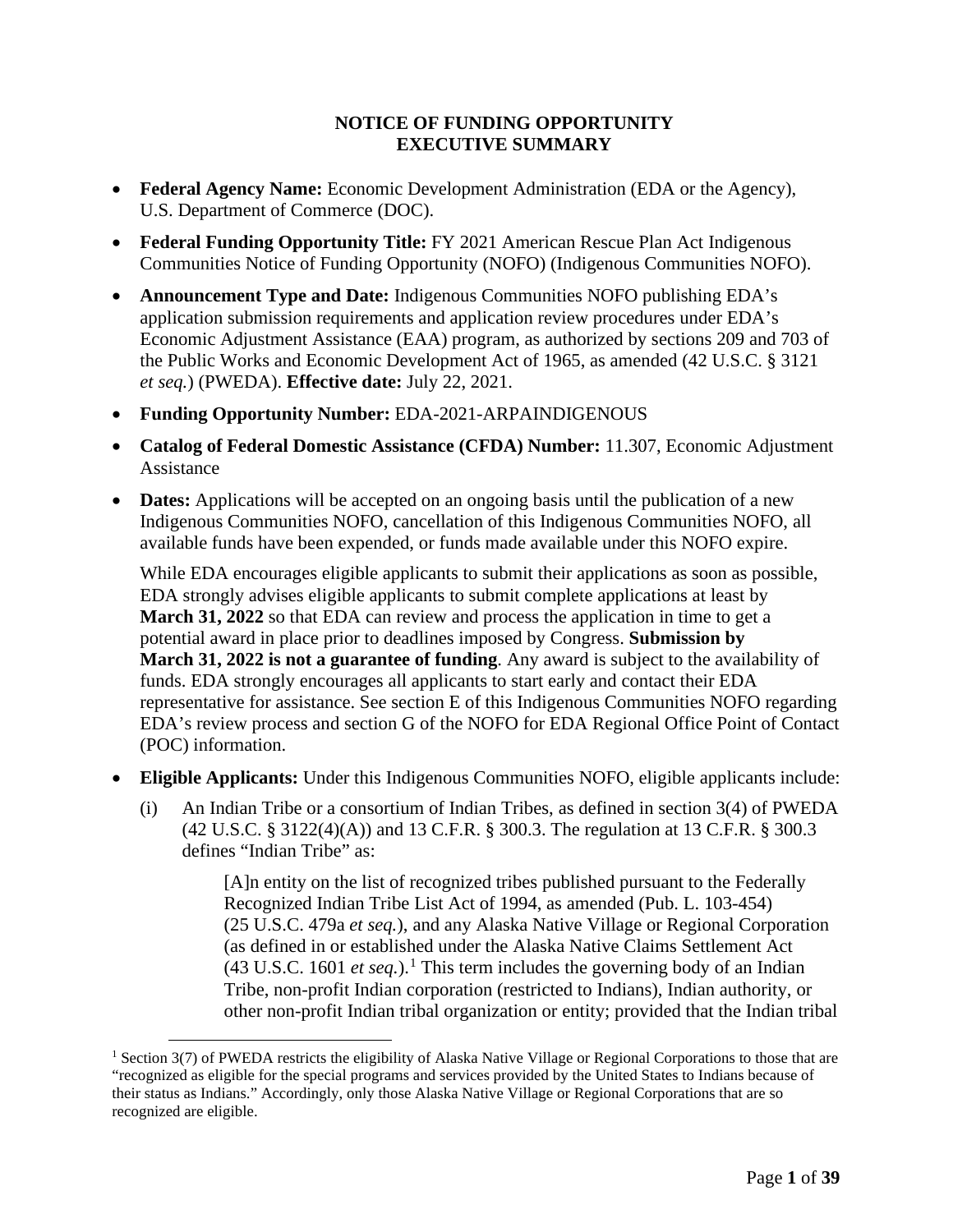organization or entity is wholly owned by, and established for the benefit of, the Indian Tribe or Alaska Native Village."

- (ii) A public or private non-profit organization or association serving Native Hawaiians.
- (iii) A public or private non-profit organization or association serving Native Pacific Islanders of Guam, American Samoa, the Commonwealth of the Northern Mariana Islands, the Republic of the Marshall Islands, the Federated States of Micronesia, or the Republic of Palau.

See section C.1 below for additional eligibility requirements. Note that individuals are not eligible and applications from individuals will not be considered.

• **Funding Opportunity Description:** EDA announces general policies and application procedures for the Indigenous Communities NOFO. Subject to the availability of funds, awards made under this NOFO will help indigenous communities devise and implement long-term economic recovery strategies through a variety of non-construction and construction projects, as appropriate, to assist communities impacted by the coronavirus pandemic.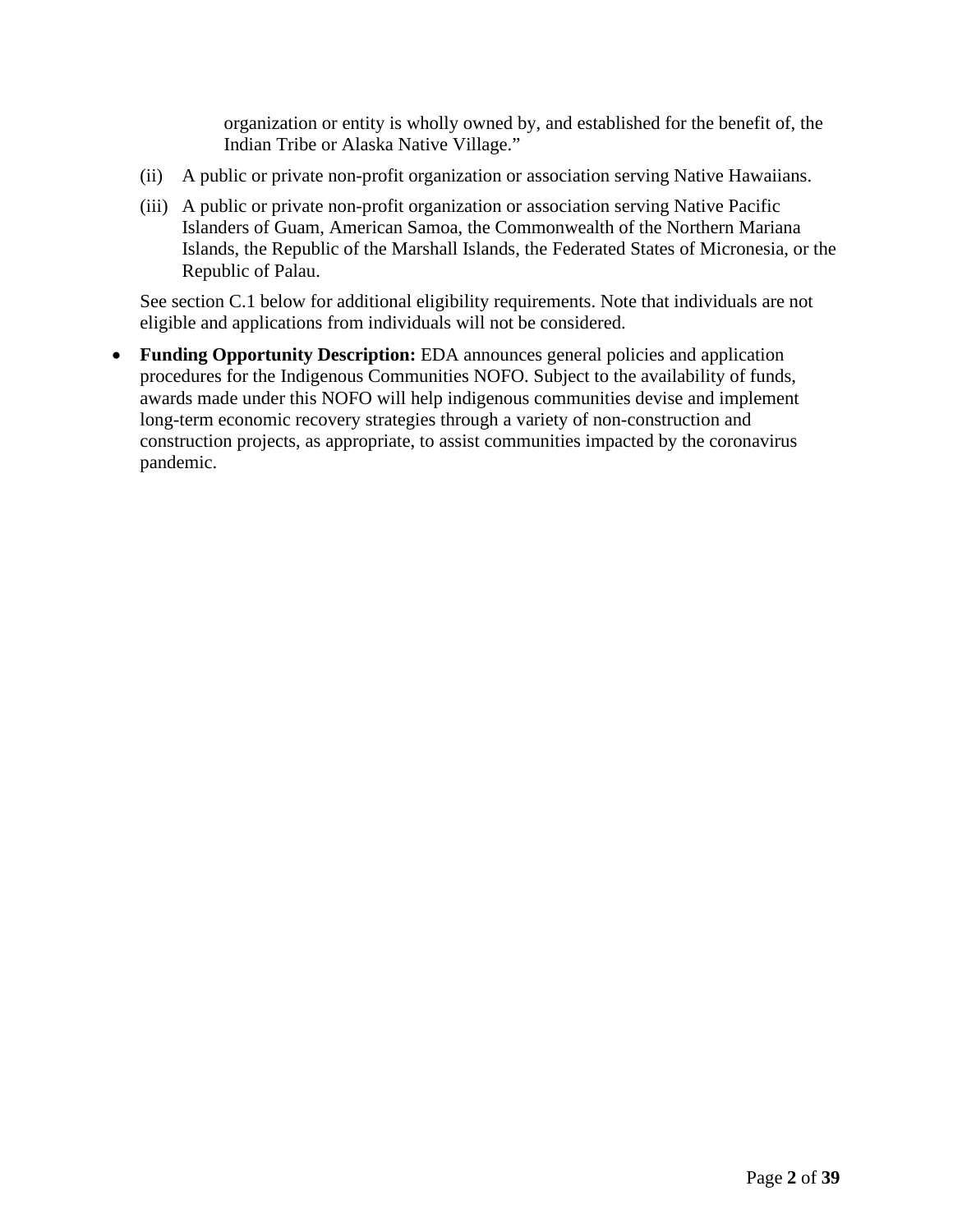# **FULL ANNOUNCEMENT TEXT**

# **FY 2021 EDA American Rescue Plan Act Indigenous Communities Notice of Funding Opportunity**

| 1.        |                                                                                      |  |  |
|-----------|--------------------------------------------------------------------------------------|--|--|
| 2.        |                                                                                      |  |  |
| 3.        |                                                                                      |  |  |
| 4.        |                                                                                      |  |  |
| B.        |                                                                                      |  |  |
| 1.        |                                                                                      |  |  |
| 2.        |                                                                                      |  |  |
| 3.        | What Type of Funding Instrument Will Be Used to Make Awards? How Long Will a         |  |  |
|           |                                                                                      |  |  |
| C.        |                                                                                      |  |  |
| 1.        |                                                                                      |  |  |
| 2.        |                                                                                      |  |  |
| 3.        |                                                                                      |  |  |
|           |                                                                                      |  |  |
| D.        |                                                                                      |  |  |
| 1.        |                                                                                      |  |  |
| 2.        |                                                                                      |  |  |
| 3.        |                                                                                      |  |  |
| 4.        |                                                                                      |  |  |
| 5.        |                                                                                      |  |  |
| 6.        |                                                                                      |  |  |
| <u>E.</u> |                                                                                      |  |  |
| 1.        |                                                                                      |  |  |
| 2.        |                                                                                      |  |  |
| 3.        | Federal Awardee Performance and Integrity Information System (FAPIIS) Review 26      |  |  |
|           |                                                                                      |  |  |
|           | F. Federal Award Administration Information<br>$27$                                  |  |  |
| 1.        |                                                                                      |  |  |
| 2.        |                                                                                      |  |  |
| 3.        | DOC Financial Assistance Standard Terms and Conditions (STCs) and EDA Standard Terms |  |  |
|           |                                                                                      |  |  |
| 4.        |                                                                                      |  |  |
| 5.        |                                                                                      |  |  |
|           |                                                                                      |  |  |
|           |                                                                                      |  |  |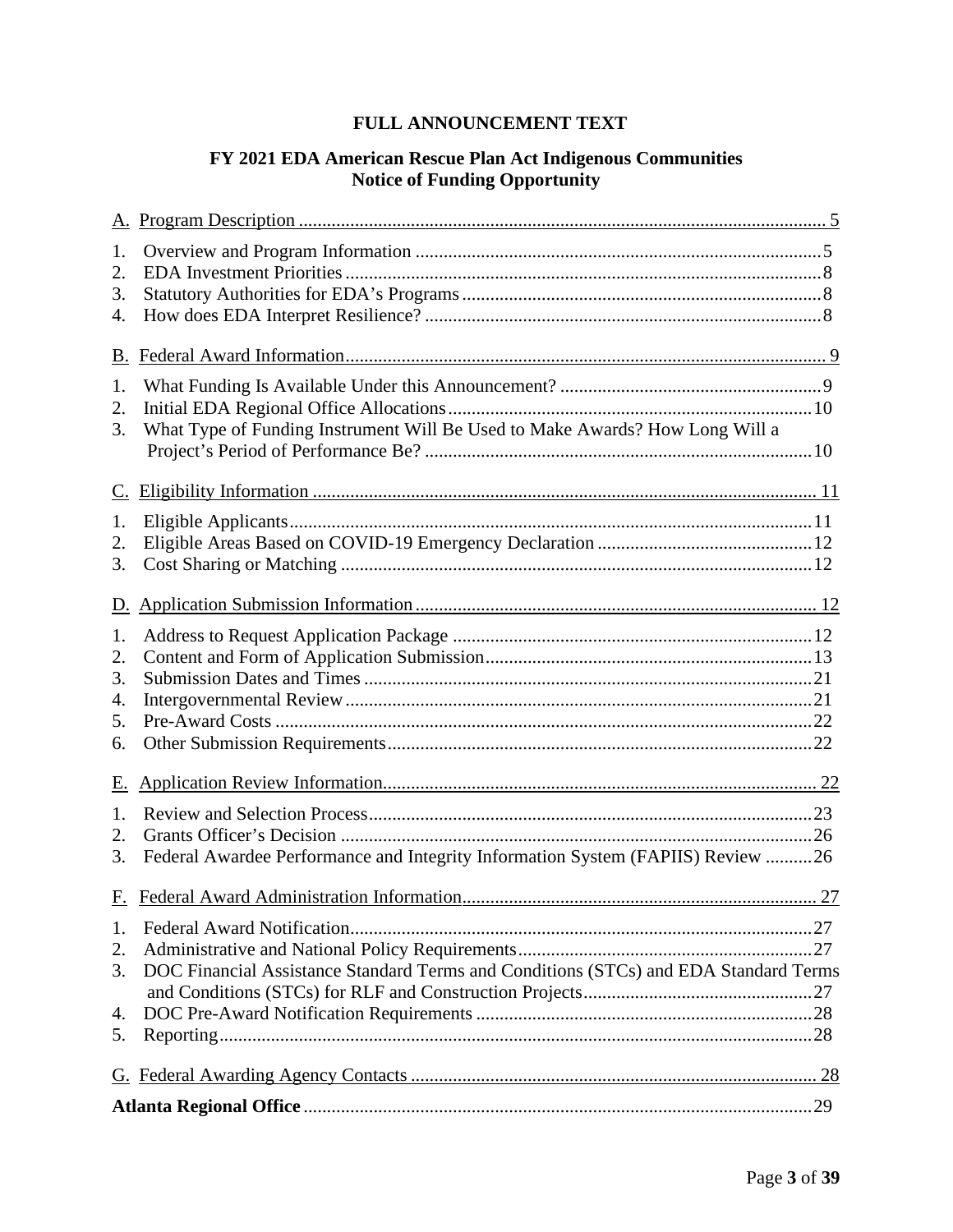| 1. |                                                                                       |  |  |
|----|---------------------------------------------------------------------------------------|--|--|
| 2. |                                                                                       |  |  |
| 3. |                                                                                       |  |  |
| 4. |                                                                                       |  |  |
| 5. | Certifications Required by Annual Appropriations Acts for Corporations and for Awards |  |  |
|    |                                                                                       |  |  |
| 6. |                                                                                       |  |  |
| 7. |                                                                                       |  |  |
| 8. |                                                                                       |  |  |
| 9. |                                                                                       |  |  |
| I. |                                                                                       |  |  |
| 1. |                                                                                       |  |  |
| 2. |                                                                                       |  |  |
| 3. |                                                                                       |  |  |
| 4. |                                                                                       |  |  |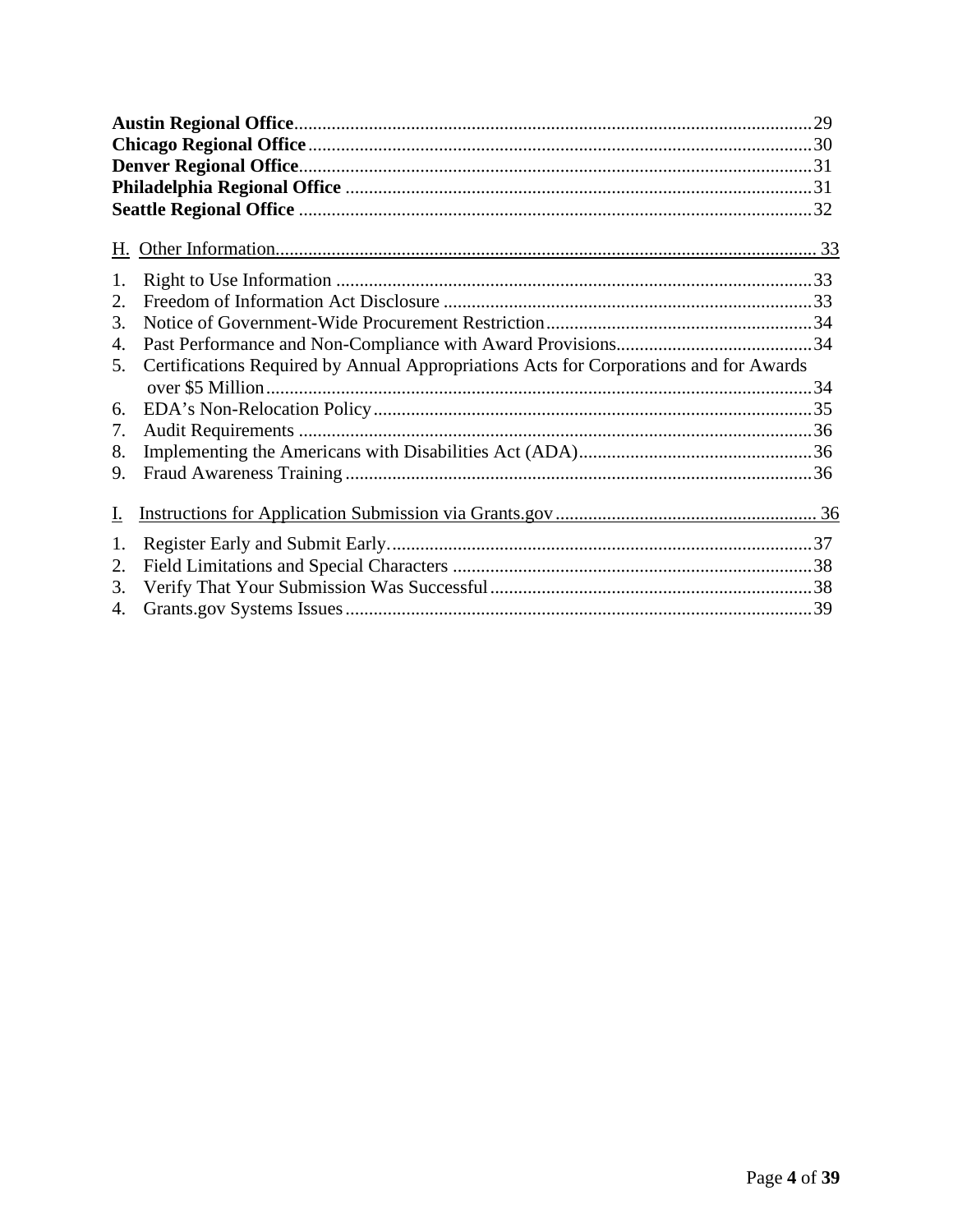### <span id="page-4-0"></span>**A. Program Description**

### <span id="page-4-1"></span>**1. Overview and Program Information**

EDA's mission is to lead the Federal economic development agenda by promoting innovation and competitiveness, preparing American regions for growth and success in the worldwide economy. Through this Indigenous Communities NOFO, EDA aims to assist indigenous communities to recover economically from the coronavirus pandemic. Even before the pandemic, indigenous communities faced high levels of economic distress and unique economic development challenges, resulting in severe inequalities in opportunity for members of these communities. The pandemic greatly exacerbated those challenges and inequities and will continue to cause deep economic injury to indigenous communities in unprecedented ways.

EDA's American Rescue Plan Indigenous Communities NOFO is designed to support indigenous communities as they respond to, and recover from, the economic impacts of the coronavirus pandemic, including long-term recovery and resilience to future economic disasters. Under this announcement, EDA solicits applications under the authority of its Economic Adjustment Assistance (EAA) program, which is intended to be flexible and responsive to the economic development needs and priorities of indigenous communities.

Through the EAA program, EDA provides investments that support a wide range of non-construction and construction activities in regions experiencing severe economic distress due to the coronavirus pandemic. Through this program, EDA can support both the development of pandemic recovery strategies and the implementation of recovery projects identified with those strategies, including infrastructure improvements and capitalization of revolving loan funds (RLFs). See section A.1.a for more examples of eligible projects.

Competitive applications for funding under this NOFO will propose projects designed to create the conditions for economic growth in indigenous communities and to accelerate economic recovery from the pandemic. These projects can include foundational economic infrastructure projects, such as such as broadband, energy, road, water, and wastewater infrastructure (including community water facilities); vocational and higher education facilities; and community health facilities that are necessary for future job creation. Projects can also include non-construction projects to provide technical assistance to support business development, entrepreneurship assistance, economic development planning, rural prosperity, and workforce training in indigenous communities. Further, EDA seeks to fund projects representing diverse geographies, from rural and urban settings to projects on or near tribal lands.

EDA anticipates funding projects that support communities' capacity for economic development. In EDA's experience with post-disaster recovery, the most effective rebuilding efforts are based on long-term community-oriented and collaborative economic development and redevelopment strategies. For this reason, EDA encourages the submission of applications based on such strategies that foster economic growth and resilience. See section A.4 below for more information on resilience and section E for more details on evaluation criteria.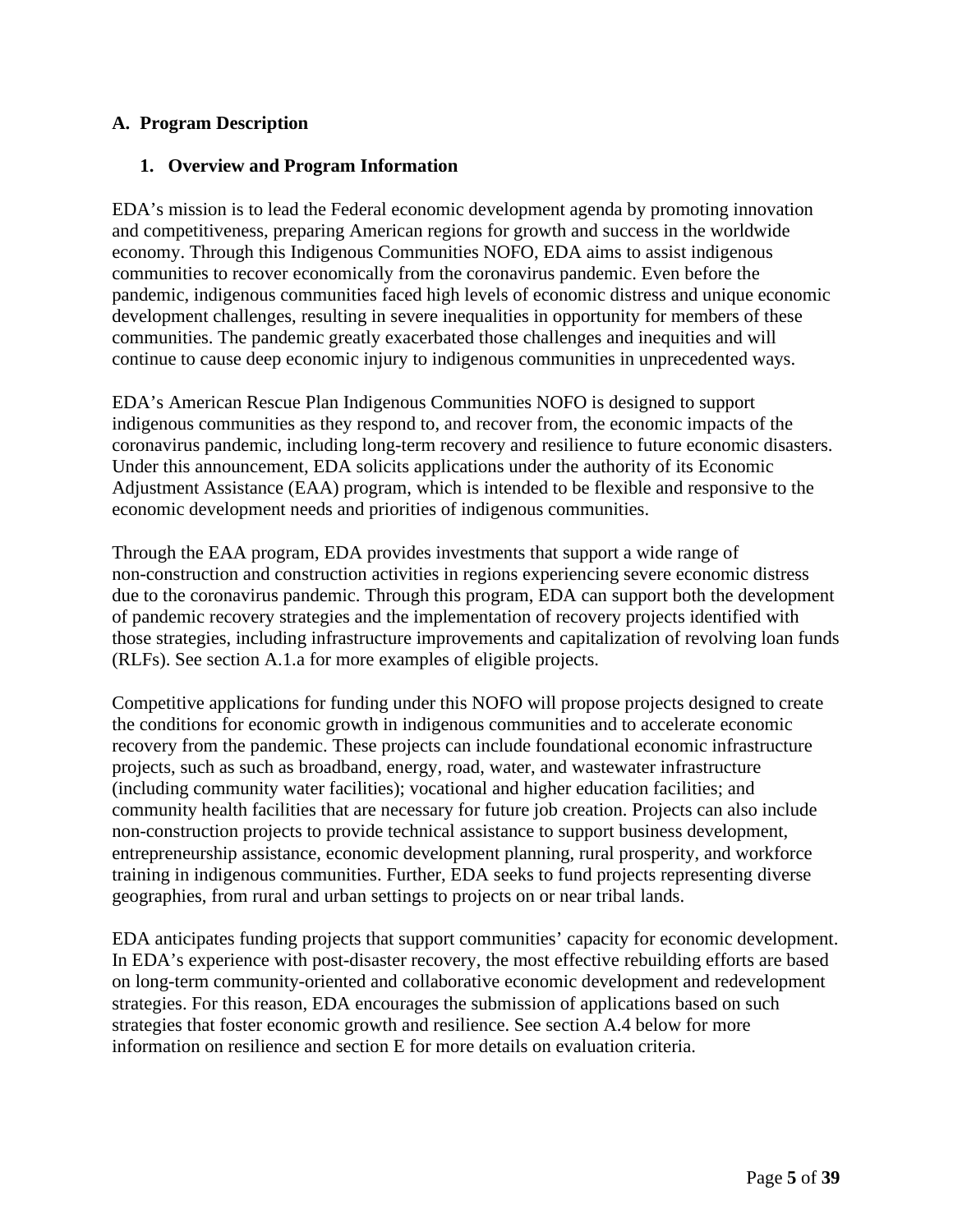Tribal entities are not constrained to only applying for funding under this NOFO. EDA anticipates publishing multiple NOFOs under the American Rescue Plan Act, in addition to the Indigenous Communities NOFO, including the Economic Adjustment Assistance NOFO; Build Back Better Regional Challenge NOFO; Travel, Tourism, and Outdoor Recreation NOFO; and the Good Jobs Challenge NOFO (for workforce development projects). Tribal entities are eligible to apply for American Rescue Plan Act funds under any of these NOFOs. Any particular project, however, should only be submitted under one NOFO not multiple NOFOs. This Indigenous Communities NOFO is the only NOFO EDA anticipates publishing where eligibility is restricted exclusively to indigenous communities.

Applicants are strongly encouraged to consult with the community's EDA Regional Office Point of Contact (POC) listed in section G of this NOFO before submitting an application. To better address the distinct goals of each NOFO, EDA may, in its sole discretion, consider applications under a different NOFO than the one to which the applicant originally applied, in which case EDA may ask the applicant to submit additional documents and information to meet the requirements of the new NOFO.

### a. **Specific Considerations for Projects Under this Indigenous Communities NOFO**

EDA has determined that due to the pervasive nature of the economic impacts of the coronavirus pandemic in indigenous communities, any construction or non-construction project that addresses those impacts by creating or retaining jobs or increasing the economic diversity or resiliency of an indigenous community is eligible for funding. For example, an infrastructure project that creates new jobs in a region is responsive to the requirement that the funds be spent to respond to "economic injury as a result of coronavirus."

Due to the special economic circumstances facing indigenous communities, EDA anticipates funding projects to support a broad spectrum of economic development needs that align with EDA's Recovery and Resilience Investment Priority (*see* section A.2 of this NOFO), including foundational economic infrastructure projects such as broadband, energy, roads, water and wastewater infrastructure (including community water facilities); vocational and higher education facilities; and community health facilities. Further, EDA will not require demonstrated commitments from beneficiaries.<sup>[2](#page-5-0)</sup> Projects for tribal gaming establishments or requests for funding to supplement operating budgets or replace lost revenue will not be considered. Please also see section A.4 of this NOFO for more information on how EDA defines resilience in the context of this NOFO. Applicants that are unsure whether a proposed project is eligible or competitive under this NOFO should consult the appropriate EDA POC listed in section G of this NOFO.

### b. **Comprehensive Economic Development Strategy Requirements**

Each project funded under the EAA program must be consistent with the region's or indigenous community's current Comprehensive Economic Development Strategy (CEDS) or equivalent EDA-accepted economic development strategy, such as a regionally or tribally developed

<span id="page-5-0"></span><sup>2</sup> EDA typically seeks private investment and job creation or retention commitments from beneficiaries (e.g., companies) in connection with the proposed application.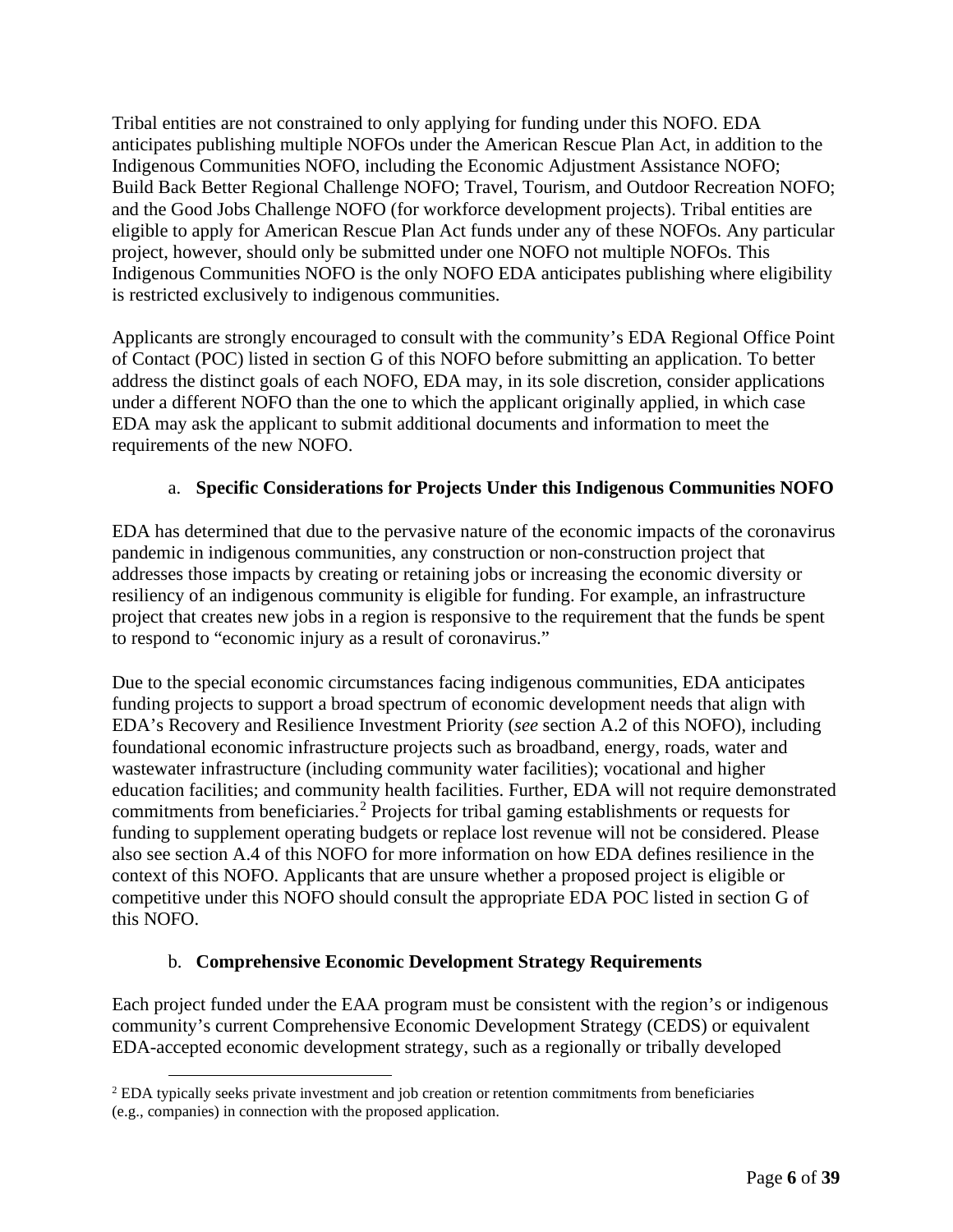sustainability plan. See<https://www.eda.gov/ceds/alternative-plans.htm> for more information on equivalent plans. In accordance with 13 C.F.R. § 303.7(c)(1), EDA may accept a non-EDA-funded CEDS or economic development strategy that does not contain all the elements EDA requires of a CEDS.

Please note that EDA has an established network of Partnership Planning partners, including Tribes and District Organizations, and there may already be an existing CEDS that meets a community's needs. EDA's Economic Development District (EDD) webpage at <https://www.eda.gov/edd/> can help applicants identify the tribal or EDD planning partner of the relevant project region, which entity generally is responsible for developing and maintaining the region's CEDS.

For indigenous communities that have existing economic development strategies, applicants are requested to provide the relevant strategy (either by attaching the document to the application or providing a web link for the document). Some communities or regions may not be covered by CEDS or have an economic development strategy, and in these cases, EDA may be able to help identify a relevant economic development strategy. Please contact the appropriate EDA POC listed in section G of this NOFO.

If economic development planning is a community need (for example, if an indigenous community does not currently have a CEDS or economic development strategy or if the needs of the community are not well-reflected in an existing CEDS or strategy) applicants may apply for a "strategy grant" to develop, update, or refine a CEDS.<sup>[3](#page-6-0)</sup> Such a CEDS must aim to alleviate long-term economic deterioration or prepare strategies for dealing with future sudden or severe economic dislocations, including future pandemics, as described in EDA's regulations at 13 C.F.R. § 307.3.[4](#page-6-1) Depending on the needs of an indigenous community, applicants may be eligible for an initial strategy grant and a subsequent grant to help implement the strategy.<sup>[5](#page-6-2)</sup>

Prospective applicants should note that section C of this NOFO sets out eligibility criteria for applications, and only applications meeting the eligibility criteria will be considered. EDA will evaluate and select applications according to the evaluation criteria set forth in section E.

EDA may make changes or additions or cancel the Indigenous Communities NOFO at any time. All changes will be communicated via Grants.gov.

<span id="page-6-0"></span><sup>3</sup> Under the CARES Act, EDA provided funds for Economic Development Districts to update current CEDS to reflect strategies to recover from the pandemic. Any CEDS work funded under this NOFO must be unique from that previously funded work.

<span id="page-6-1"></span><sup>&</sup>lt;sup>4</sup> The regulations implementing the EAA program may be found at 13 C.F.R. part 307. Please note that 13 C.F.R. § 307.3 describes the differences between an EAA strategy grant and an EAA implementation grant (briefly, an EAA strategy grant may be used to develop a CEDS and an EAA implementation grant may be used to fund a project that implements a CEDS). See also 42 U.S.C. § 3149(b)(2), which specifies that an EAA planning project is not required to be carried out in an area with a CEDS or to be consistent with an existing CEDS.

<span id="page-6-2"></span><sup>5</sup> A subsequent implementation grant can be either construction or non-construction. A non-construction implementation grant might be to provide technical assistance to local businesses so that they can better position themselves to survive future economic shocks or workforce training to local residents to better position them to find in-demand jobs. Note that if an applicant is awarded funding, neither DOC nor EDA is under any obligation to make any future award(s).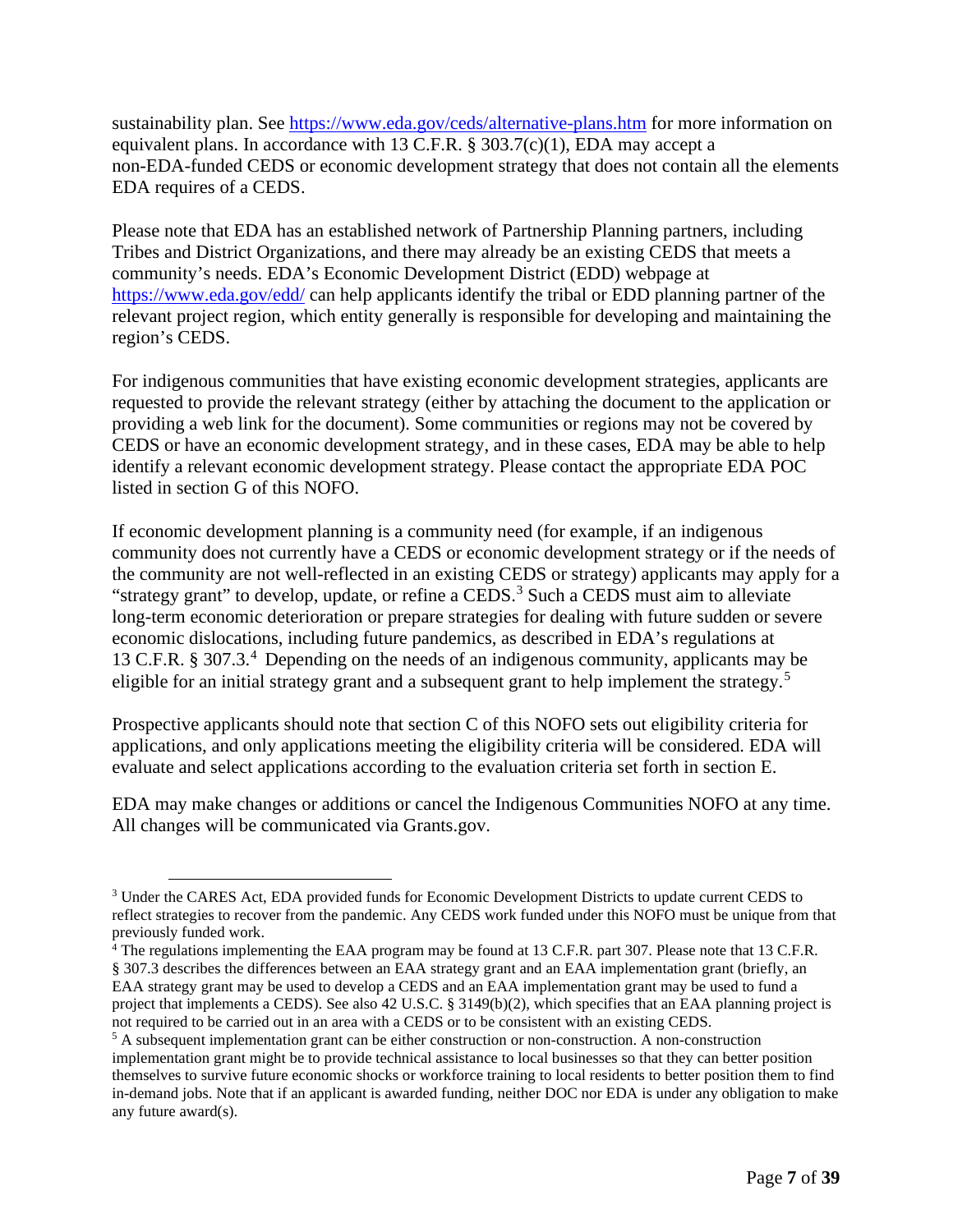### <span id="page-7-0"></span>**2. EDA Investment Priorities**

All projects considered for EDA funding under this Indigenous Communities NOFO must be consistent with EDA's Recovery and Resilience Investment Priority. Applicants may also demonstrate that a project is consistent with any of EDA's other Investment Priorities. EDA's Investment Priorities can be found at [https://www.eda.gov/about/investment-priorities/.](https://www.eda.gov/about/investment-priorities/) The priorities may be updated from time to time. Any future revisions will be reflected on EDA's website on January 15, April 15, July 15, or October 15 of each year.

## <span id="page-7-1"></span>**3. Statutory Authorities for EDA's Programs**

The statutory authority for the EAA program is section 209 of PWEDA (42 U.S.C. § 3149). The statutory authorization of supplemental appropriations for economic disaster recovery activities is section 703 of PWEDA (42 U.S.C. § 3233). Additional programmatic authority is provided by the American Rescue Plan Act of 2021 (Pub. L. 117-2).

Applicant eligibility and program requirements are set forth in EDA's regulations (codified at 13 C.F.R. Chapter III). EDA's regulations are accessible at the Electronic Code of Federal Regulations website at [https://www.ecfr.gov/cgi-bin/ECFR?page=browse.](https://www.ecfr.gov/cgi-bin/ECFR?page=browse) Under "Browse," select "Title 13 – Business Credit and Assistance", then "Go", then "300-399."

## <span id="page-7-2"></span>**4. How does EDA Interpret Resilience?**

In terms of economic development, for EDA resilience is broadly defined as the ability of a community or region to anticipate, withstand, and bounce back from various disruptions to its economic base. These disruptions can be caused by a variety of things, including a downturn in the national or local economy as a result of the pandemic. Enhancing resilience in the face of the pandemic, especially in light of the on-going impacts of climate change, is a multi-dimensional effort emphasizing engagement and support from all aspects of the community, including economic development practitioners. Some examples include:

- Efforts to help a community transition from an economy overly dependent on one industry that might be susceptible to downturns caused by the outsized effects of climate change on areas already hard-hit by the pandemic, including developing the skilled workforce needed for diversification and increasing access to capital;
- The promotion of business continuity and preparedness (e.g., ensuring communities and businesses understand their vulnerabilities—including supply chains—in the face of disruptions and are prepared to take actions to resume operations after an event);
- The development and construction of high-performance and resilient infrastructure and buildings (e.g., broadband, energy, flexible and natural infrastructure, safe development practices, business incubators) to mitigate future risk and vulnerability;
- The development and construction of core infrastructure (e.g., drinking water and wastewater infrastructure; roads, highways, and bridges; buildings and other public facilities (education, training, health); and clean energy and broadband infrastructure) to build a firm foundation for future economic success; and
- Comprehensive planning efforts that involve extensive engagement from the community to define and implement a collective vision for economic recovery.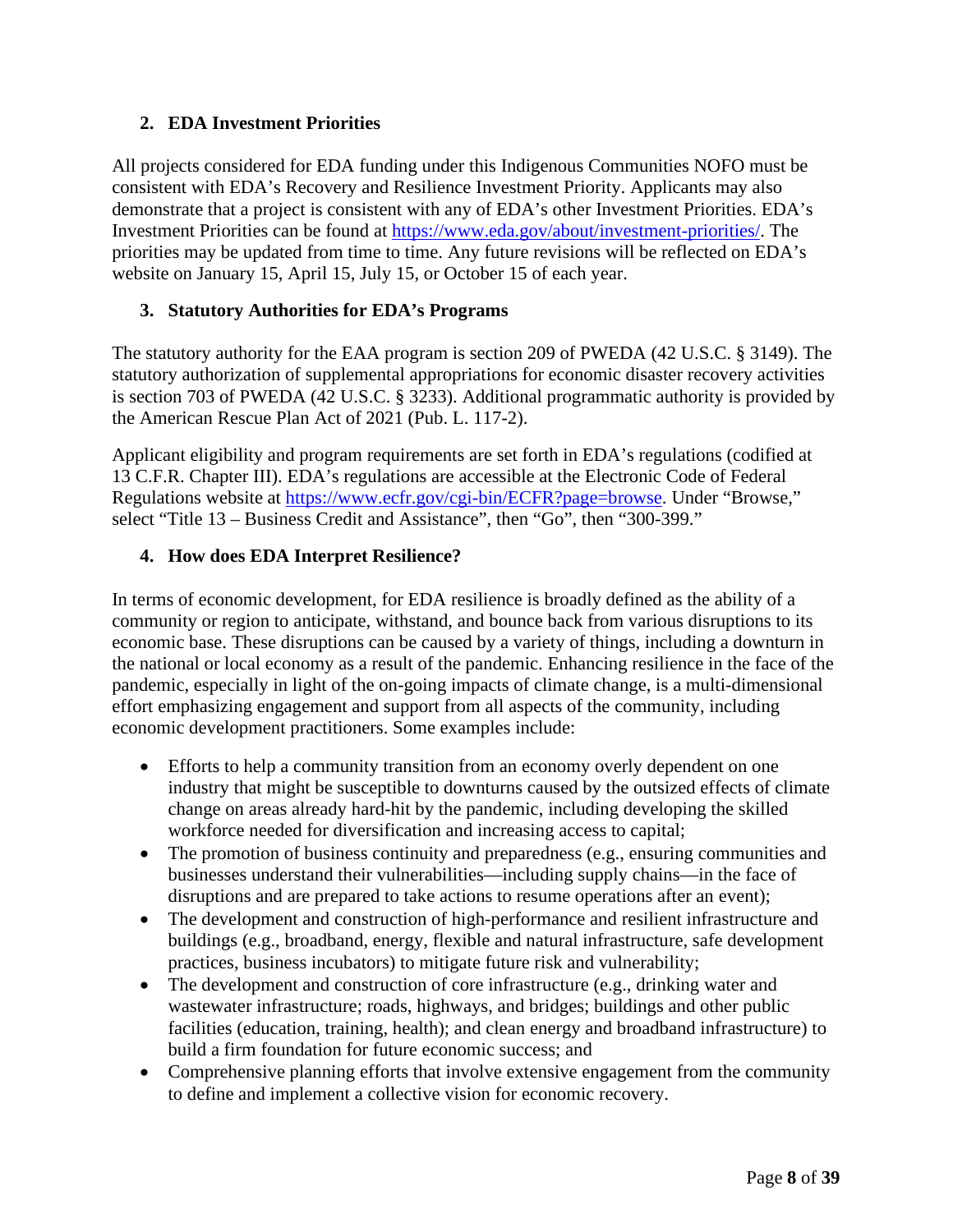The development and adoption of new technologies can also play a vital role in strengthening economic resilience. Deploying technologies (e.g., through modern infrastructure like broadband and renewable energy) enables resilience in the face of natural disasters made worse by pandemics and a changing climate, and nurturing technology ecosystems supports dynamic, diverse economies that better withstand acute disruptions.

Resilience (within the context of economic development) is strengthened when it includes methods and measures to mitigate the potential for future economic injury, promote a faster "up-time" for economic anchors (e.g., key businesses and/or industries), and strengthen local and regional capacity to troubleshoot and address vulnerabilities within the regional economy. To the extent that a project is consistent with this section and clearly incorporates resilience principles, it will be consistent with EDA's Recovery and Resilience Investment Priority. Additional information is available at [https://www.eda.gov/ceds/content/economic-resilience.htm.](https://www.eda.gov/ceds/content/economic-resilience.htm)

### <span id="page-8-0"></span>**B. Federal Award Information**

## <span id="page-8-1"></span>**1. What Funding Is Available Under this Announcement?**

Under the American Rescue Plan Act of 2021, Congress provided EDA with \$3,000,000,000, to remain available until September 30, 2022, to "prevent, prepare for, and respond to coronavirus and for necessary expenses for responding to economic injury as a result of coronavirus." Of the funds provided, EDA anticipates awarding \$100,000,000 to indigenous communities under this NOFO.

EDA has allocated \$100,000,000 in EAA program funds under this Indigenous Communities NOFO among its six Regional Offices, as described below in section B.2 of this Indigenous Communities NOFO. If an applicant is awarded funding, neither DOC nor EDA is under any obligation to provide any future funding in connection with that award or to make any future award(s). Amendments or renewals of an award to increase funding or to extend the period of performance are at the sole discretion of DOC and EDA.

Publication of this announcement does not obligate DOC or EDA to award any specific grant or cooperative agreement or to award all or any part of available funds. The award of any grant is subject to the availability of funds at the time of award as well as to DOC priorities at the time of award.

For purposes of this Indigenous Communities NOFO, EDA anticipates approving certain pre-award project costs in accordance with 2 C.F.R. § 200.458 "Pre-award costs." Such pre-award costs may include necessary and reasonable costs to prepare a Preliminary Engineering Report or to comply with environmental and historic preservation requirements. *See also* sections D.2.b and H.3 below for additional rules related to pre-award costs and common procurement issues. **Please note that EDA must approve an award for any costs to be reimbursed with federal funds**. Neither DOC nor EDA will approve pre-award or award costs associated with application preparation costs (e.g., completion of Forms SF-424, ED-900, etc.).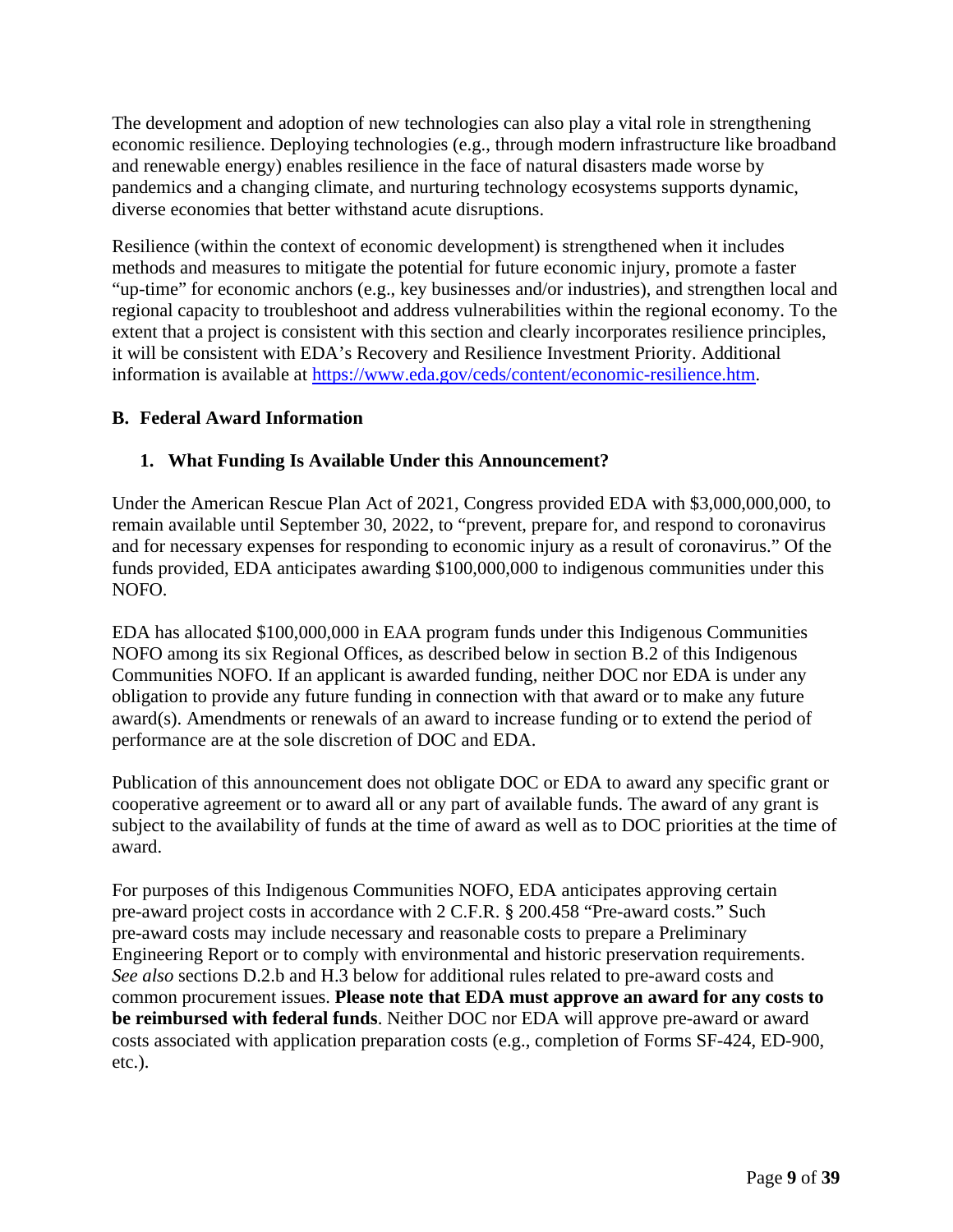EDA plans on funding construction and non-construction projects that cost between approximately \$500,000 and \$5,000,000 under this NOFO.

### <span id="page-9-0"></span>**2. Initial EDA Regional Office Allocations**

Based on the total population of indigenous communities in the various Regions, EDA has allocated \$100,000,000 in supplemental program funds among its offices as follows:

Atlanta Regional Office – \$9,428,508 Austin Regional Office – \$21,205,279 Chicago Regional Office – \$7,239,513 Denver Regional Office – \$11,301,592 Philadelphia Regional Office – \$6,963,176 Seattle Regional Office – \$43,861,932

**Note: When appropriate, EDA may exercise its discretion to adjust the allocations to its offices or adjust the total amount available under this NOFO and other American Rescue Plan Act NOFOs based on its experience in administering the supplemental appropriations to ensure funds are used to maximum effect or to adjust to unforeseen changes in recovery efforts.**

### <span id="page-9-1"></span>**3. What Type of Funding Instrument Will Be Used to Make Awards? How Long Will a Project's Period of Performance Be?**

*Funding Instrument:* Subject to the availability of funds, EDA may award grants or cooperative agreements to eligible applicants. EDA will award a cooperative agreement on a case-by-case basis only if substantial agency involvement is required. For a cooperative agreement, the nature of EDA's "substantial involvement" (to be included in the terms and conditions of the award) will generally be collaboration between EDA and the recipient on the scope of work.

*Period of Performance:* Under the EAA program, the period of performance of a grant depends on the type of project. Typically, strategy grants and grants for non-construction implementation projects range in duration from 12 to 24 months. Given conditions caused by the coronavirus pandemic, EDA expects some projects will require a longer period of performance, including up to 48 months. Implementation grants involving construction generally are expected to range from 12 to 48 months. **Please note that all American Rescue Plan Act Funds must be expended by September 30, 2027; therefore, no grants may be extended beyond that date.**

EDA will work closely with grant recipients to accommodate their projected timelines within reason and allowances of law, regulations, and grant policies. All applications should discuss the applicant's capability to administer, implement, and maintain the proposed project and clearly detail all resources (including costs of administration) and strategies that the applicant will use to successfully implement the project. EDA expects that all projects will proceed efficiently and expeditiously, and EDA encourages applicants to clearly document how quickly they will be able to start and successfully complete the proposed project scope of work.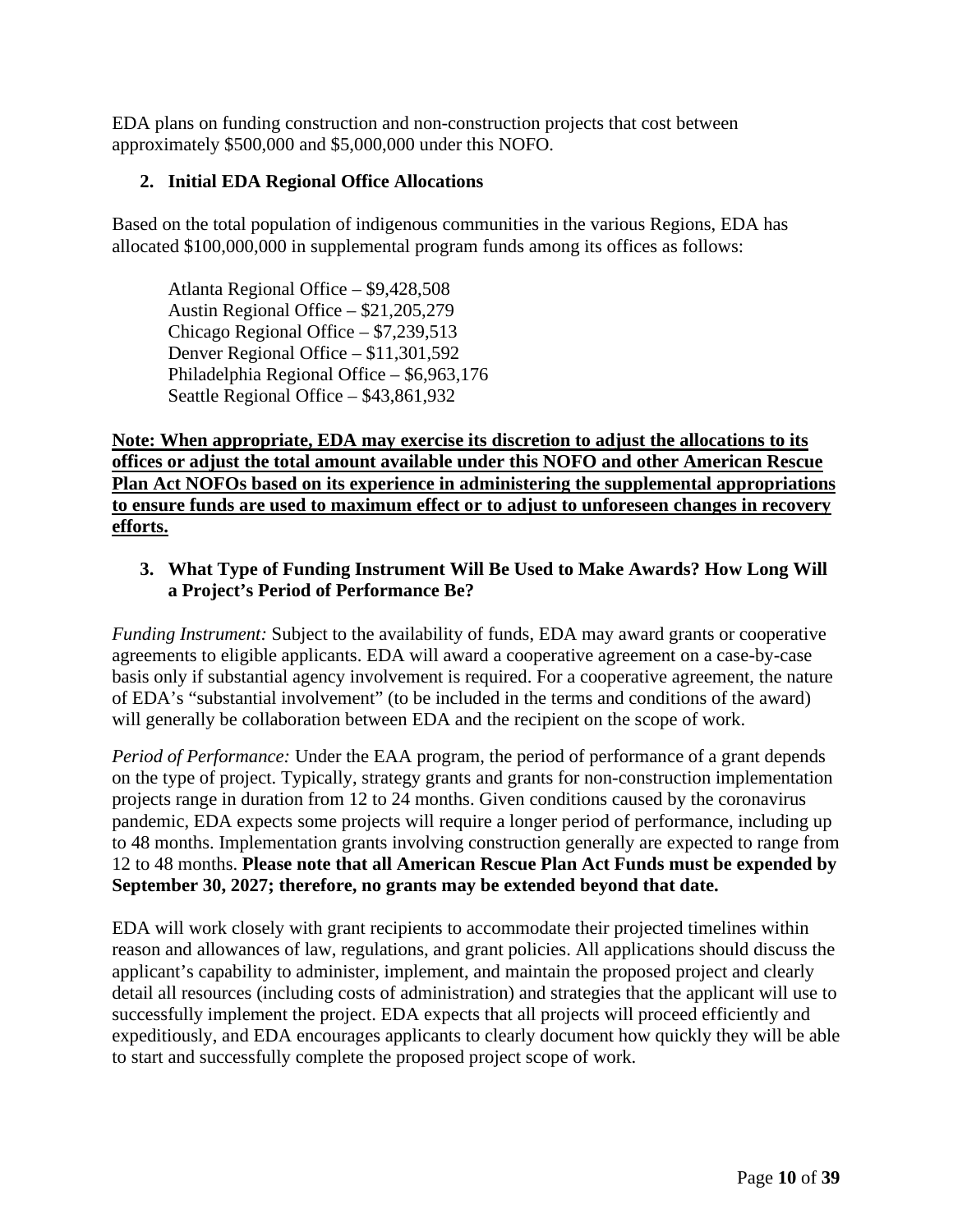### <span id="page-10-0"></span>**C. Eligibility Information**

### <span id="page-10-1"></span>**1. Eligible Applicants**

Eligible applicants for the Indigenous Communities NOFO are:

- a. Indian Tribes or a consortium of Indian Tribes. EDA's regulation at 13 C.F.R. § 300.3 defines "Indian Tribe" as "an entity on the list of recognized tribes published pursuant to the Federally Recognized Indian Tribe List Act of 1994, as amended (Pub. L. 103-454) (25 U.S.C. 479a *et seq.*), and any Alaska Native Village or Regional Corporation (as defined in or established under the Alaska Native Claims Settlement Act (43 U.S.C. 1[6](#page-10-2)01 *et seq.*).<sup>6</sup> This term includes the governing body of an Indian Tribe, non-profit Indian corporation (restricted to Indians), Indian authority, or other non-profit Indian tribal organization or entity; provided that the Indian tribal organization or entity is wholly owned by, and established for the benefit of, the Indian Tribe or Alaska Native Village."
- b. Non-profit organizations or associations serving Native Hawaiians in the State of Hawaii that are not-for-profit organizations chartered by the State of Hawaii, are controlled by Native Hawaiians, and whose business activities will principally benefit such Native Hawaiians. As required by 42 U.S.C. § 3122(4)(A)(vi), such non-profit organizations or associations must show that they are acting in coordination with a political subdivision of a state unless the applicant is proposing a project of significant regional or national scope by, for example, providing a letter of support from a local government. A letter of support from a political subdivision or office of a state is sufficient to meet this requirement.
- c. Non-profit organizations or associations serving Native Pacific Islanders in Guam, American Samoa, the Commonwealth of the Northern Mariana Islands, the Republic of the Marshall Islands, the Federated States of Micronesia, or the Republic of Palau that are controlled by Native Pacific Islanders and whose business activities will principally benefit such Native Pacific Islanders.[7](#page-10-3) As required by 42 U.S.C. § 3122(4)(A)(vi), such non-profit organizations or associations must show that they are acting in coordination with a political subdivision of a jurisdiction mentioned above unless the applicant is proposing a project of significant regional or national scope by, for example, providing a letter of support from a local government. A letter of support from a political subdivision or office of a jurisdiction mentioned above is sufficient to meet this requirement.

<span id="page-10-2"></span> $6$  Section 3(7) of PWEDA restricts the eligibility of Alaska Native Village or Regional Corporations to those that are "recognized as eligible for the special programs and services provided by the United States to Indians because of their status as Indians." Accordingly, only those Alaska Native Village or Regional Corporations that are so recognized are eligible.

<span id="page-10-3"></span><sup>7</sup> See section 3 of PWEDA (42 U.S.C. § 3122) and 13 C.F.R. § 300.3.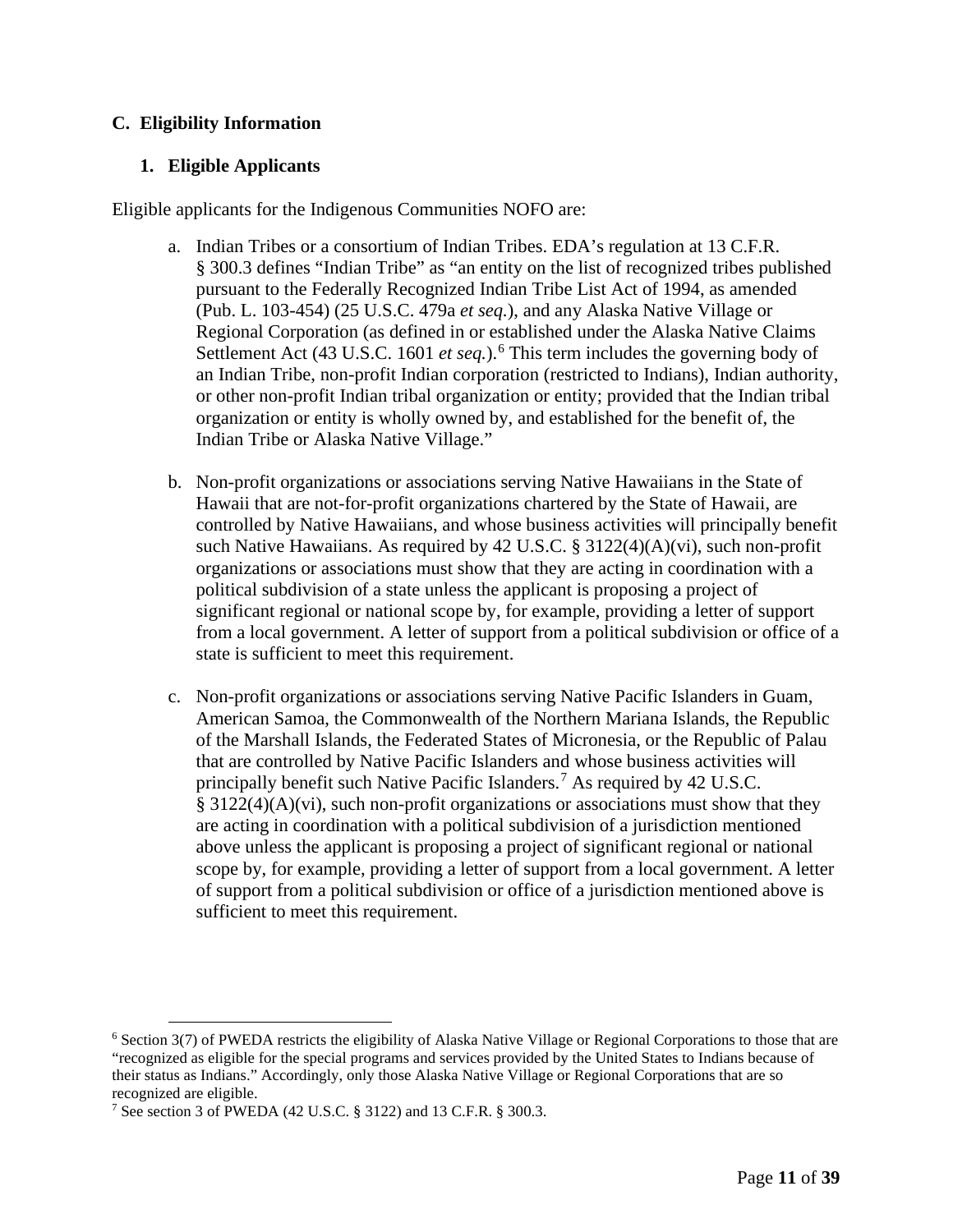## <span id="page-11-0"></span>**2. Eligible Areas Based on COVID-19 Emergency Declaration**

EDA has determined that economic injury from the coronavirus pandemic constitutes a "Special Need," and eligibility may be established on that basis without reference to the other economic distress criteria. This determination of nationwide eligibility for these funds is consistent with the March 13, 2020, emergency declaration for the coronavirus disease 2019 (COVID-19) pandemic pursuant to the Stafford Act for all states, tribes, territories, local governments, and the District of Columbia

[\(https://www.fema.gov/disasters/coronavirus/disaster-declarations#\)](https://www.fema.gov/disasters/coronavirus/disaster-declarations).

## <span id="page-11-1"></span>**3. Cost Sharing or Matching**

Recognizing the disproportionate impact that the COVID-19 pandemic has had on indigenous communities, and long-term economic distress, EDA will fund awards under this Indigenous Communities NOFO at a 100% federal investment rate.

### <span id="page-11-2"></span>**D. Application Submission Information**

### **All submissions under this Indigenous Communities NOFO are subject to the below review process**.

An applicant **must submit a complete application**, as detailed in section D.2.a of this Indigenous Communities NOFO, to be considered for funding. EDA intends to review expeditiously upon receipt of the **complete application**. **Incomplete applications will not be considered.** EDA may seek additional information or documentation from the applicant to clarify application information or to correct incomplete applications. EDA may also, in its sole discretion, continue review of applications with minor defects or errors, while the applicant supplies the missing information. Please see section E of this Indigenous Communities NOFO for more information on EDA's review and selection process.

EDA strongly encourages applicants to consult with the appropriate POC to discuss whether their project is in alignment with EDA's Investment Priorities as well as EDA's eligibility requirements, property standards, and other requirements outlined in this Indigenous Communities NOFO. EDA staff are also available to provide technical assistance on application preparation requirements. This consultation is limited to clarification of technical matters involving their proposed project, project alignment with EDA's mission and EDA's Investment Priorities, and all other relevant and publicly available information relating to general technical matters.

### <span id="page-11-3"></span>**1. Address to Request Application Package**

An applicant may obtain the appropriate application package electronically at Grants.gov. Applicants may search for this funding opportunity on Grants.gov using Funding Opportunity Number "EDA-2021-ARPAINDIGENOUS." All components of the appropriate application package may be accessed and downloaded (in a screen-fillable format) at [https://www.grants.gov/web/grants/search-grants.html.](https://www.grants.gov/web/grants/search-grants.html) Please see section I of this NOFO below for instructions on submitting your application though Grants.gov.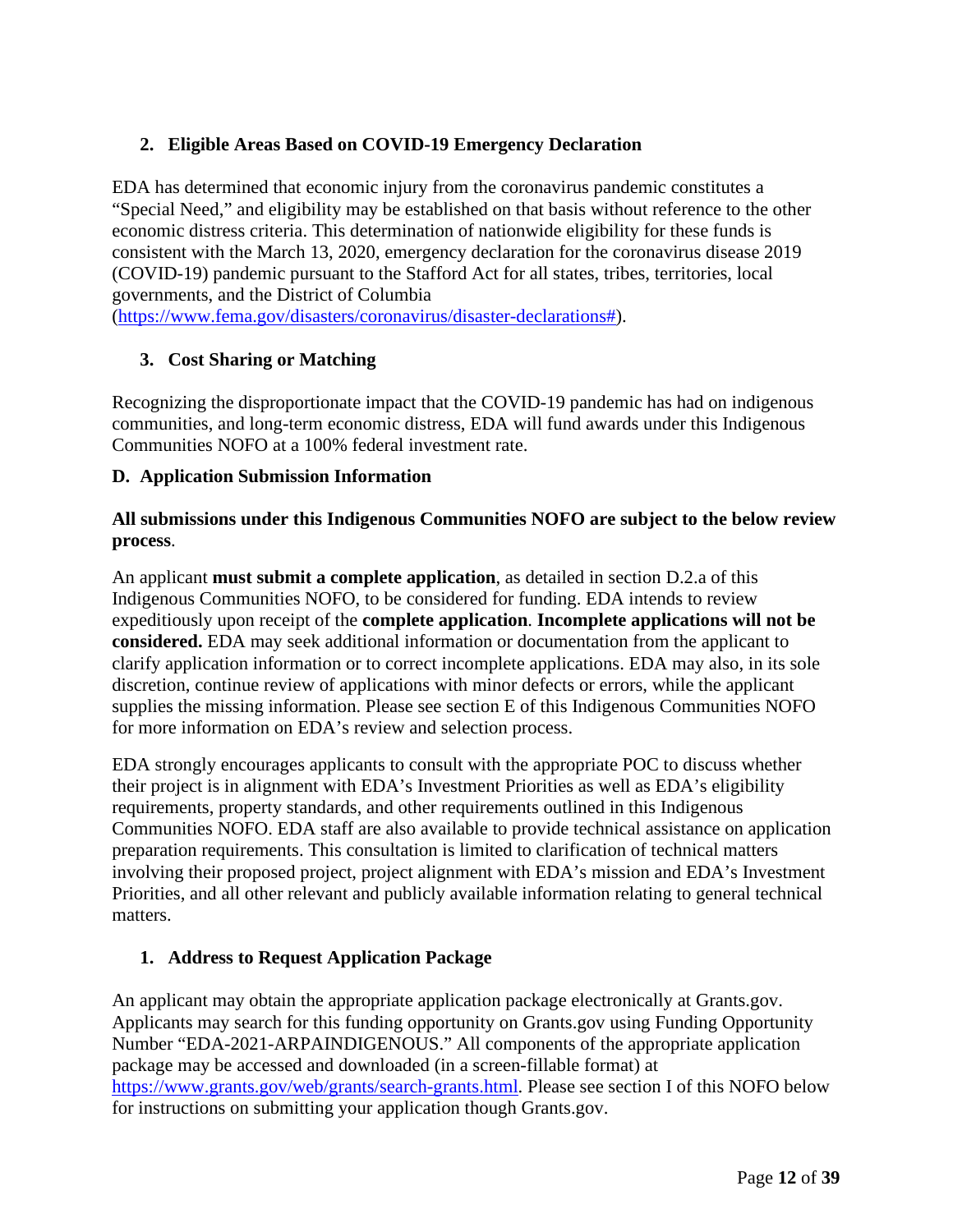All applicants must apply through Grants.gov unless they request and receive authorization to submit a paper application package by contacting the appropriate EDA POC listed in section G.

## <span id="page-12-0"></span>**2. Content and Form of Application Submission**

The tables in section D.2.a below describe the EDA and federal grant assistance forms and other documentation required for a complete application for each type of assistance EDA will provide under this Indigenous Communities NOFO and may serve as a checklist for applicants in preparing their submissions.

All relevant forms must be signed electronically by the applicant's Authorized Organizational Representative (AOR); please see section I of this Indigenous Communities NOFO for information on AOR requirements. The preferred electronic file format for attachments is Adobe portable document format (PDF); however, EDA will accept electronic files in Microsoft Word or Excel formats. EDA prefers that all applications be submitted through Grants.gov, but will accept paper, facsimile, or email transmissions of applications with prior authorization as described below in section D.3.a.ii. Please refer to important information on submitting your application provided in section D.3.

All documentation and data submitted should be current and applicable as of the date submitted. Applicants are encouraged to contact the appropriate POC for technical assistance before submitting an application. EDA staff members are available to provide applicants with technical assistance regarding application requirements. Additionally, EDA may contact the applicant to clarify application materials received.

### **a. What is required for a complete application?**[8](#page-12-1)

The following table provides a complete list of documents required for a complete application based on the type of EDA assistance: construction, design and engineering (without a construction component), non-construction (including strategy grant and other planning projects), and RLF.<sup>[9](#page-12-2)</sup>

Applications for **construction assistance** (including applications for design and engineering with construction activities) must include:

- **1. One Form SF-424** (Application for Federal Assistance) from each co-applicant, as applicable.
- **2. One Form SF-424C** (Budget Information—Construction Programs) per project.

<span id="page-12-2"></span><span id="page-12-1"></span><sup>8</sup> In the event of discrepancies between instructions provided in any of the forms and this Indigenous Communities NOFO, the requirements for complete applications as stated in this Indigenous Communities NOFO will control. <sup>9</sup> EDA may temporarily waive certain application requirements if the applicant demonstrates that it cannot meet a requirement in a timely fashion because of the impact of the coronavirus pandemic. Applicants are advised to reach out to their appropriate POC for more information on this temporary waiver. See 13 C.F.R. § 302.2 ("When non-statutory EDA administrative or procedural conditions for Investment Assistance awards under PWEDA cannot be met by an Eligible Applicant as a result of a disaster, EDA may waive such conditions").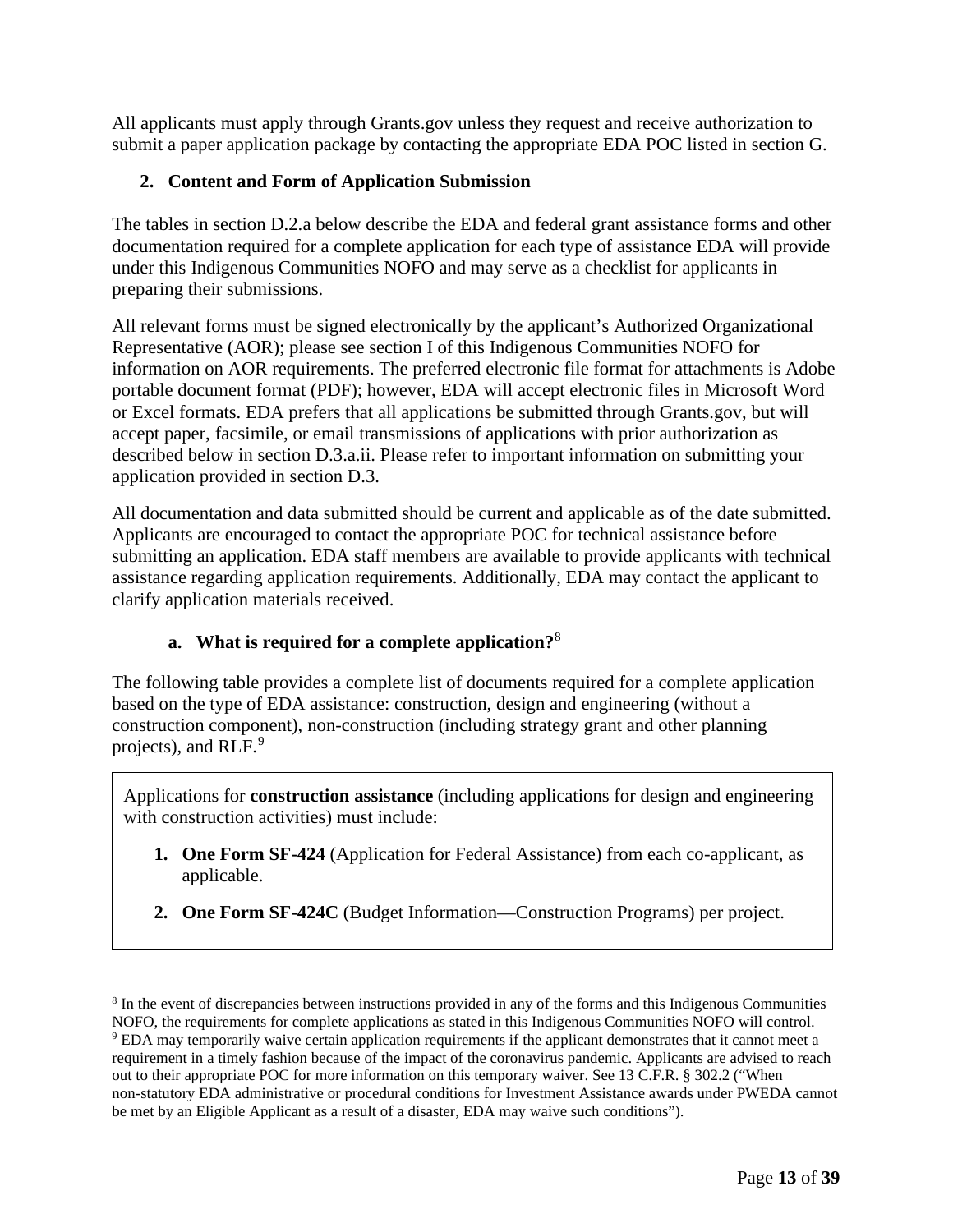- **3. One Budget Narrative** that clearly identifies and justifies how funds in each line item of the budget (Form SF-424C) will be used to support the proposed project. The Budget Narrative should specifically address each budget line item, and the narrative total should match the total project costs listed in both question 18 line g of Form SF-424 (the "TOTAL" line) and Form SF-424C ("Total Project Costs"). If applicable, this includes describing any other Federal funds that have been secured or requested to support the project. \*Please note: In lieu of a separate Budget Narrative, this information may be included in the Preliminary Engineering Report as required by section C of the Form ED-900C.
- **4. One Form SF-424D** (Assurances—Construction Programs) from each co-applicant, as applicable.
- **5. One Form ED-900** (General Application for EDA Programs).
	- In section B.4, explain the applicant's capacity to administer, implement, and maintain the project, clearly detailing resources (including costs for project administration) and strategies that will support the applicant in meeting project goals.
	- In section B.6, explain how the proposed project is consistent with EDA's Recovery and Resilience Investment Priority. You may also explain in this space how the proposed project will meet any of EDA's other Investment Priorities.
	- In section B.8, per section A.1, a of this NOFO, note that EDA will not require demonstrated commitments from established beneficiaries for communities requesting support for foundational economic infrastructure under this NOFO.
- **6. One Form ED-900A** (Additional EDA Assurances for Construction or Non-Construction Investments) from each co-applicant, as applicable.
- **7. OPTIONAL: One Form ED-900B** (Beneficiary Information Form) from each "Other Party" beneficiary of the proposed project, as applicable. Under EDA's regulations, an "Other Party" is an entity that plans to create or save 15 or more permanent jobs as a result of an EDA grant and a Form ED-900B would need to be submitted from each Other Party beneficiary. Please note that while this form is optional and a project's ability to foster job creation and promote private investment is the regional economy is not an evaluation criterion under this NOFO, committed beneficiaries will make a project more competitive.
- **8. One Form ED-900C** (EDA Application Supplement for Construction Programs) and accompanying supporting documentation, e.g., Preliminary Engineering Report.
- **9. One Form ED-900E** (Calculation of Estimated Relocation and Land Acquisition Expenses).
- **10. An environmental narrative** that will enable EDA to comply with its NEPA responsibilities. A narrative outline that details required components may be accessed in EDA's website at: [https://eda.gov/files/programs/eda-](https://eda.gov/files/programs/eda-programs/Environmental-Narrative-Template-and-Application-Certification-Clause.docx)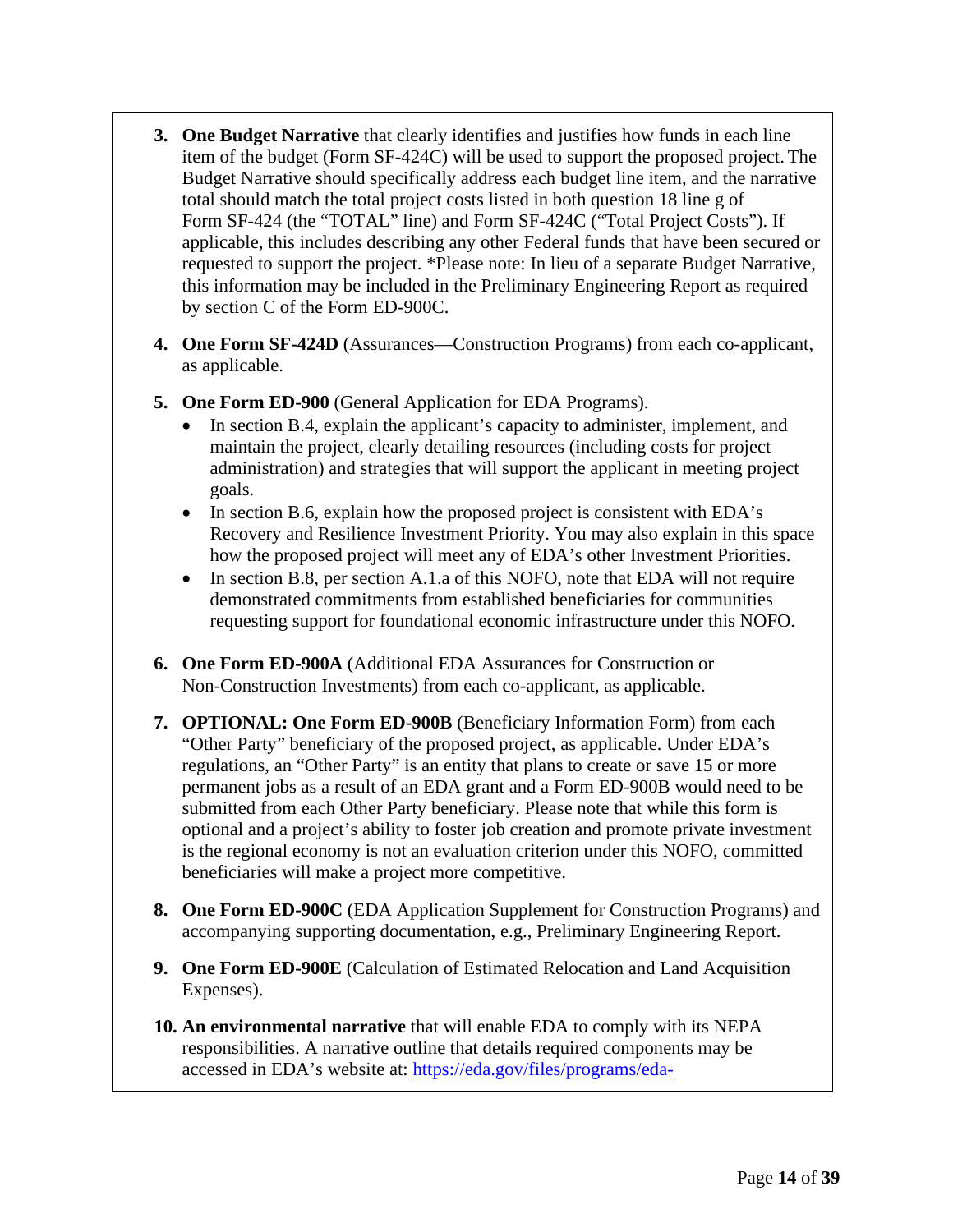[programs/Environmental-Narrative-Template-and-Application-Certification-](https://eda.gov/files/programs/eda-programs/Environmental-Narrative-Template-and-Application-Certification-Clause.docx)[Clause.docx.](https://eda.gov/files/programs/eda-programs/Environmental-Narrative-Template-and-Application-Certification-Clause.docx)

- **11. One Applicant's Certification Clause** (see Appendix A to the environmental narrative noted above) completed separately and signed by each co-applicant, as applicable.
- **12. One Form CD-511** (Certification Regarding Lobbying) from each co-applicant, as applicable.
- **13. One Form SF-LLL** (Disclosure of Lobbying Activities) from each co-applicant. Form SF-LLL is only required if the applicant or co-applicant has engaged the services of a registered lobbyist in connection with its proposed project.

## **14. Map of project site**.

Applications for **design and engineering assistance only** (without a construction component) must include:

- **1. One Form SF-424** (Application for Federal Assistance) from each co-applicant, as applicable.
- **2. One Form SF-424C** (Budget Information—Construction Programs).
- **3. One Budget Narrative** that clearly identifies and justifies how funds in each line item of the budget (Form SF-424C) will be used to support the proposed project. The Budget Narrative should specifically address each budget line item, and the narrative total should match the total project costs listed in both question 18 line g of Form SF-424 (the "TOTAL" line) and Form SF-424C ("Total Project Costs"). If applicable, this includes describing any other federal funds that have been secured or requested to support the project.
- **4. One Form SF-424D** (Assurances—Construction Programs) from each co-applicant, as applicable, unless as part of the registration process for SAM each co-applicant has already completed the assurances for non-construction programs. In that case, each co-applicant must inform EDA that this was completed in SAM.
- **5. One Form ED-900** (General Application for EDA Programs).
	- In section B.4, explain the applicant's capacity to administer, implement, and maintain the project, clearly detailing resources (including costs for project administration) and strategies that will support the applicant in meeting project goals.
	- In section B.6, explain how the proposed project is consistent with EDA's Recovery and Resilience investment priority. You may also explain in this space how the proposed projects will meet any of EDA's other investment priorities.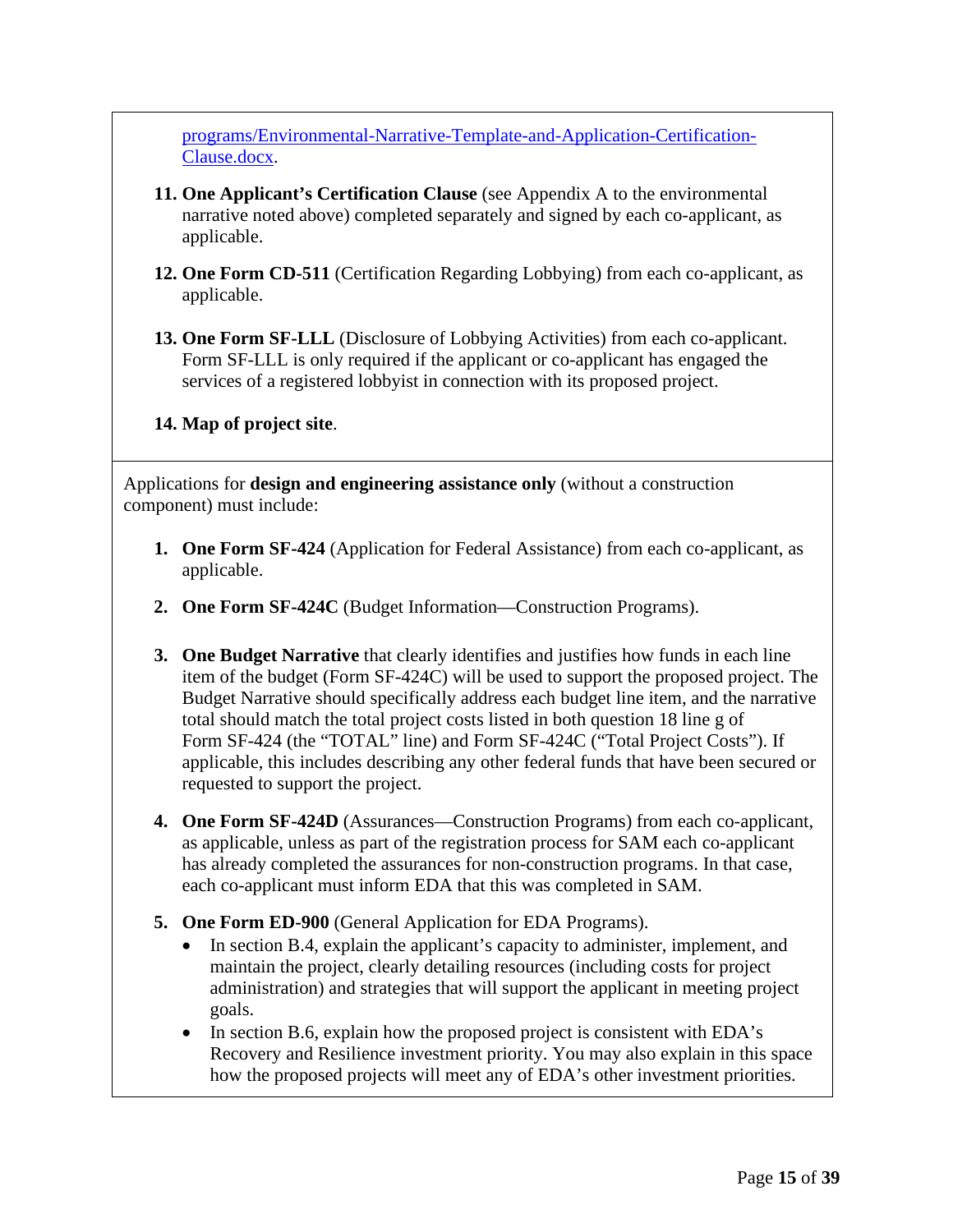- In section B.8, per section A.1.a of this NOFO, note that EDA will not require demonstrated commitments from established beneficiaries for communities requesting support for foundational economic infrastructure under this NOFO.
- **6. One Form ED-900A** (Additional EDA Assurances for Construction or Non-Construction Investments) from each co-applicant, as applicable.
- **7. One Form ED-900D** (Requirements for Design and Engineering Assistance).
- **8. An environmental narrative** that will enable EDA to comply with its NEPA responsibilities. A narrative outline that details required components may be accessed in EDA's website at: [https://eda.gov/files/programs/eda](https://eda.gov/files/programs/eda-programs/Environmental-Narrative-Template-and-Application-Certification-Clause.docx)[programs/Environmental-Narrative-Template-and-Application-Certification-](https://eda.gov/files/programs/eda-programs/Environmental-Narrative-Template-and-Application-Certification-Clause.docx)[Clause.docx.](https://eda.gov/files/programs/eda-programs/Environmental-Narrative-Template-and-Application-Certification-Clause.docx)
- **9. One Applicant's Certification Clause** (see Appendix A to the environmental narrative noted above) completed separately and signed by each co-applicant, as applicable.
- **10. One Form CD-511** (Certification Regarding Lobbying) from each co-applicant, as applicable.
- **11.One Form SF-LLL** (Disclosure of Lobbying Activities) from each co-applicant. Form SF-LLL is only required if the applicant or co-applicant has engaged the services of a registered lobbyist in connection with its proposed project.

Applications for **non-construction assistance** must include:

- **1. One Form SF-424** (Application for Federal Assistance) from each co-applicant, as applicable.
- **2. One Form SF-424A** (Budget Information—Non-Construction Programs).
- **3. One Budget Narrative** that clearly identifies and justifies how funds in each line item of the budget (Form SF-424A) will be used to support the proposed project. The Budget Narrative should specifically address each budget line item, and the narrative total should match the total project costs listed in both question 18 line g of Form SF-424 (the "TOTAL" line) and Form SF-424A ("TOTALS"). If applicable, this includes describing any other federal funds that have been secured or requested to support the project.
- **4. One Form ED-900** (General Application for EDA Programs).<sup>[10](#page-15-0)</sup>
	- In section B.4, explain the applicant's capacity to administer, implement, and maintain the project, clearly detailing resources (including costs for project

<span id="page-15-0"></span><sup>&</sup>lt;sup>10</sup> Applicants seeking a strategy grant should note this information as part of their response to Section B.2 of the form.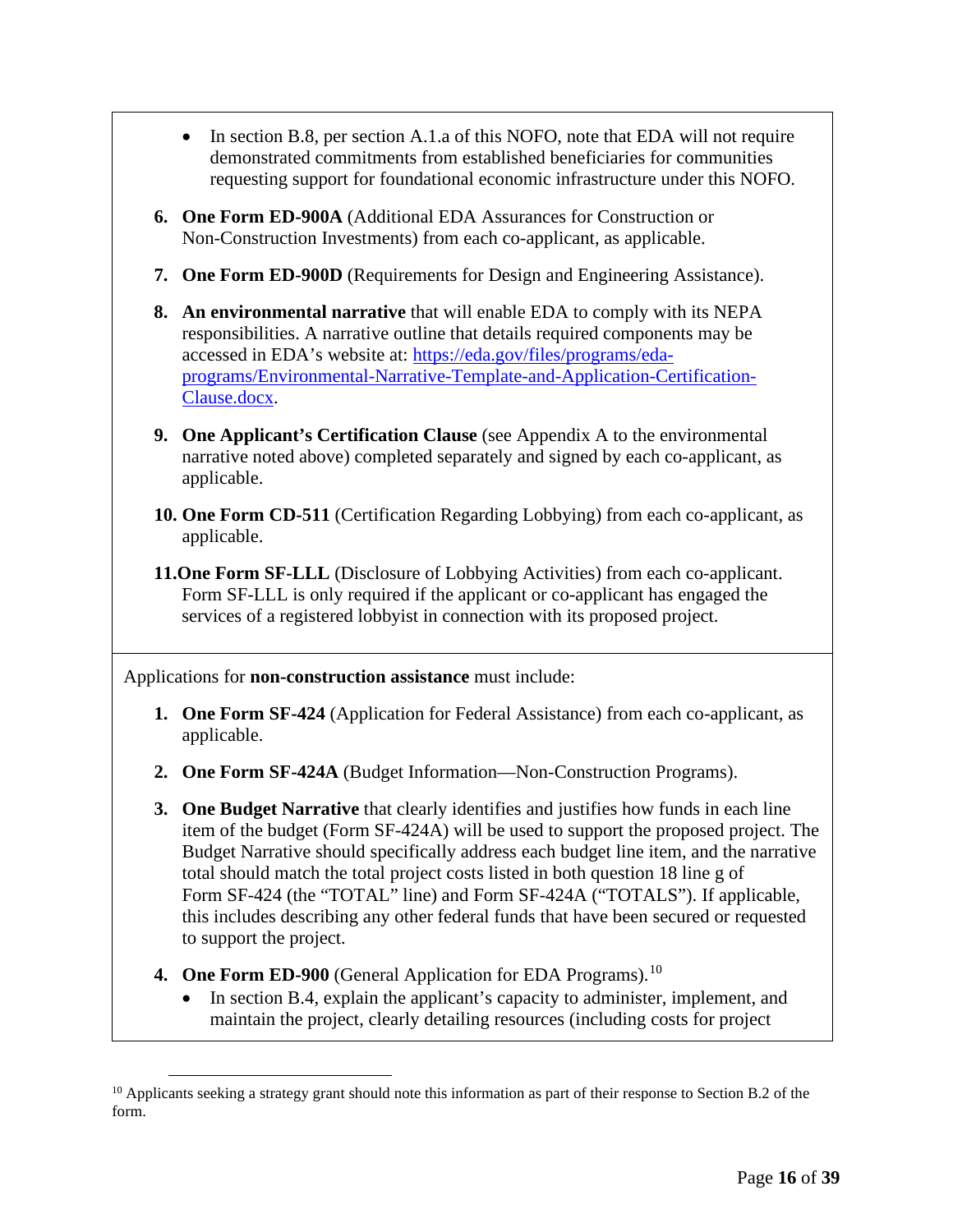administration) and strategies that will support the applicant in meeting project goals.

- In B.6, explain how the proposed project is consistent with EDA's Recovery and Resilience Investment Priority. You may also explain in this space how the proposed projects will meet any of EDA's other investment priorities.
- In section B.8, per section A.1.a of this NOFO, note that EDA will not require demonstrated commitments from established beneficiaries for communities requesting support for foundational economic infrastructure under this NOFO.
- **5. One Form ED-900A** (Additional EDA Assurances for Construction or Non-Construction Investments) from each co-applicant, as applicable.
- **6. One Form CD-511** (Certification Regarding Lobbying) from each co-applicant, as applicable.
- **7. One Form SF-LLL** (Disclosure of Lobbying Activities) from each co-applicant, if applicable. Form SF-LLL is only required if the applicant or co-applicant has engaged the services of a registered lobbyist in connection with its proposed project.

Applications for **RLF assistance** must include:

- **1. One Form SF-424** (Application for Federal Assistance) from each co-applicant, as applicable.
- **2. One Form SF-424A** (Budget Information—Non-Construction Programs).
- **3. One Budget Narrative** that clearly identifies and justifies how funds in each line item of the budget (Form SF-424A) will be used to support the proposed project. The Budget Narrative should specifically address each budget line item, and the narrative total should match the total project costs listed in both question 18 line g of Form SF-424 (the "TOTAL" line) and Form SF-424A ("TOTALS"). If applicable, this includes describing any other federal funds that have been secured or requested to support the project.
- **4. One Form ED-900** (General Application for EDA Programs).
	- In section B.4, explain the applicant's capacity to administer, implement, and maintain the project, clearly detailing resources (including costs for project administration) and strategies that will support the applicant in meeting project goals.
	- In section B.6, explain how the proposed project is consistent with EDA's Recovery and Resilience Investment Priority. You may also explain in this space how the proposed projects will meet any of EDA's other investment priorities.
	- In section B.8, per section A.1.a of this NOFO, note that EDA will not require demonstrated commitments from established beneficiaries for communities requesting support for foundational economic infrastructure under this NOFO.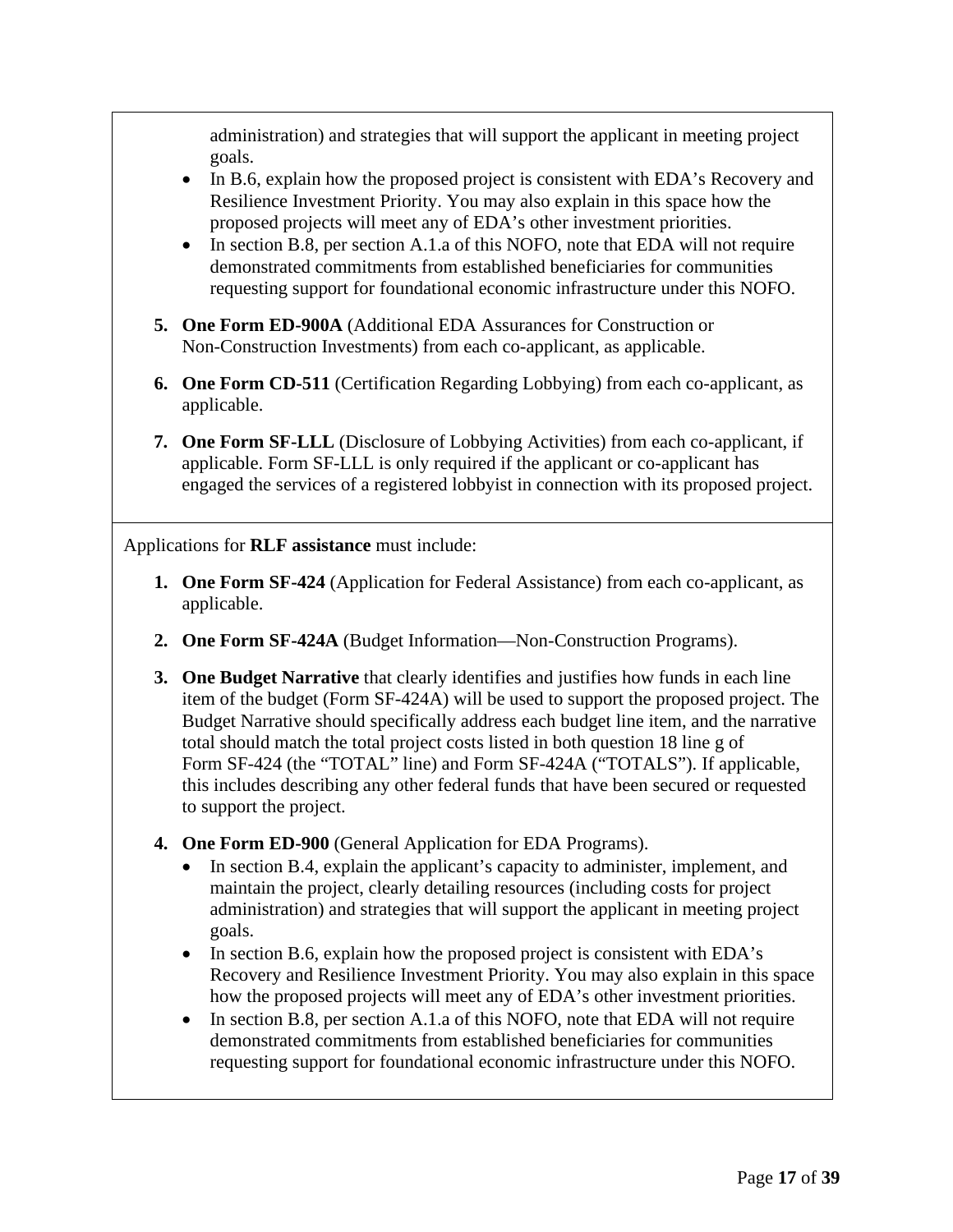- **5. One Form ED-900A** (Additional EDA Assurances for Construction or Non-Construction Investments) from each co-applicant, as applicable.
- **6. One Form ED-900F** (Supplement for Revolving Loan Fund Applications).
- **7. A draft RLF plan** that addresses all components required by EDA's regulation at 13 C.F.R. § 307.9.
- **8. One Form CD-511** (Certification Regarding Lobbying) from each co-applicant, as applicable.
- **9. One Form SF-LLL** (Disclosure of Lobbying Activities) from each co-applicant. Form SF-LLL is only required if the applicant or co-applicant has engaged the services of a registered lobbyist in connection with its proposed project.

### **Additional Requirements for Incubator or Accelerator Projects**

In addition, applicants that propose a project to support **a business incubator or a technology or other type of incubator or accelerator**, regardless of the type of assistance being requested (i.e., construction or non-construction) must provide the following documentation.

- 1. A feasibility study establishing the market demand for the specific start-up companies proposed for incubation (technology, general business, bio-tech, manufacturing, etc.), presence of necessary resources, and community support for the incubator;
- 2. Documentation with detailed demonstration that the applicant has the financial capacity to operate the incubator facility (if applicable) and reach a positive cash flow within a reasonable period of time, which EDA generally expects to be three years; *and*
- 3. A management plan for operation of the incubator that includes the following elements. Applicants are encouraged to provide as much of this information as possible at the time of application but may provide remaining information post-application or post-award.
	- i. *Tenant/client selection policy* that includes a description of the types of businesses sought and any established selection criteria;
	- ii. *Tenant lease or license agreement* (if applicable) that enumerates the shared services to be provided; delineates the incubator's business assistance policy, including the provision of management, technical, and training assistance, and the incubator's graduation policy; and establishes periodic access to the tenant's business records to permit assessment of the financial and operational viability of the tenant's business;
	- iii. *Business assistance policy* that outlines the various types of assistance that the incubator will provide to start-up firms, including how the incubator will support tenants/clients with access to capital needed to grow their businesses successfully;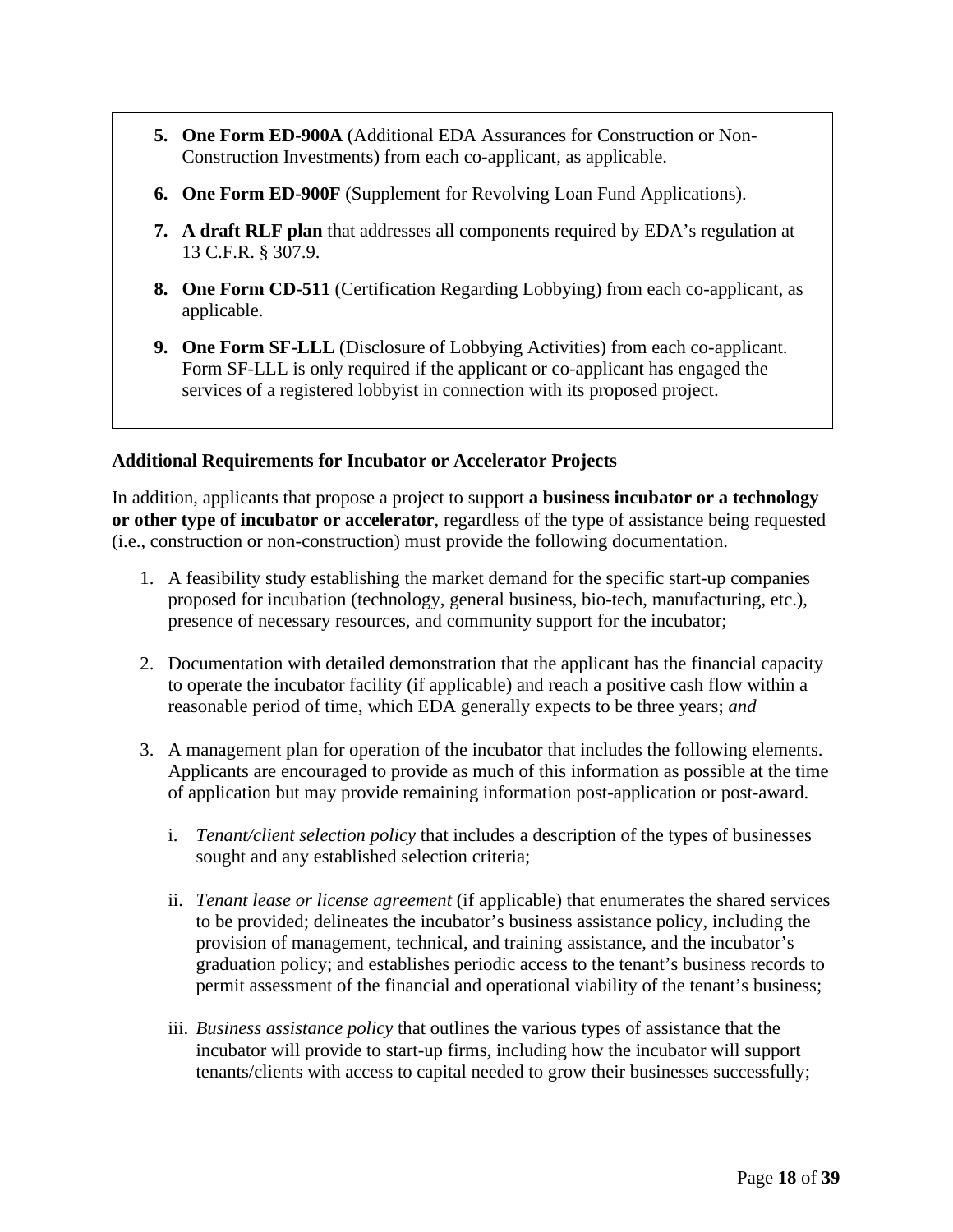- iv. *Staffing plan* that details the talent and resources that will be dedicated to supporting the start-up companies accepted into the incubator;
- v. *Tenant graduation policy* that is documented as a provision of the tenant lease or license agreement (if applicable) with clear requirements for tenant graduation from the facility or services of the incubator; and
- vi. *Incubator performance plan* that includes how the incubator will track the success of incubator tenants/clients, specifically identifying what performance measurement data the incubator proposes to collect from tenants/clients and for what period of time during and after the service period the data will be collected. This should also include members of any oversight or policy board for the incubator that will be responsible for setting performance goals of the incubator, selecting or approving selections of staff, establishing and reviewing policy, and monitoring performance.

Any applicant that proposes a project to support an incubator is *strongly encouraged* to contact the appropriate EDA POC listed in section G to clarify technical matters involving their proposed project.

### **Consideration of Applications Submitted under the FY 2020 CARES Act Addendum**

In accordance with section E.1.b.i of this Indigenous Communities NOFO, upon request of the applicant, EDA will consider previously declined applications submitted under the FY 2020 CARES Act Addendum. For a project that was not selected for funding under the FY 2020 CARES Act Addendum, if the applicant would like EDA to consider the application **unchanged** under this NOFO, the applicant must submit written request to the EDA POC identified below in section G. that certifies that the project is unchanged.

### **b. Environmental and Historic Preservation Requirements**

All applicants for EDA construction assistance (including design and engineering assistance) are required to provide adequate environmental information. Each application will be reviewed by EDA for compliance with the National Environmental Policy Act (NEPA) of 1969, as amended. During the NEPA review process, applicants may be instructed to contact the designated Tribal and/or State Historic Preservation Officer (THPO/SHPO), provide approvals from other governmental agencies, or provide more detailed environmental information. The implementing regulations of NEPA require EDA to provide public notice of the availability of project-specific environmental documents, such as environmental impact statements, environmental assessments, findings of no significant impact, and records of decision, to the affected public. As noted elsewhere in this Indigenous Communities NOFO, EDA anticipates approving certain pre-award project costs, including environmental and historic preservation compliance costs. Such costs are subject to later disallowance if costs are not compliant with federal requirements. *See also* sections D.5 for more information on pre-award costs and H.3 for information on the government-wide procurement restriction.

Applicants are strongly encouraged to provide as much environmental and historic preservation information as possible at the time of application but may provide remaining information after initial application submission. Applicants that are unable to submit a complete environmental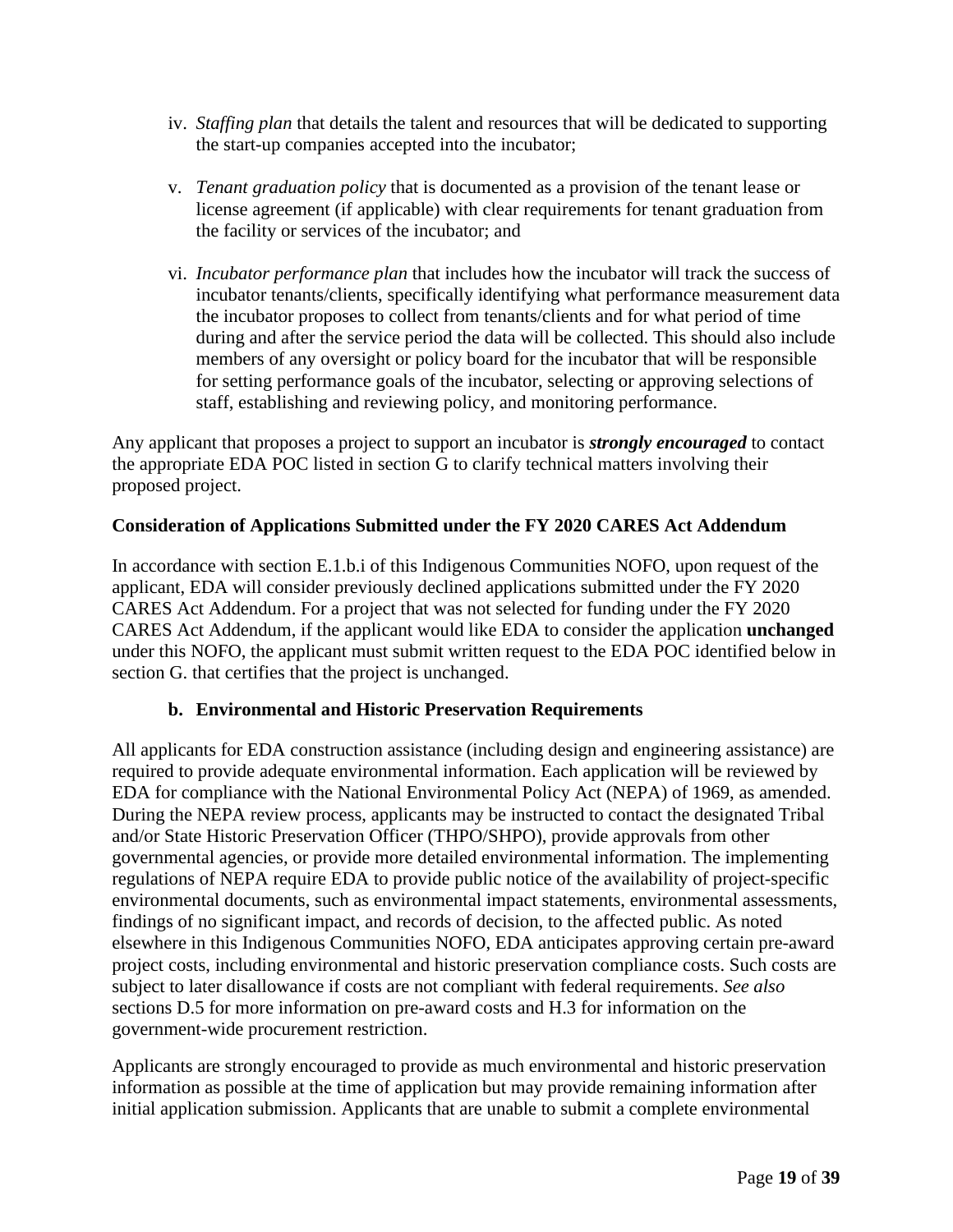narrative at the time of application should describe how they plan to provide the remaining information. For further guidance and information, please contact the appropriate Regional Environmental Officer or POC listed in section G.

## **c. Copy of Negotiated Indirect Cost Rate Agreement (if applicable)**

As noted in EDA's Standard Terms and Conditions for Construction Projects (Construction STCs), indirect costs are generally not applicable to construction awards.

If indirect costs are included in the budget for non-construction projects, the applicant must include documentation to support the indirect cost rate it is using (unless claiming the 10 percent de minimis indirect cost rate, discussed below). For most applicants, this will entail the submission of a copy of its current, approved and negotiated indirect cost rate agreement (NICRA). The maximum dollar amount of allocable indirect costs for which EDA will reimburse a recipient shall be the lesser of the (i) line-item amount for the Federal Share of indirect costs contained in the EDA approved budget for the award, or (ii) Federal Share of the total allocable indirect costs of the award based on either (a) the indirect cost rate approved by EDA (or applicable cognizant Federal agency), provided that the cost rate is current at the time the costs were incurred and provided that the rate is approved on or before the award end date, or (b) other acceptable documentation as indicated below.

If the applicant does not have a current or pending NICRA, it may propose indirect costs in its budget; however, the applicant must prepare and submit an allocation plan and rate proposal for approval within 90 days from the award start date (unless claiming the 10 percent de minimis indirect cost rate, discussed below). See 2 C.F.R. part 200 Apps. IV ("Indirect (F&A) Costs Identification and Assignment, and Rate Determination for Nonprofit Organizations") or VII ("States and Local Government and Indian Tribe Indirect Cost Proposals") for guidance as appropriate. The allocation plan and the rate proposal shall be submitted to EDA's Office of Regional Affairs (or applicable cognizant Federal agency). If the applicant chooses to pursue this option, it should include a statement in its Budget Narrative that it does not have a current or pending NICRA and will submit an allocation plan and rate proposal to EDA or the applicant's cognizant Federal agency for approval.

### **d. Unique Entity Identifier and System for Award Management (SAM)**

To enable the use of a universal identifier and to enhance the quality of information available to the public as required by the Federal Funding Accountability and Transparency Act of 2006, applicants are required to: (i) be registered in SAM before submitting an application; (ii) provide a valid unique entity identifier in the application; (iii) make certain certifications (see also section H.5 of this NOFO), and (iv) continue to maintain an active SAM registration with current information at all times during which they have an active federal award or an application or plan under consideration by a federal awarding agency. EDA may not make a federal award to an applicant until the applicant has complied with all applicable unique entity identifier and SAM requirements and, if an applicant has not fully complied with the requirements by the time the EDA is ready to make an award, EDA may determine that the applicant is not qualified to receive an award and use that determination as a basis for making an award to another applicant. Recipients will be subject to reporting requirements, as identified in OMB guidance published at 2 C.F.R. parts 25 and 170.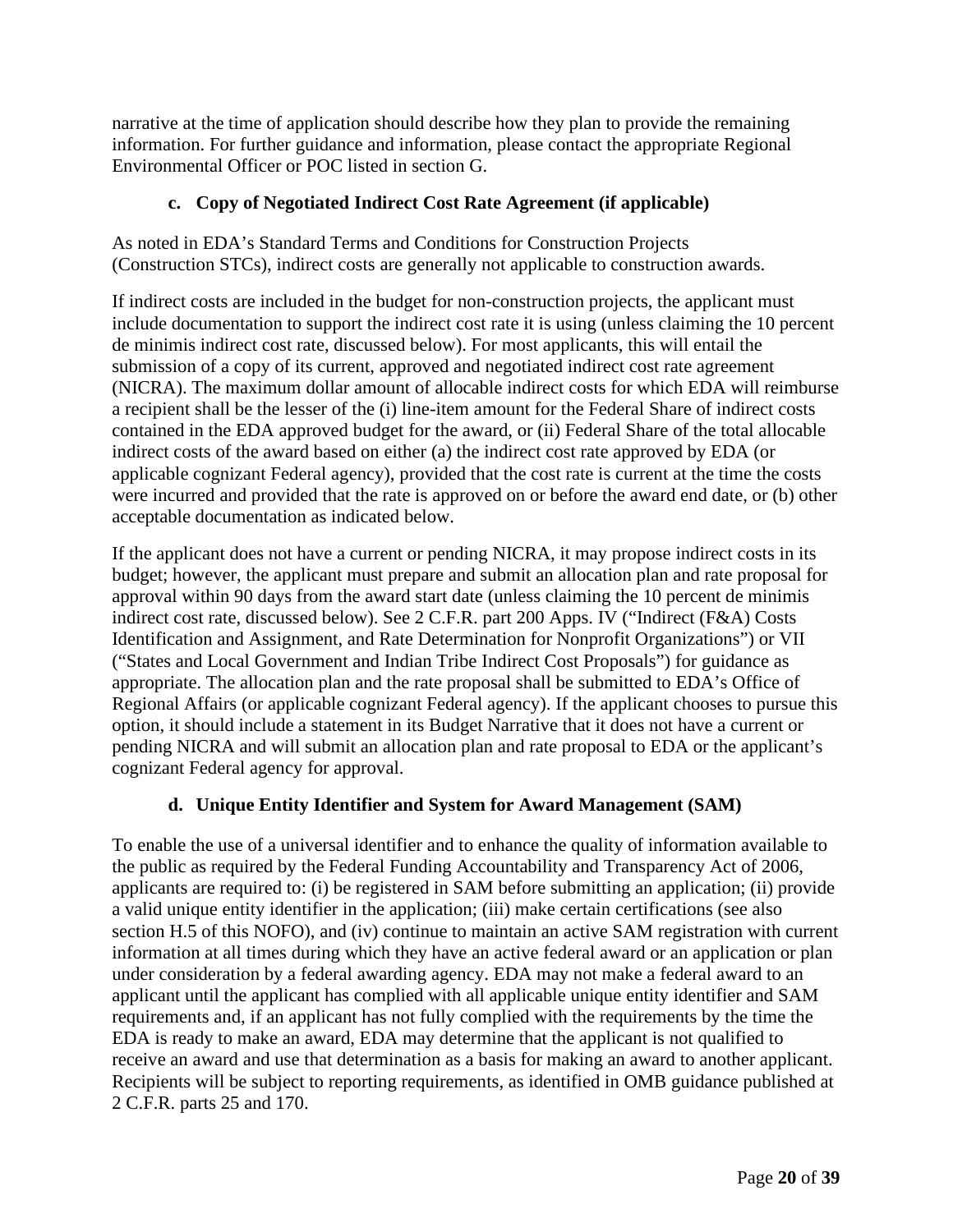## <span id="page-20-0"></span>**3. Submission Dates and Times**

There are no application deadlines under this Indigenous Communities NOFO. EDA plans to accept applications on a rolling basis subject to the availability of funds. EDA's American Rescue Plan appropriations are available for making awards through September 30, 2022; therefore, EDA strongly advises eligible applicants to submit complete applications at least by **March 31, 2022,** so that EDA can review and process the application in time to get a potential award in place. **Submission of a complete application by March 31, 2022 is not a guarantee of funding**.

All American Rescue Plan Act funds must be expended by **September 30, 2027** and therefore no grants may be extended beyond that date. EDA may cancel or withdraw the Indigenous Communities NOFO at any time.

### **a. How to Submit an Application?**

## **i. Electronic Submission.**

**EDA accepts electronic submissions of applications through Grants.gov.** EDA will not accept paper, facsimile, or email transmissions of applications except as provided below.

Once an application is submitted, it undergoes a validation process through Grants.gov during which the application may be accepted or rejected by the system. Please be advised that the validation process may take 24 to 48 hours to complete. Applications that contain errors will be rejected by Grants.gov and will not be forwarded to EDA for review. The applicant must correct any errors before Grants.gov will accept and validate the application.

**Please see section I of this Indigenous Communities NOFO for more detailed instructions and information on the requirements for submitting applications electronically via Grants.gov.** 

### **ii. Alternatives to Electronic Submission.**

If an applicant is unable to submit an application electronically for reasons beyond the control of the applicant, EDA, in its sole discretion, may **pre-approve in writing** submission via an alternate method (e.g., email).

### <span id="page-20-1"></span>**4. Intergovernmental Review**

Executive Order (EO) 12372, "Intergovernmental Review of Federal Programs" requires consultation with State and local officials on certain proposed Federal assistance. A State may adopt a process under EO 12372 to review and coordinate proposed Federal financial assistance and direct Federal development (commonly referred to as the "single point of contact (SPOC) review process"). Names and addresses of States' SPOCs are listed at [https://www.whitehouse.gov/wp-content/uploads/2020/04/SPOC-4-13-20.pdf.](https://www.whitehouse.gov/wp-content/uploads/2020/04/SPOC-4-13-20.pdf) **This requirement does not apply to most eligible entities under this NOFO. Please see below applicability.**

EO 12372 applies to eligible applicants under this Indigenous Communities NOFO as follows: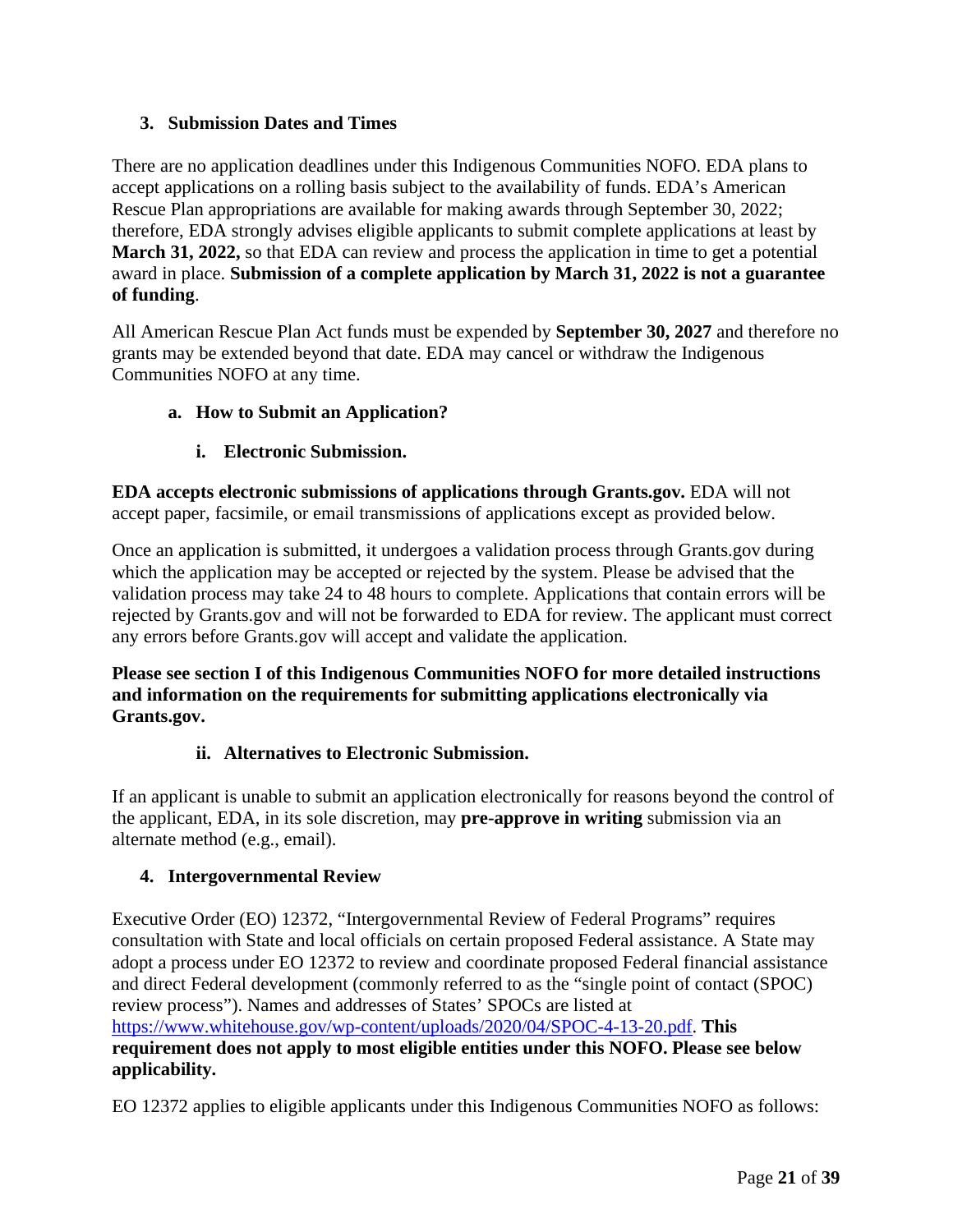- Eligible Indian Tribe applicants are not subject to the requirements of EO 12372.
- Because the State of Hawaii does not currently maintain a SPOC under EO 12372, eligible applicants that are non-profit organizations or associations serving Native Hawaiians are not required to submit proof of submission to the SPOC.
- Because American Samoa maintains a SPOC, non-profit organizations or associations serving Native Pacific Islanders in American Samoa are required to submit documentation of submission to the SPOC. Non-profit organizations or associations serving other Native Pacific Islanders are not required to submit proof of submission to the SPOC.

## <span id="page-21-0"></span>**5. Pre-Award Costs**

Under this NOFO, EDA anticipates funding certain pre-award costs, including those related to preparation of the Preliminary Engineering Report and environmental and historic preservation requirements. *See also* section D.2.b of this NOFO. Applicants that are in need of reimbursement for other pre-award expenses should work closely with the appropriate POC to determine if their pre-award costs may be considered for reimbursement. In order for contracted pre-award costs to be eligible for reimbursement, the applicant must competitively procure services pursuant to the Federal Government's procurement procedures applicable to grants. See section H.3 of this NOFO for common issues related to procurement. All pre-award costs are incurred at an applicant's own risk and will be considered for reimbursement, in EDA's sole discretion, only if an applicant receives an award and such costs are approved by EDA in writing. Neither DOC nor EDA will approve pre-award or award costs associated with application preparation costs (e.g., completion of Forms SF-424, ED-900, etc.).

### <span id="page-21-1"></span>**6. Other Submission Requirements**

After EDA reviews an application, EDA may contact the applicant to request any necessary additional documentation to clarify or substantiate submitted application materials, depending on the type of project proposed. Examples of additional documentation may include, but are not limited to, title verification, documentation of the value of in-kind contributions, evidence all funding is available and committed to the project, or documentation required for environmental or legal compliance. This additional documentation will be required to ensure the proposed project complies with all applicable rules and regulations prior to EDA's issuance of an award. EDA will provide applicants a reasonable amount of time to provide any additional documentation. Failure to provide complete and accurate supporting documentation in a timely manner when requested by EDA may result in the denial of an application.

EDA may, at its discretion, make changes or additions to this Indigenous Communities NOFO. All changes will be communicated on Grants.gov.

### <span id="page-21-2"></span>**E. Application Review Information**

Throughout the review and selection process, EDA reserves the right to seek clarification in writing from applicants whose application packages are being reviewed. This may include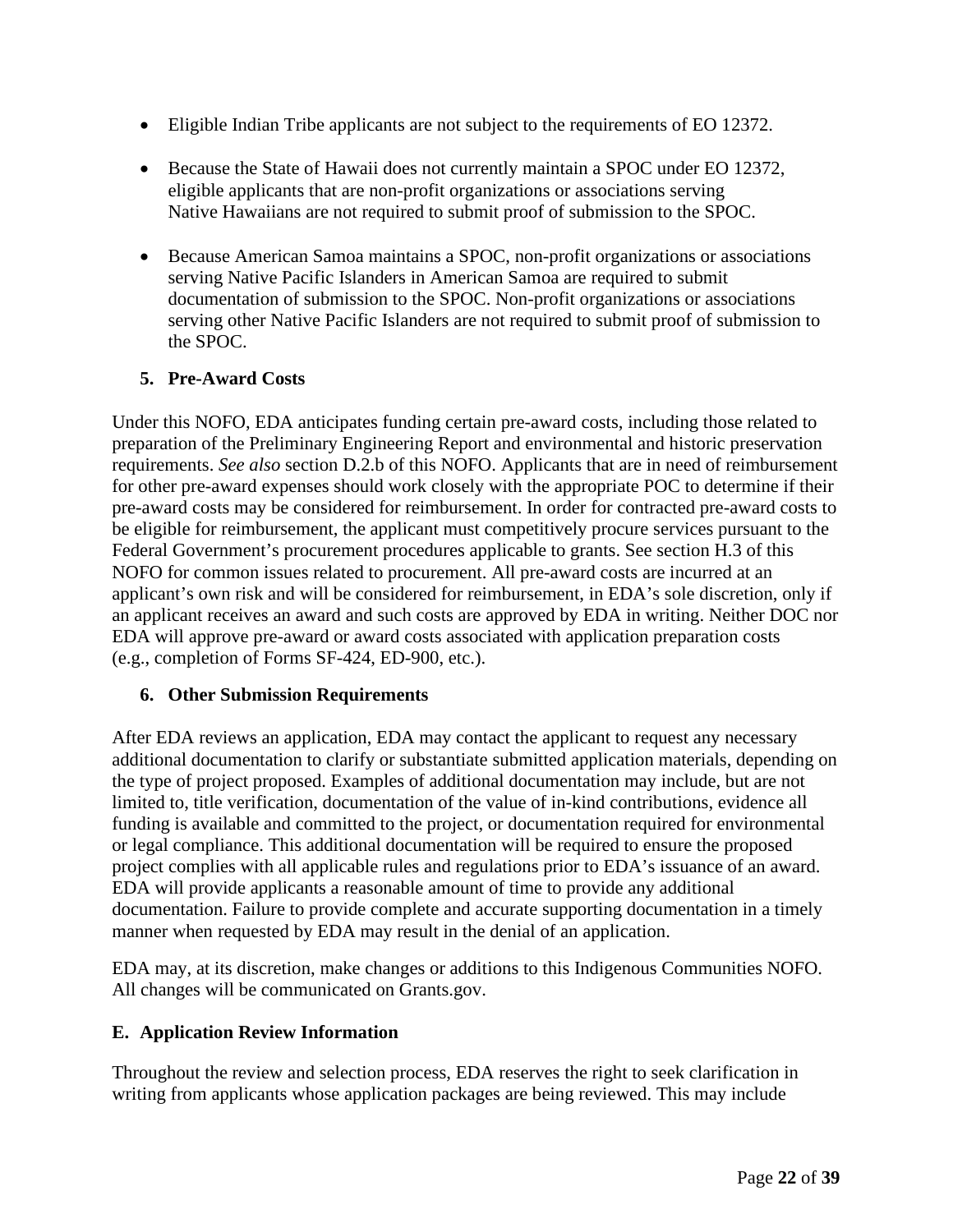reaching out to applicants and proposing they seek funding under a different EDA program or other federal financial assistance program under which they may be more competitively assessed. EDA may additionally ask applicants to clarify application materials, objectives, and work plans, or modify budgets or other specifics necessary to comply with federal requirements. Before applications are reviewed as described below, EDA will conduct an initial screening to verify that all required forms are complete and all required documentation is included. Applications that do not contain all elements listed in section D.2.a of this NOFO may not be reviewed. $11$ 

### <span id="page-22-0"></span>**1. Review and Selection Process**

### **a. Investment Review Committee (IRC)**

Each Regional Office will convene periodic IRCs, as necessary depending on the volume of applications, that consist of at least three EDA staff members to review each complete application.

All IRC members will review each complete application before the IRC discussion and evaluation. The IRC will make a group evaluation of the merits of each application based on the extent to which the application meets the program-specific award and application requirements.

**For construction and non-construction projects,** *except* **strategy grants to prepare or revise a CEDS,** the IRC will use the following criteria in its review, with each criterion receiving equal weight:

- i. The extent to which the project is responsive to the needs of communities impacted by the coronavirus pandemic, including long-term economic recovery and economic diversification;
- ii. The extent to which the project is resilient to future pandemics or other sudden and severe economic dislocations as described in section A.4 of this Indigenous Communities NOFO (e.g., closures of major local employers, climate change);
- iii. The degree of economic distress experienced in the project community/region, including the economic impact of the coronavirus pandemic;
- iv. The project's feasibility;
- v. The project's sustainability/durability, including the extent to which the project demonstrates support from community stakeholders and beneficiary commitments, if any;
- vi. The project's alignment with the applicable CEDS, tribal strategy, or other EDA-accepted economic development strategy;
- vii. The project's demonstrated alignment with EDA's Recovery and Resilience Investment Priority, as well as other current Investment Priorities as outlined at

<span id="page-22-1"></span><sup>&</sup>lt;sup>11</sup> See 13 C.F.R. § 302.2 ("When non-statutory EDA administrative or procedural conditions for Investment Assistance awards under PWEDA cannot be met by an Eligible Applicant as the result of a disaster, EDA may waive such conditions.").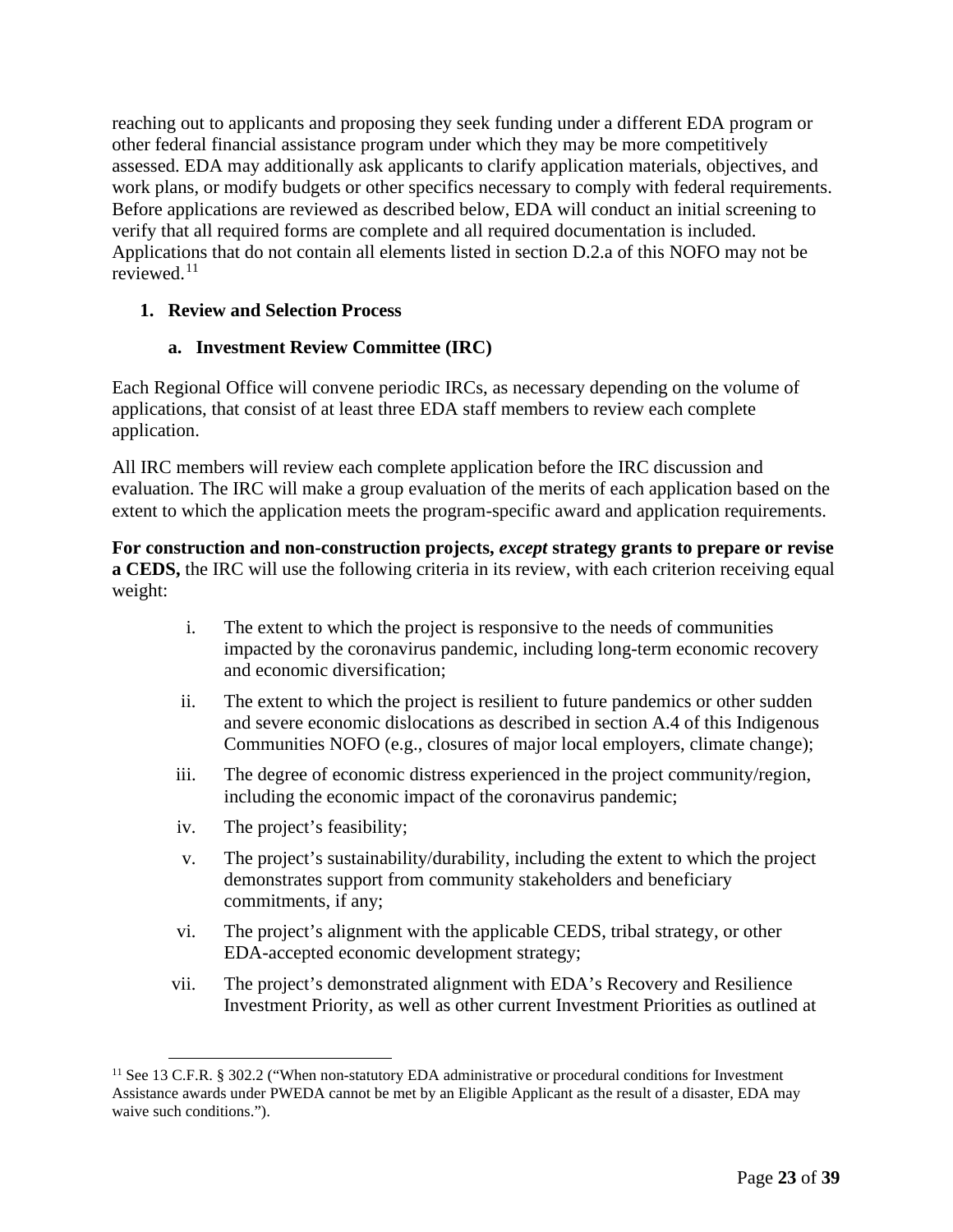<https://www.eda.gov/about/investment-priorities/disaster-recovery/> and described in section A.2 of this Indigenous Communities NOFO;

- viii. The likelihood that the project is capable of starting quickly;
- ix. The level of impact on the community, including increased access to capital;
- x. The applicant's organizational capacity, including its financial and management capacity; and
- xi. The extent to which the project is based upon community-oriented and collaborative economic development and redevelopment strategies.

**For strategy grants to prepare or revise a CEDS**, the IRC will use the following criteria in its review, with each criterion receiving equal weight:

- i. The quality of the proposed scope of work for the development, implementation, revision or replacement of a strategic, economic development, or disaster recovery, mitigation or resilience plan;
- ii. The project's potential to increase the capacity of the community or region to promote job creation, private investment in the regional economy, and disaster resilience;
- iii. The project's feasibility and the likelihood that the project will achieve its projected outcomes;
- iv. The project's demonstrated alignment with EDA's Recovery Resilience Investment Priority, as well as EDA's current Investment Priorities as outlined at <https://www.eda.gov/about/investment-priorities/disaster-recovery/> and described in section A.2 of this Indigenous Communities NOFO;
- v. The ability of the applicant to successfully prepare or revise a CEDS; and
- vi. The extent to which the project demonstrates support from community stakeholders.

Note: Throughout the application review and selection process, strategy grants will be evaluated independently from all other applications and will be reviewed based on the above specified strategy grants evaluation criteria.

For each competition (i.e., strategy grants and construction or non-construction projects), the IRC will prepare funding recommendations for the respective Regional Director based on the IRC's consideration of the above factors. The IRC will prepare a ranking or other categorization of applications (e.g., fund, don't fund, or carry forward) to assist the Regional Director in making funding decisions. EDA's final decision on whether to fund a project is dependent upon the ability of the applicant to provide sufficient documentation of the project's compliance with applicable rules and regulations.

EDA intends to provide applicants written notification of the outcome of the IRC expeditiously after receipt of their **complete application**. Applications for complex or large dollar value projects may require a longer review time.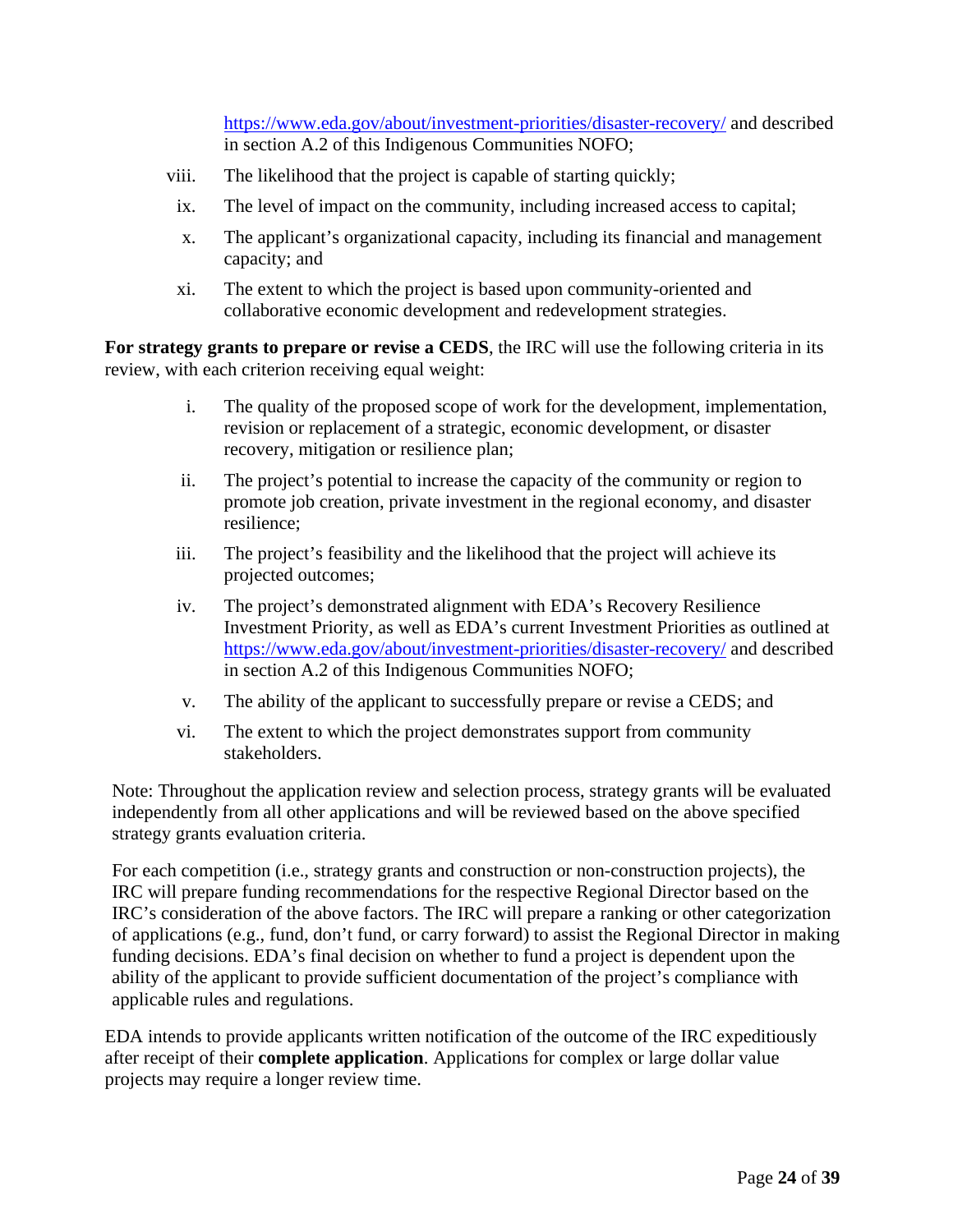### **b. Due Diligence**

If the IRC recommends an application, the applicant still may have to complete certain due diligence requirements before EDA can make an award. After an applicant has been notified that its application has been recommended by the IRC, EDA may request that the applicant submit additional documents and information to allow EDA to fully evaluate compliance with applicable rules and regulations.

For example, in the case of construction projects, such additional due diligence may include:

- i. Title verification;
- ii. Proof of project ownership; and
- iii. Documentation required for environmental or legal compliance. This may include, but is not limited to: 404 Clean Water Act permits from the U.S. Army Corps of Engineers and accompanying environmental documentation (environmental assessment or environmental impact statement), Phase I and Phase II environmental assessments, as applicable, state environmental assessment documentation (for compliance with state environmental statutes such as the Massachusetts Environmental Policy Act (MEPA) or the California Environmental Quality Act (CEQA)), archeological and biological surveys, and proof of coordination with resource agencies.

If the applicant provides the requested information and supporting documentation in a timely fashion and EDA determines the project is fully compliant with applicable rules and regulations, the application will be forwarded to the Grants Officer for a final decision and award approval. Applicants that do not provide the additional information and supporting documentation in a timely fashion or that are deemed not to be in compliance with applicable rules and regulations will receive notification their application was not successful.

### **c. Consideration of Applications Submitted under the FY 2020 CARES Act Addendum**

EDA received many more applications than it could fund under the Coronavirus Aid, Relief, and Economic Security Act Recovery Assistance Addendum to the FY 2020 Public Works and Economic Adjustment Assistance Notice of Funding Opportunity (CARES Act Addendum). Upon written request of a declined applicant and certification by that applicant that the project remains unchanged, EDA will consider previously declined CARES Act Addendum applications under this Indigenous Communities NOFO. Instructions for requesting reconsideration of declined applications submitted under the CARES Act Addendum are provided above in section D.2 of this NOFO. Applicants do not need to reapply. EDA will reevaluate such applications using the selection criteria and program objectives of this NOFO as described and will evaluate such carried forward applications and new applications received under the Indigenous Communities NOFO together in the same competitive pool on a rolling basis.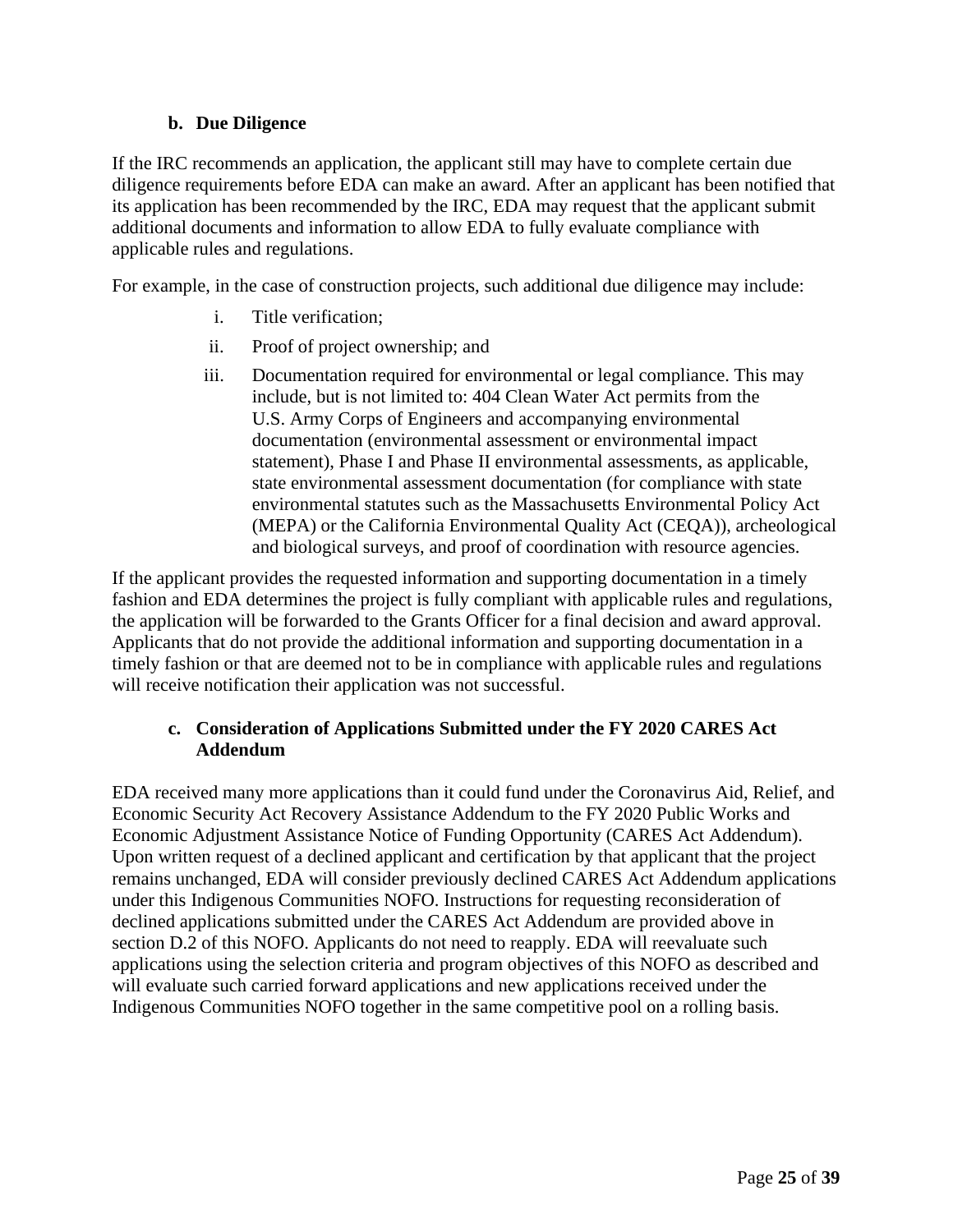### <span id="page-25-0"></span>**2. Grants Officer's Decision**

Applications recommended by the IRC, and also deemed fully compliant with applicable rules and regulations, will be forwarded to the Regional Director, who is the designated Grants Officer under this Indigenous Communities NOFO. Each Regional Director has been delegated final authority regarding funding of applications and may select a project for funding that differs from the IRC's recommendations based on any of the following selection factors:

- i. The relative economic distress of the area;
- ii. The extent to which the application meets the overall objectives of section 2 of PWEDA (42 U.S.C. § 3121);
- iii. The extent to which resilience, as defined in section A.4, is integrated into the project scope of work;
- iv. To promote broad and equitable access to EDA assistance, the amount of EDA funding the applicant has received in the current or prior three fiscal years under any Notice of Funding Opportunity;
- v. The applicant's performance under previous federal financial assistance awards, including whether the grantee submitted required performance reports and data;
- vi. The availability of program funding;
- vii. Whether the project supports communities negatively impacted by the downturn in the coal economy; and
- viii. The extent to which the project supports EDA's goals of geographic balance in distribution of program funds, project types, and the overall portfolio.

The Regional Director's final decision must be consistent with EDA's and DOC's published policies. Any time a Regional Director makes a selection that differs from the IRC's recommendation, the Regional Director will document the rationale for the decision in writing.

### <span id="page-25-1"></span>**3. Federal Awardee Performance and Integrity Information System (FAPIIS) Review**

EDA, prior to making a federal award with a total amount of Federal Share greater than the simplified acquisition threshold, is required to review and consider any information about the applicant that is in the designated integrity and performance system accessible through the System for Award Management (SAM) (currently FAPIIS). See 41 U.S.C. § 2313.

Each applicant, at its option, may review information in the designated integrity and performance system accessible through SAM and comment on any information about itself that a federal awarding agency previously entered and is currently in the designated integrity and performance system accessible through SAM. EDA will consider any comments by the applicant, in addition to the other information in the designated integrity and performance system, in making a judgment about the applicant's integrity, business ethics, and record of performance under federal awards when completing the review of risk posed by applicants as described in 2 C.F.R. § 200.206.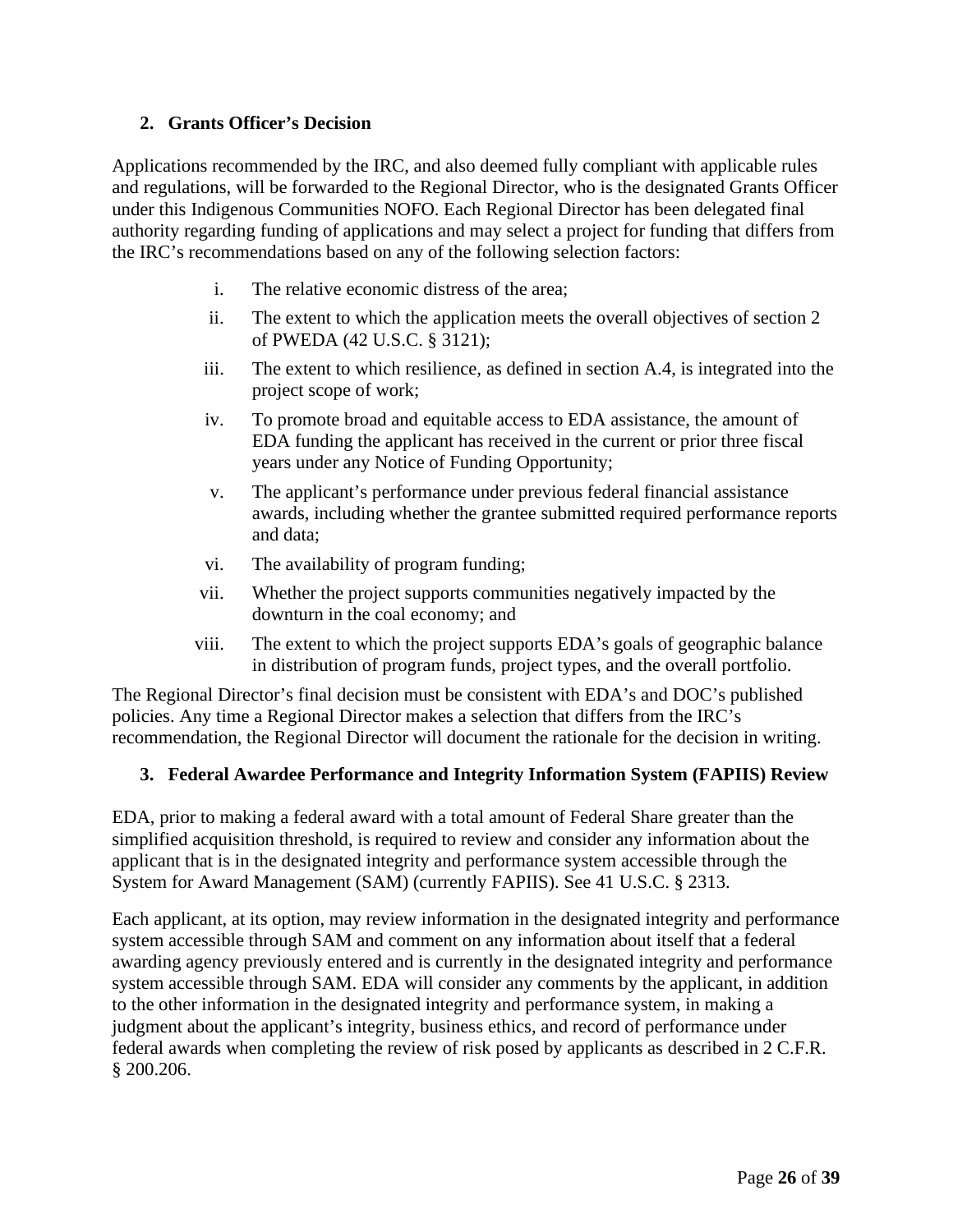## <span id="page-26-0"></span>**F. Federal Award Administration Information**

## <span id="page-26-1"></span>**1. Federal Award Notification**

If an application is selected for funding the EDA Grants Officer will issue the award (Form CD 450), which is the authorizing financial assistance award document and includes Specific Award Conditions and, as applicable, the DOC Financial Assistance Standard Terms and Conditions (DOC STCs), the EDA Revolving Loan Fund Financial Assistance Award Standard Terms and Conditions (RLF STCs), or the EDA Standard Terms and Conditions for Construction Projects (Construction STCs), as described in section F.3, below.

By signing Form CD-450, the applicant agrees to comply with all award provisions. EDA will provide Form CD-450 via the award package to the applicant's authorized representative. The applicant's representative must sign and return the Form CD-450 without modification within 30 calendar days of the date of EDA's signature on the form.

If an applicant is awarded funding, neither DOC nor EDA is under any obligation to provide any additional future funding in connection with that award or to make any future award(s). Amendment or renewal of an award to increase funding or to extend the period of performance is at the discretion of DOC and EDA.

EDA will notify unsuccessful applicants in writing to the applicant's authorized representative. EDA will retain unsuccessful applications in accordance with EDA's record retention schedule.

### <span id="page-26-2"></span>**2. Administrative and National Policy Requirements**

Recipients of an EDA award will be bound by the Uniform Administrative Requirements, Cost Principles, and Audit Requirements for Federal Awards (Uniform Guidance) as set forth in 2 C.F.R. part 200.

### <span id="page-26-3"></span>**3. DOC Financial Assistance Standard Terms and Conditions (STCs) and EDA Standard Terms and Conditions (STCs) for RLF and Construction Projects**

For all projects except construction awards, DOC will apply the DOC STCs applicable on the date of award. The DOC ST&Cs may be accessed at the following website: [https://www.commerce.gov/oam/policy/financial-assistance-policy.](https://www.commerce.gov/oam/policy/financial-assistance-policy)

For RLF awards, in addition to the DOC STCs, EDA will apply the EDA RLF STCs. The RLF STCs may be accessed at<https://www.eda.gov/tools/grantee-forms/> under the header "Standard Terms and Conditions for RLF and Construction Projects."

For construction awards, EDA will apply the Construction STCs. The Construction STCs may be accessed at<https://www.eda.gov/tools/grantee-forms/> under the header "Standard Terms and Conditions for RLF and Construction Projects."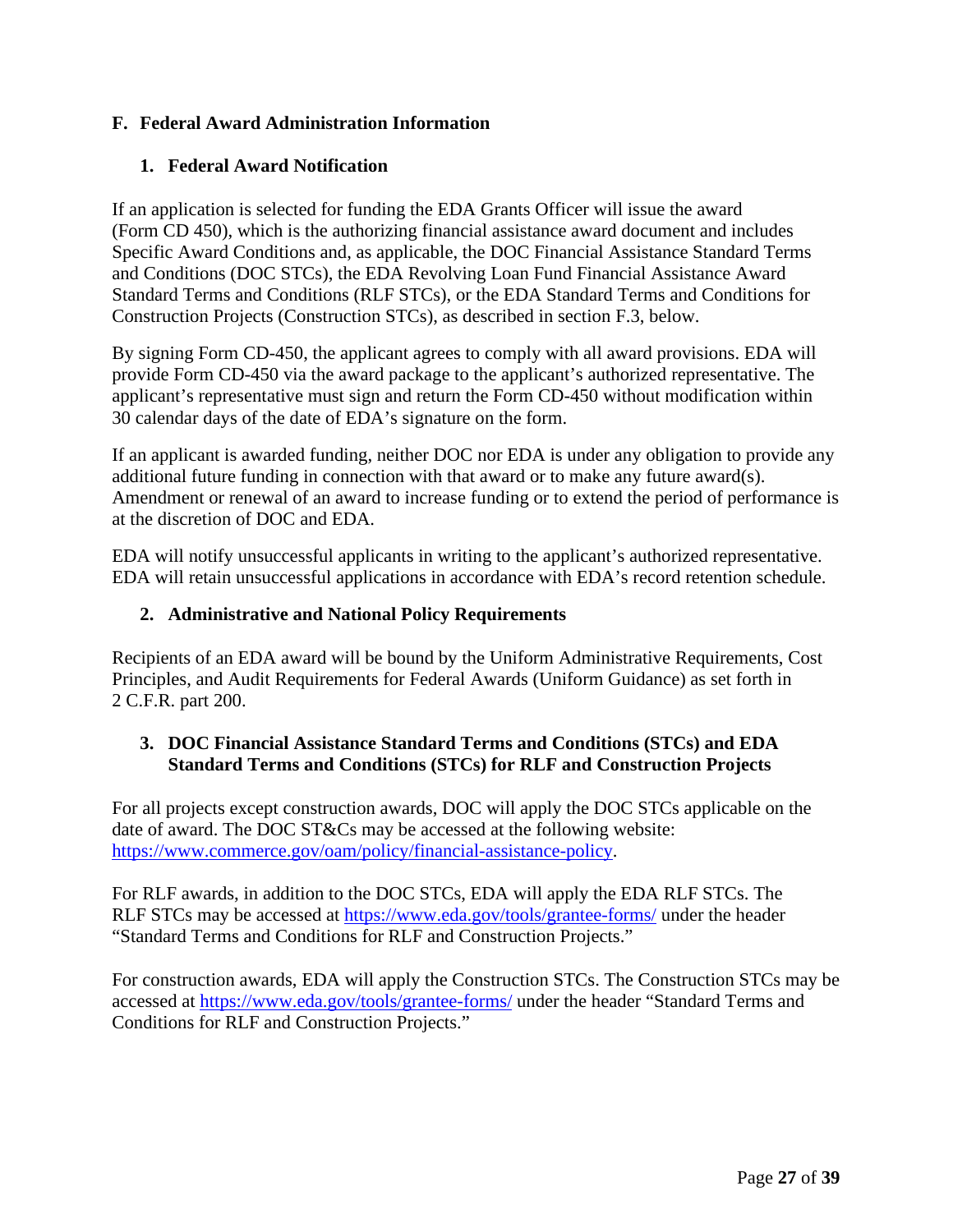## <span id="page-27-0"></span>**4. DOC Pre-Award Notification Requirements**

DOC will apply the Pre-Award Notification Requirements for Grants and Cooperative Agreements effective December 26, 2014, 79 Fed. Reg. 78,390. The Pre-Award Notice may be accessed at the Government Printing Office (GPO) website at [http://www.gpo.gov/fdsys/pkg/FR-](http://www.gpo.gov/fdsys/pkg/FR-2014-12-30/pdf/2014-30297.pdf)[2014-12-30/pdf/2014-30297.pdf.](http://www.gpo.gov/fdsys/pkg/FR-2014-12-30/pdf/2014-30297.pdf)

### <span id="page-27-1"></span>**5. Reporting**

**a.** Financial, Performance, and Impact Reports

All recipients are required to submit financial, progress, and impact reports in accordance with the terms and conditions of the grant award, generally no less than semi-annually. All project progress and financial reports must be submitted to the applicable EDA program officer in an electronic format to be determined at the time of award.

### **b. Federal Funding Accountability and Transparency Act of 2006**

The Federal Funding Accountability and Transparency Act of 2006 includes a requirement for awardees of applicable Federal grants to report information about first-tier subawards<sup>[12](#page-27-3)</sup> and executive compensation under Federal assistance awards issued in FY 2011 or later. All awardees of applicable grants and cooperative agreements are required to report to the Federal Subaward Reporting System (FSRS) available at **www.FSRS.gov** on all subawards over \$25,000. Please see the OMB guidance published at 2 C.F.R. part 170, which can be accessed at [https://www.govinfo.gov/content/pkg/CFR-2020-title2-vol1/pdf/CFR-2020-title2-vol1](https://www.govinfo.gov/content/pkg/CFR-2020-title2-vol1/pdf/CFR-2020-title2-vol1-part170.pdf) [part170.pdf.](https://www.govinfo.gov/content/pkg/CFR-2020-title2-vol1/pdf/CFR-2020-title2-vol1-part170.pdf)

### **c. Government Performance and Results Act**

EDA may require additional data on activities, outputs, and actual impact of the funded investment, pursuant to the Government Performance and Results Act (GPRA), and as specified under the specific terms and conditions of the EDA grant award. For example, recipients may be expected to continuously track their engagement activities within the scope of work, other beneficiaries, and project-related stakeholders. They may also be expected to collect data on the outputs and impacts of their activities, such as, for example, the number of beneficiary strategic plans developed, the number of new business partnerships formed, or new capabilities acquired using surveys of beneficiaries or clients if necessary. EDA will specify the data collection techniques and reporting mechanisms to be used. EDA also expects to engage with leading research institutions to perform third-party program evaluations, which will require cooperation between the grantee, organizations within their service area, and the evaluating institution.

### <span id="page-27-2"></span>**G. Federal Awarding Agency Contacts**

For questions concerning this Indigenous Communities NOFO, or more information about EDA

<span id="page-27-3"></span><sup>&</sup>lt;sup>12</sup> A first-tier subaward means an award provided by the recipient to a subrecipient for the subrecipient to carry out as part of a federal award.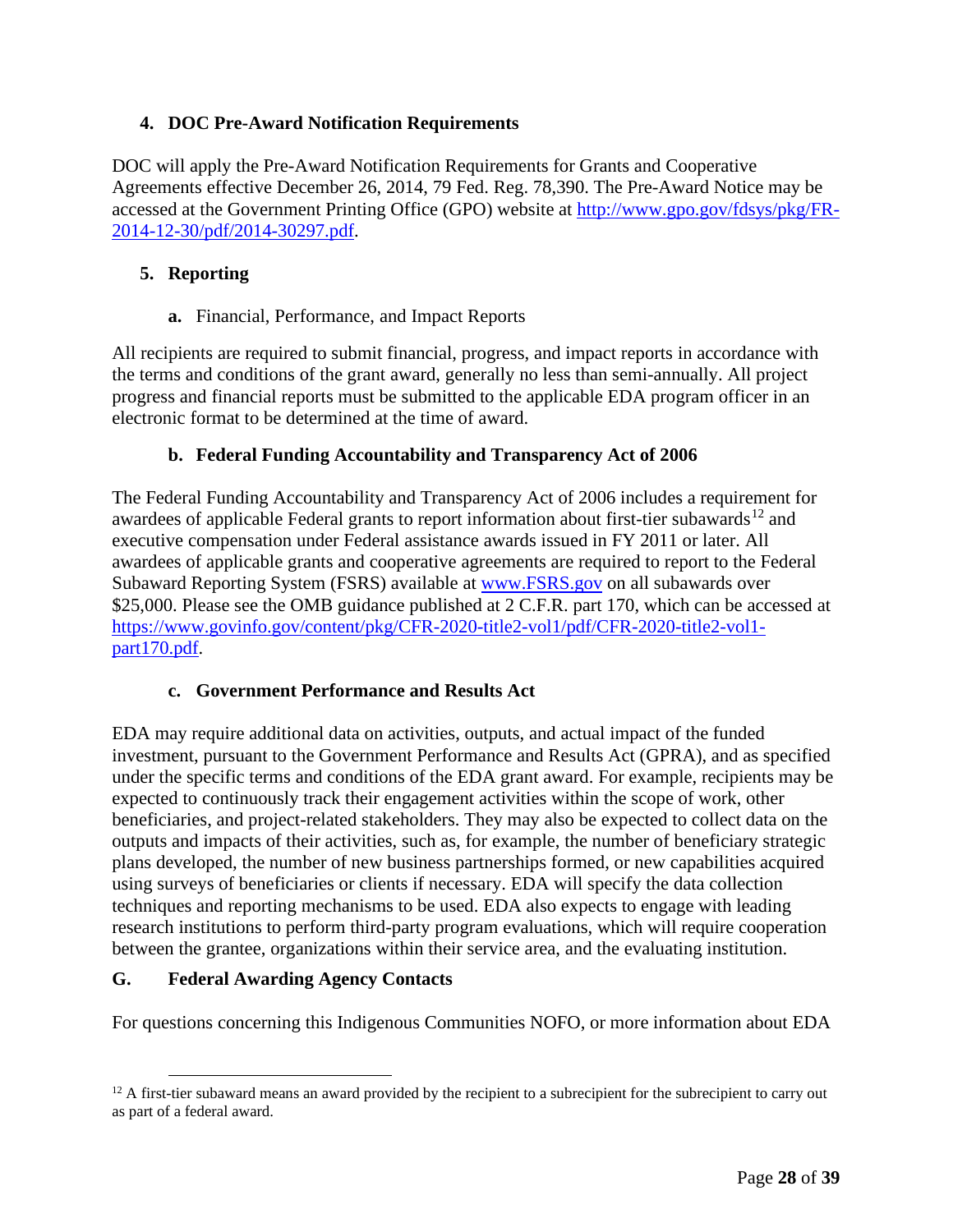programs, you may contact the appropriate EDA representative listed below. Updated contact information can be found on EDA's website at [https://www.eda.gov/contact.](https://www.eda.gov/contact) EDA's website at [http://www.eda.gov](http://www.eda.gov/) provides additional information on EDA and its programs.

#### **Atlanta Regional Office**

<span id="page-28-0"></span>H. Philip Paradice, Jr., Regional Director 401 West Peachtree Street, NW, Suite 1820, Atlanta, GA 30308-3510 (404) 730-3002 Main Office (404) 730-3025 Fax

### **Alabama**

Michael Mills mmills@eda.gov 251-222-1834

#### **Florida**

Greg Vaday gvaday@eda.gov 772-521-4371

#### **Georgia**

Jonathan Corso jcorso@eda.gov 404-809-7094

#### **Kentucky**

Bertha Partin bpartin@eda.gov 404-987-2887

#### **Mississippi**

<span id="page-28-1"></span>Gil Patterson gpatterson2@eda.gov 404-304-2319

### **North Carolina**

Hillary Sherman hsherman@eda.gov 828-707-2748

### **South Carolina**

Robin Cooley rcooley@eda.gov 404-987-7913

#### **Tennessee**

Lucas Blankenship lblankenship@eda.gov 615-736-1423

### **Environmental Officers**

Keith Dyche kdyche@eda.gov 404-973-7491

Connie Tallman ctallman@eda.gov 470-571-5678

### **Austin Regional Office**

Jorge Ayala, Regional Director 903 San Jacinto, Suite 206, Austin, TX 78701 (512) 381-8150 Main Office (512) 499-0478 Fax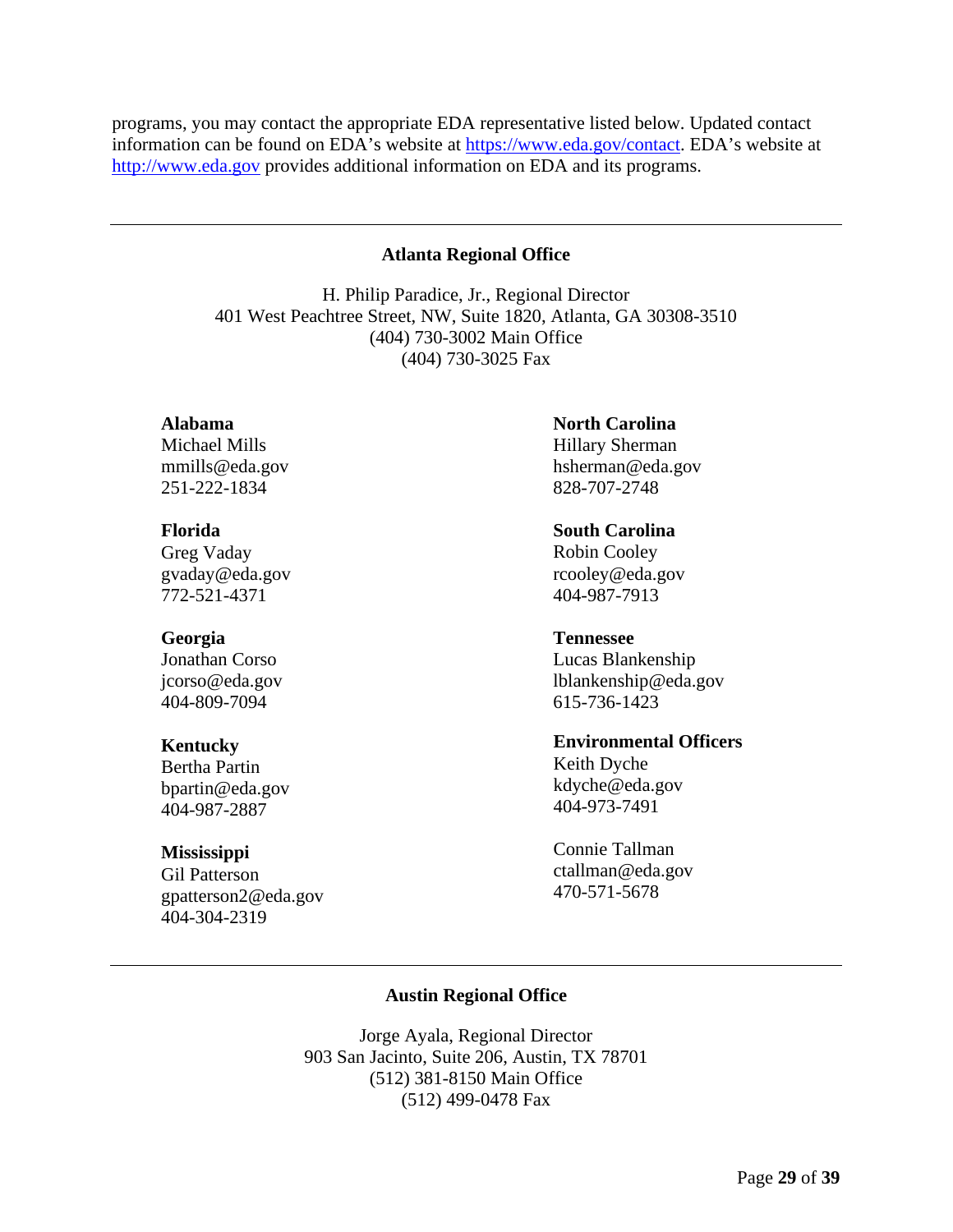**Arkansas** April Campbell acampbell@eda.gov 512-667-0496

#### **Louisiana, East Texas**

Jason Wilson jwilson1@eda.gov 512-420-7738

### **New Mexico, Texas Panhandle**

Trisha Korbas tkorbas@eda.gov 720-626-1499

#### **Oklahoma, North Texas**

<span id="page-29-0"></span>Stacey Webb swebb@eda.gov 737-704-4707

### **South and West Texas** Robert Peche rpeche1@eda.gov 512-568-7732

**Statewide Planning, State Travel Grants** Apurva Naik anaik@eda.gov 737-207-1415

#### **Environmental Officer**

Corey Dunn cdunn@eda.gov 512-381-8169

#### **Chicago Regional Office**

Susan Brehm, Regional Director 230 South Dearborn Street, Suite 3280, Chicago, IL 60604-1512 (312) 353-8143 Main Office (312) 353-8575 Fax

#### **Illinois and Minnesota**

Darrin Fleener dfleener@eda.gov 312-789-9753

#### **Indiana**

James Winters jwinters@eda.gov 312-789-9771

#### **Michigan**

Lee Shirey lshirey@eda.gov 312-789-9751

**Ohio** Ellen Heinz [eheinz@eda.gov](mailto:eheinz@eda.gov) 312-505-4953

#### **Wisconsin**

Tom Baron [tbaron@eda.gov](mailto:tbaron@eda.gov) 312-789-9773

### **Environmental Officer**

Kyle Darton kdarton@eda.gov 312-789-9752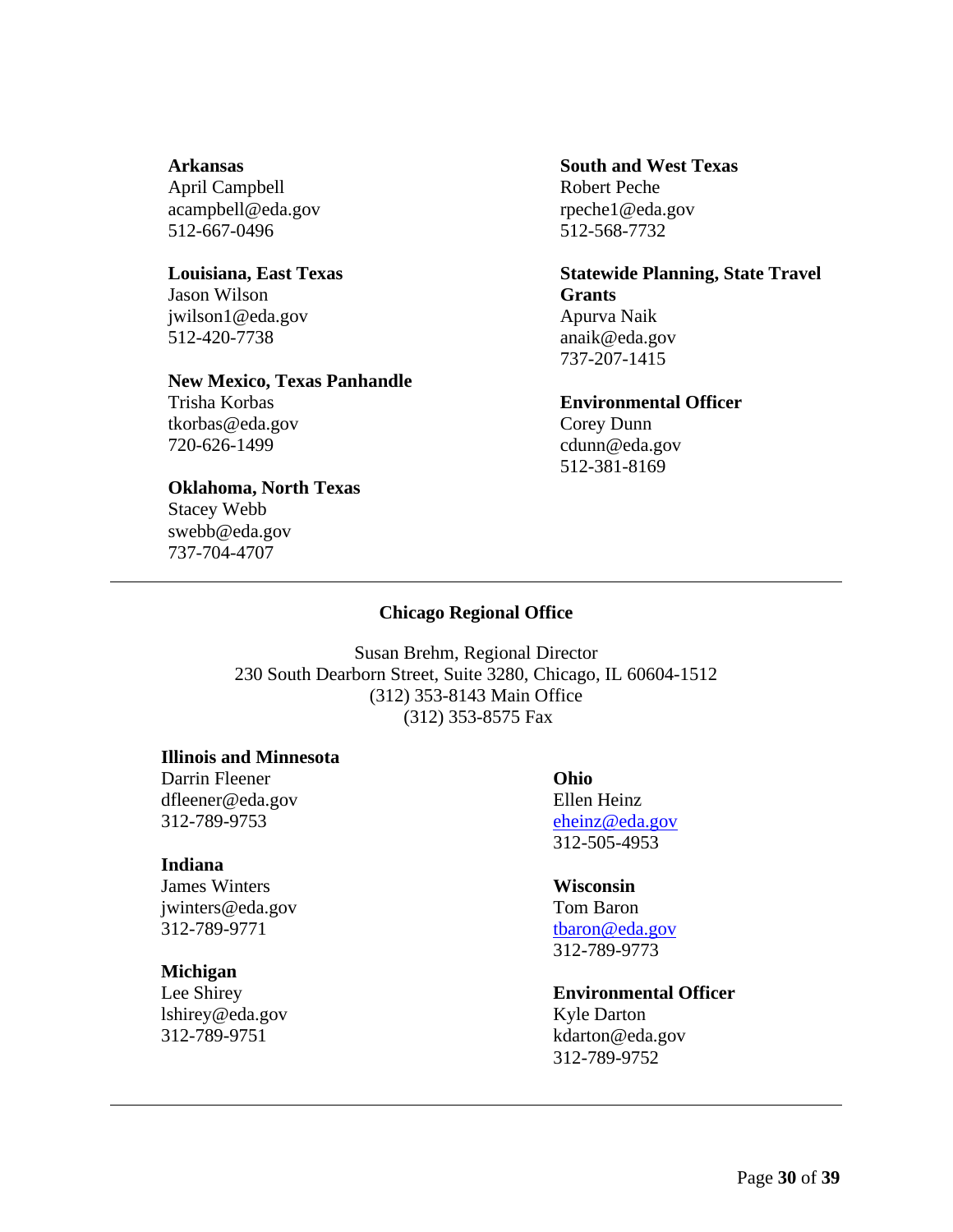#### **Denver Regional Office**

Angela Belden Martinez, Regional Director 1244 Speer Boulevard, Suite 431, Denver, CO 80204 (303) 844-4715 Main Office (303) 844-3968 Fax

#### <span id="page-30-0"></span>**Colorado, Utah**

Trent Thompson tthompson@eda.gov 303-844-5452

### **Eastern Iowa, Eastern and Central**

**Missouri** Steve Castaner scastaner@eda.gov 573-590-1194

#### **Kansas**

Dan Lara dlara@eda.gov 913-225-4968

### **North Dakota, South Dakota,**

<span id="page-30-1"></span>**Western Iowa**  Alex Smith asmith1@eda.gov 720-402-7686

### **Montana, Wyoming**  Kirk Keysor kkeysor@eda.gov 406-599-9795

**Nebraska, Western Missouri**  Mark Werthmann mwerthmann@eda.gov 913-894-1586

#### **Indigenous Communities**

Ali DeMersseman ademersseman@eda.gov 720-237-6079

#### **Environmental Officer**

Jenny Benz jbenz@eda.gov 303-844-5363

### **Philadelphia Regional Office**

Linda Cruz-Carnall, Regional Director Robert N.C. Nix Federal Building 900 Market Street, Room 602 Philadelphia, PA 19107 (215) 597-4603 Main Office (215) 597-1063 Fax

**Connecticut, Massachusetts, Rhode Island** Debra Beavin dbeavin@eda.gov 267-559-3385

**Delaware, Maryland, Washington, DC** Alma R. Plummer aplummer@eda.gov 215-597-7538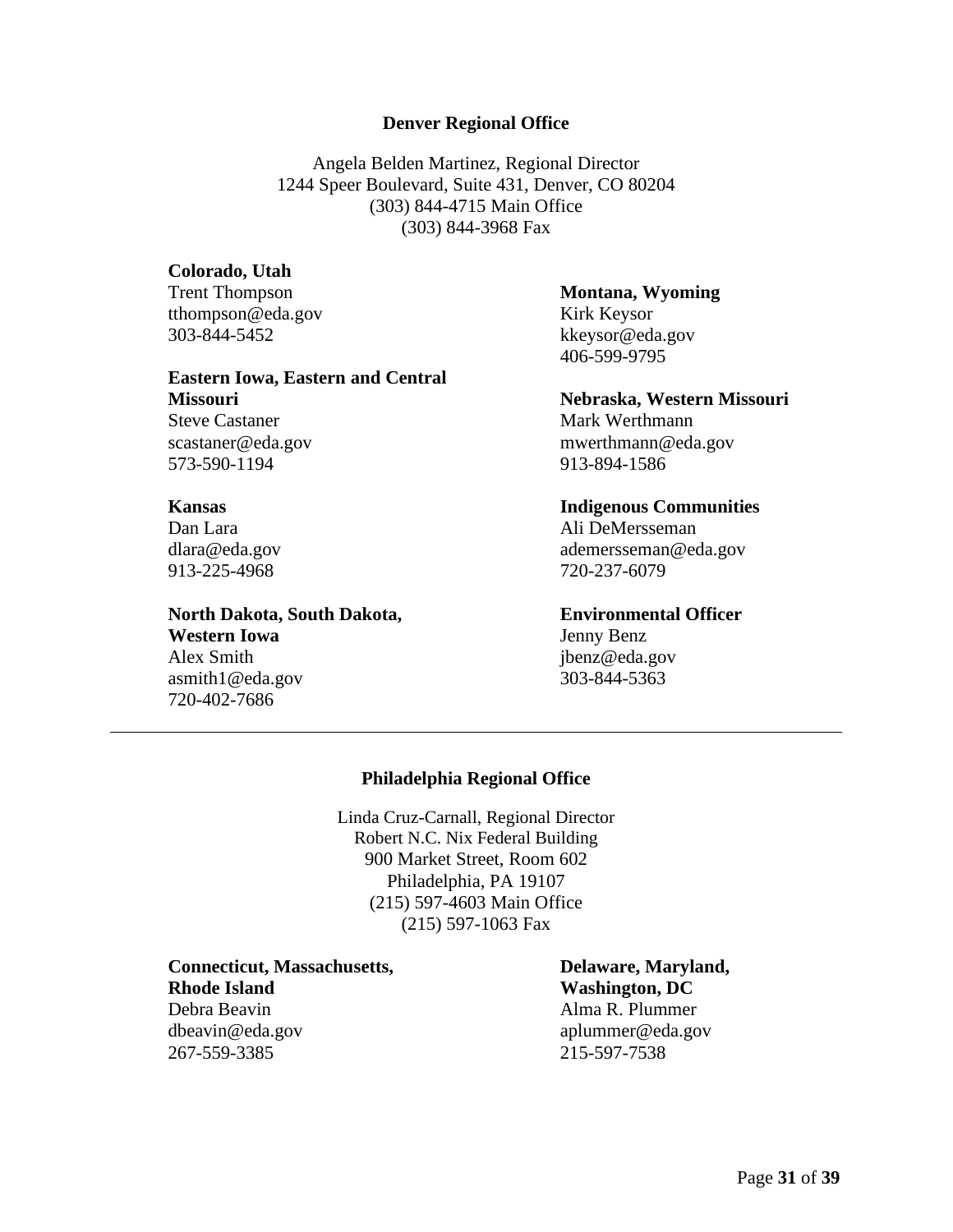**Maine, New Hampshire** Alan Brigham abrigham@eda.gov 215-316-2965

### **New Jersey, New York** Edward Hummel ehummel@eda.gov 215-316-2124

**Pennsylvania** Christopher Casper ccasper1@eda.gov

# **Puerto Rico, Virgin Islands**

Juan Bauza jbauza@eda.gov 215-435-2212

215-597-1074

**Vermont** Matt Suchodolski msuchodolski@eda.gov 215-597-1242

**Virginia** Lauren Stuhldreher lstuhldreher@eda.gov 215-764-0427

**West Virginia** Tracey Rowan trowan@eda.gov 304-533-4497

**Environmental Officer** Megan Coll mcoll@eda.gov 267-969-2937

## **Seattle Regional Office**

<span id="page-31-0"></span>Maiea Sellers, Acting Regional Director Jackson Federal Building 915 Second Avenue, Room 1890, Seattle, WA 98174-1001 (206) 220-7660 Main Office (206) 220-7669 Fax

### **Alaska**

Shirley Kelly skelly2@eda.gov 907-271-2272

### **Arizona**

Cynthia Ptak cptak@eda.gov 206-888-3386

### **California (Coastal and Northern)**

Malinda Matson mmatson1@eda.gov 916-235-0088

## **California (Southern), Nevada**

Wilfred Marshall wmarshall@eda.gov 310-261-6005

## **California (Central)**

Asia King aking2@eda.gov 206-247-0991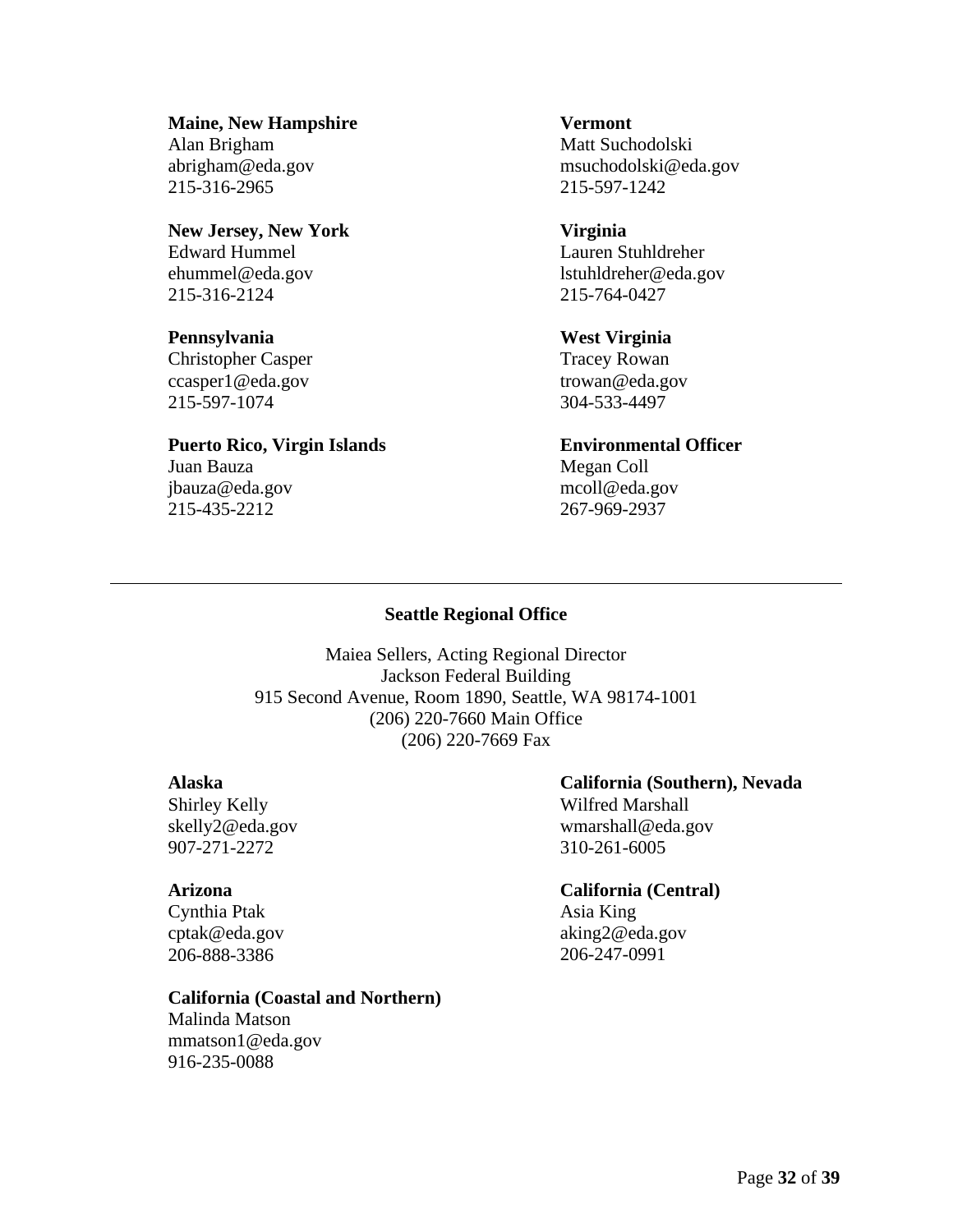**Hawaii, Guam, Northern Mariana Islands, American Samoa, Marshall Islands, Federated States of Micronesia, Palau**  Herbert Thweatt hthweatt@eda.gov 808-260-6641

### **Idaho, Rural Nevada** Carleen Herring

[cherring@eda.gov](mailto:cherring@eda.gov) 206-798-7814

**Clark County Nevada** John Edmond [jedmond@eda.gov](mailto:jedmond@eda.gov) 206-888-3390

**Oregon**  J. Wesley Cochran jcochran@eda.gov 206-561-6646

### **Washington**

Laura Ives [lives@eda.gov](mailto:lives@eda.gov) 206-200-1951

**Environmental Officer**  Jim Jacobson jjacobson@eda.gov 206-833-6035

## <span id="page-32-0"></span>**H. Other Information**

### <span id="page-32-1"></span>**1. Right to Use Information**

The applicant acknowledges and understands that information and data contained in applications for financial assistance, as well as information and data contained in financial, performance and other reports submitted by applicants, may be used by the Department of Commerce in conducting reviews and evaluations of its financial assistance programs. For this purpose, applicant information and data may be accessed, reviewed and evaluated by Department of Commerce employees, other federal employees, and also by federal agents and contractors, and/or by non-federal personnel, all of whom enter into appropriate conflict of interest and confidentiality agreements covering the use of such information. As may be provided in the terms and conditions of a specific financial assistance award, applicants are expected to support program reviews and evaluations by submitting required financial and performance information and data in an accurate and timely manner, and by cooperating with Department of Commerce and external program evaluators. In accordance with 2 C.F.R. § 200.303(e), applicants are reminded that they must take reasonable measures to safeguard protected personally identifiable information and other confidential or sensitive personal or business information created or obtained in connection with a Department of Commerce financial assistance award.

### <span id="page-32-2"></span>**2. Freedom of Information Act Disclosure**

EDA may publish any applications it receives, including any supporting documentation, on its website or through other means. Applicants are advised that any confidential commercial information that should not be disclosed must be identified, bracketed, and marked as Privileged, Confidential, Commercial or Financial Information.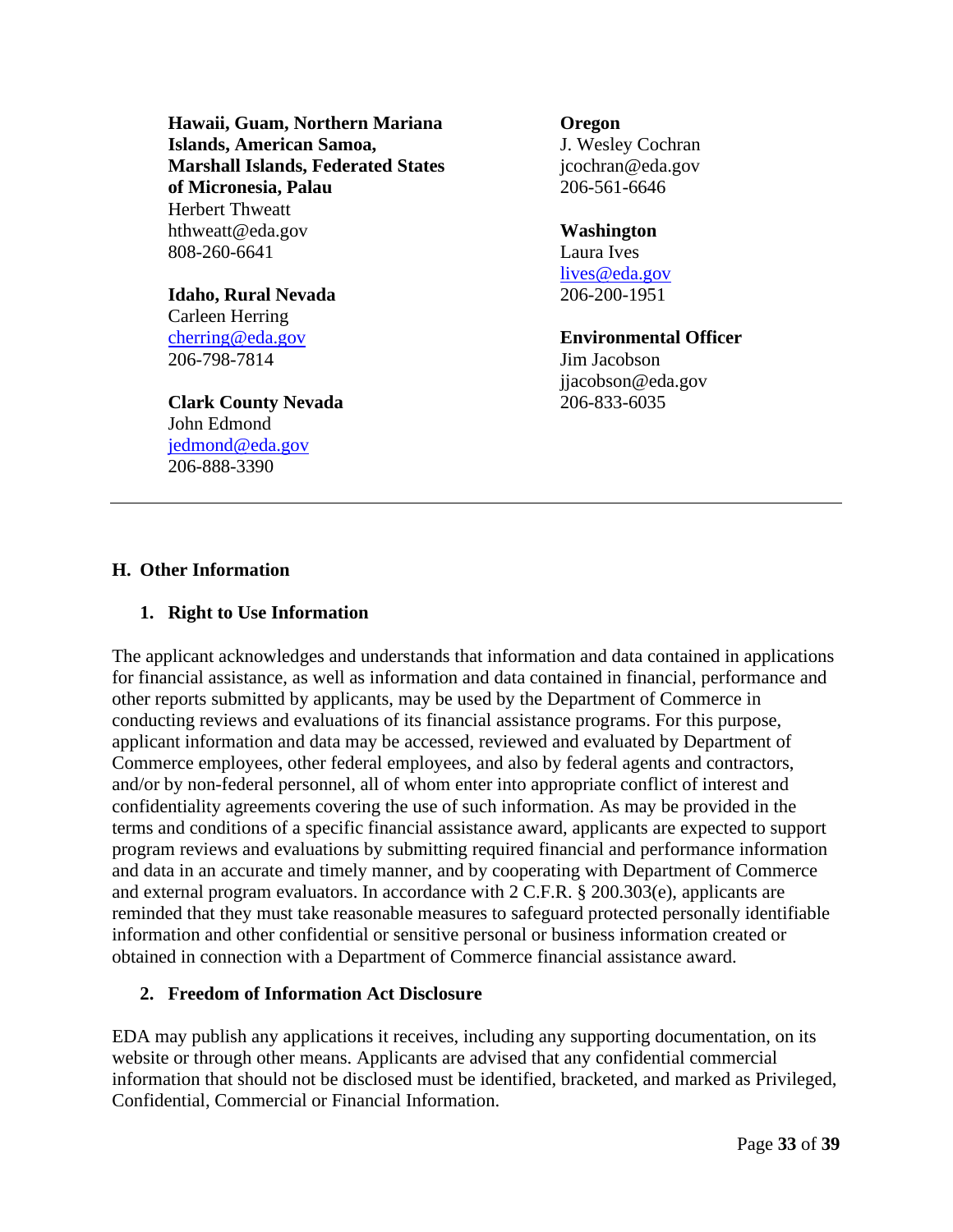In addition, Department of Commerce regulations implementing the Freedom of Information Act (FOIA), 5 U.S.C. Sec. 552, are found at 15 C.F.R. part 4, Public Information. These regulations set forth rules for the Department regarding making requested materials, information, and records publicly available under the FOIA. Applications submitted in response to this Notice of Funding Opportunity may be subject to requests for release under the Act. In the event that an application contains information or data that the applicant deems to be confidential commercial information that should be exempt from disclosure under FOIA, that information should be identified, bracketed, and marked as Privileged, Confidential, Commercial or Financial Information. In accordance with 15 C.F.R. § 4.9, the Department of Commerce will protect from disclosure confidential business information contained in financial assistance applications and other documentation provided by applicants to the extent permitted by law.

### <span id="page-33-0"></span>**3. Notice of Government-Wide Procurement Restriction**

The general rule for federal financial assistance is that contractors that develop draft specifications, requirements, statements of work, invitations for bids or requests for proposals are prohibited from competing for the final procurement. For instance, a professional engineer or architect who prepared the Preliminary Engineering Report for an EDA application would be excluded from bidding on the same work under the award. Under 2 C.F.R §§ 200.319 and 200.317, only state recipients are expressly exempt from this prohibition. Local governments and Indian Tribes may also take advantage of the exemption in two narrow circumstances: (i) if they are required (by statute, for example) to follow the state's procurement rules in full and without exception; or (ii) if they are required to follow a specific state procurement rule that creates an explicit conflict with the prohibition in 2 C.F.R. § 200.319(a) (i.e., there is a statute that requires or permits the local government or Indian Tribe to award the final procurement to the same contractor that developed the draft specifications). Absent one of these two scenarios, the local government or Indian Tribe must comply with the prohibition. Applicants are encouraged to contact the appropriate EDA POC listed in section G with any questions regarding application of this regulation.

### <span id="page-33-1"></span>**4. Past Performance and Non-Compliance with Award Provisions**

Unsatisfactory performance under prior federal awards may result in an application not being considered for funding. Failure to comply with any or all of the provisions of an award may have a negative impact on future funding by DOC (or any of its operating units) and may be considered grounds for any or all of the following actions: (1) establishing an account receivable; (2) withholding payments to the recipient under any DOC award(s); (3) changing the method of payment from advance to reimbursement only; (4) imposing other specific award conditions; (5) suspending any active DOC award(s); and (6) terminating any active DOC award(s).

### <span id="page-33-2"></span>**5. Certifications Required by Annual Appropriations Acts for Corporations and for Awards over \$5 Million**

As discussed in section D.2.d, all applicants are required to be registered in SAM before applying under this NOFO. SAM requires registering entities to certify compliance with all limitations imposed by annual appropriation acts. For corporations, this certification includes that the corporation: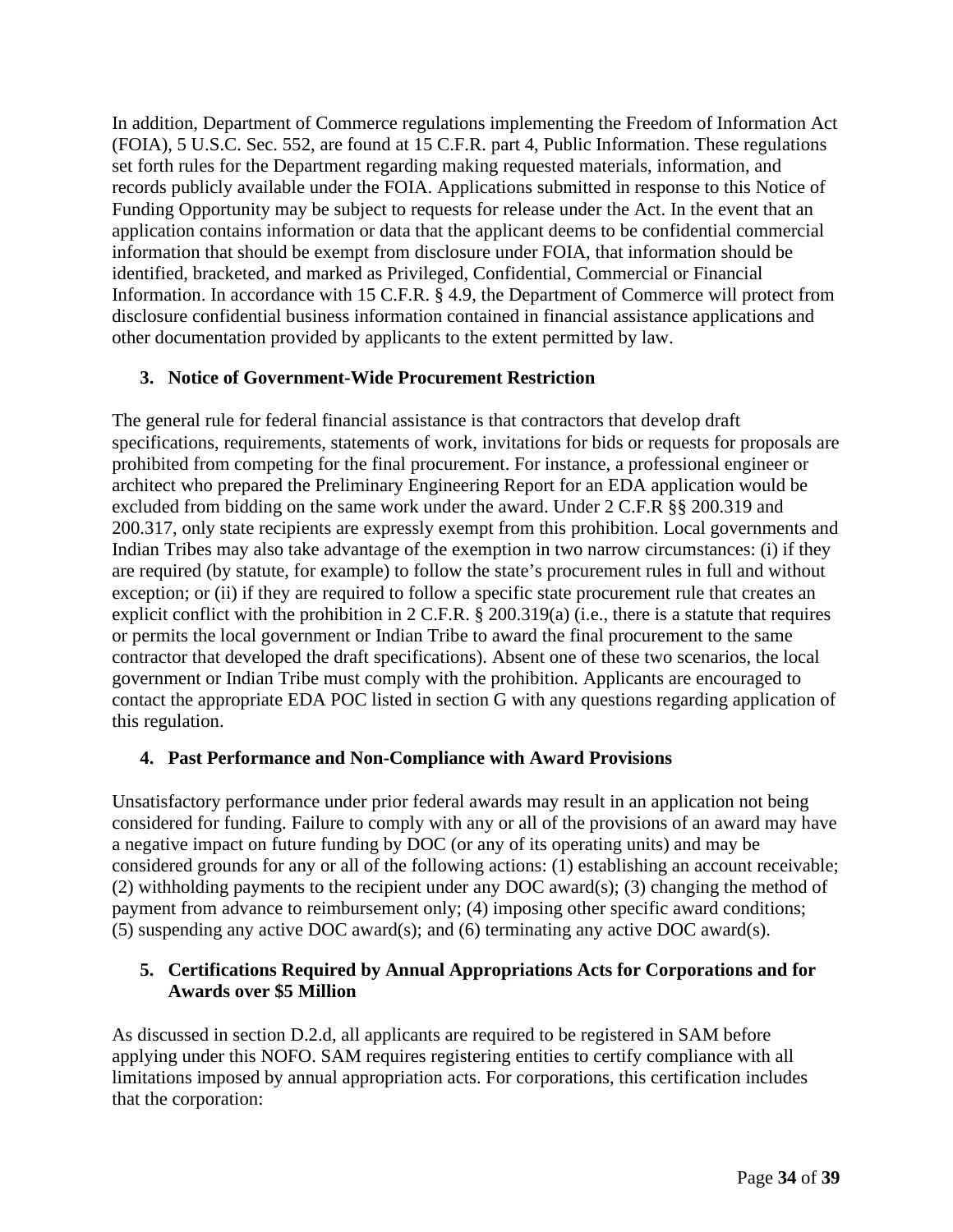(a) Was not convicted of a felony criminal violation under a federal law within the preceding 24 months, unless a federal agency has considered suspension or debarment of the corporation and made a determination that this further action is not necessary to protect the interests of the Government; and/or

(b) Does not have any unpaid federal tax liability that has been assessed, for which all judicial and administrative remedies have been exhausted or have lapsed, and that is not being paid in a timely manner pursuant to an agreement with the authority responsible for collecting the tax liability, unless a federal agency has considered suspension or debarment of the corporation and made a determination that this further action is not necessary to protect the interests of the Government.

For financial assistance awards in excess of \$5 million, this certification includes that the entity:

(a) To the best of its knowledge and belief, has filed all federal tax returns required during the three years preceding the certification;

(b) Has not been convicted of a criminal offense under the Internal Revenue Code of 1986; and/or

(c) Has not been notified, more than 90 days prior to certification, of any unpaid federal tax assessment for which the liability remains unsatisfied, unless the assessment is the subject of an installment agreement or offer in compromise that has been approved by the Internal Revenue Service and is not in default, or the assessment is the subject of a nonfrivolous administrative or judicial proceeding.

### <span id="page-34-0"></span>**6. EDA's Non-Relocation Policy**

### **Should an application be selected for award, the recipient will be required to adhere to a specific award condition relating to EDA's non-relocation policy as follows:**

In signing this award of financial assistance, Recipient(s) attests that EDA funding is not intended by the Recipient to assist its efforts to induce the relocation of existing jobs within the U.S. that are located outside of its jurisdiction to within its jurisdiction in competition with other U.S. jurisdictions for those same jobs. In the event that EDA determines that its assistance was used for those purposes, EDA retains the right to pursue appropriate enforcement action in accord with the Standard Terms and Conditions of the Award, including suspension of disbursements and termination of the award for convenience or material noncompliance, which may include the establishment of a debt requiring the Recipient to reimburse EDA.

For purposes of ensuring that EDA assistance will not be used to merely transfer jobs from one location in the United States to another, each applicant must inform EDA of all employers that constitute primary beneficiaries of the project assisted by EDA. EDA will consider an employer to be a "primary beneficiary" if: (i) the employer is specifically named in the application as benefitting from the project, and the applicant estimates that the employer will create or save 100 or more permanent jobs as a result of the investment assistance (if the jobs in question were originally located in a smaller community, EDA may extend this policy to the relocation of 50 or more jobs); or (ii) the employer is or will be located in an EDA-assisted building, port, facility,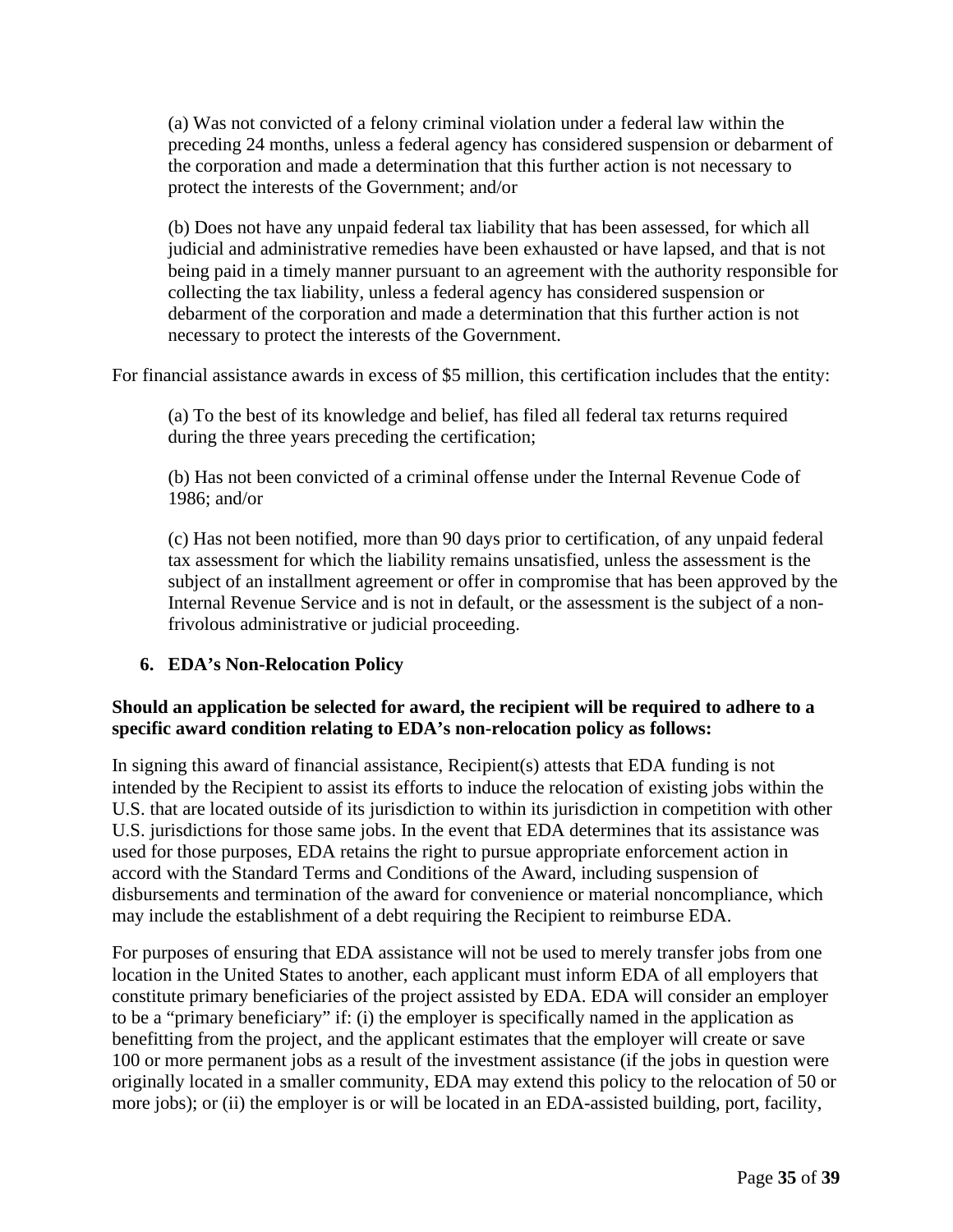or industrial, commercial, or business park constructed or improved in whole or in part with investment assistance prior to EDA's final disbursement of funds.

## <span id="page-35-0"></span>**7. Audit Requirements**

Single or program-specific audits shall be performed in accordance with the requirements contained in the Uniform Guidance (see 2 C.F.R. part 200, Subpart F, "Audit Requirements"). The Uniform Guidance requires any non-federal entity (i.e., non-profit organizations, including non-profit institutions of higher education and hospitals, states, local governments, and Indian Tribes) that expends federal awards of \$750,000 or more in the recipient's fiscal year to conduct a single or program-specific audit in accordance with the requirements set out in the Uniform Guidance.

## <span id="page-35-1"></span>**8. Implementing the Americans with Disabilities Act (ADA)**

The U.S. Department of Justice has issued revised regulations implementing Title II of the ADA (28 C.F.R. Part 35; 75 Fed. Reg. 56,164 (Sep. 15, 2010), as amended by 76 Fed. Reg. 13,285 (Mar. 11, 2011)) and Title III of the ADA (28 C.F.R. Part 36; 75 Fed. Reg. 56,236 (Sep. 15, 2010), as amended by 76 Fed. Reg. 13,286 (Mar. 11, 2011)).

## <span id="page-35-2"></span>**9. Fraud Awareness Training**

Consistent with 2 C.F.R. part 200, in signing a financial assistance award, Recipient personnel responsible for managing the Recipient's finances and overseeing any contractors, sub-contractors or sub-grantees, will be required to complete the training PowerPoint entitled "Compliance with EDA Disaster Assistance Program Requirements" and return the signed Certificate of Training Completion to EDA as instructed by the Agency. Further, Recipient will be required to monitor award activities for common fraud schemes and report suspicious activity to EDA and the Office of Inspector General.

### <span id="page-35-3"></span>**I. Instructions for Application Submission via Grants.gov**

The most up-to-date instructions for application submission via Grants.gov can be found at [https://www.grants.gov/web/grants/applicants/apply-for-grants.html.](https://www.grants.gov/web/grants/applicants/apply-for-grants.html) To begin, complete, and submit your application:

- Navigate to [https://www.grants.gov/web/grants/applicants/apply-for-grants.html;](https://www.grants.gov/web/grants/applicants/apply-for-grants.html)
- Click "Search for Opportunity Package";
- In the "Funding Opportunity Number" field, enter "EDA-XXX";
- Click "Search":
- Click "Apply";
- Enter your email address (if you would like to receive updates from Grants.gov regarding this grant opportunity) or check the box that indicates you do not wish to provide it, then click "Submit";
- Choose to apply using Workspace by clicking "Login to Apply Now" or choose to download the legacy application package by clicking "Download Package"; and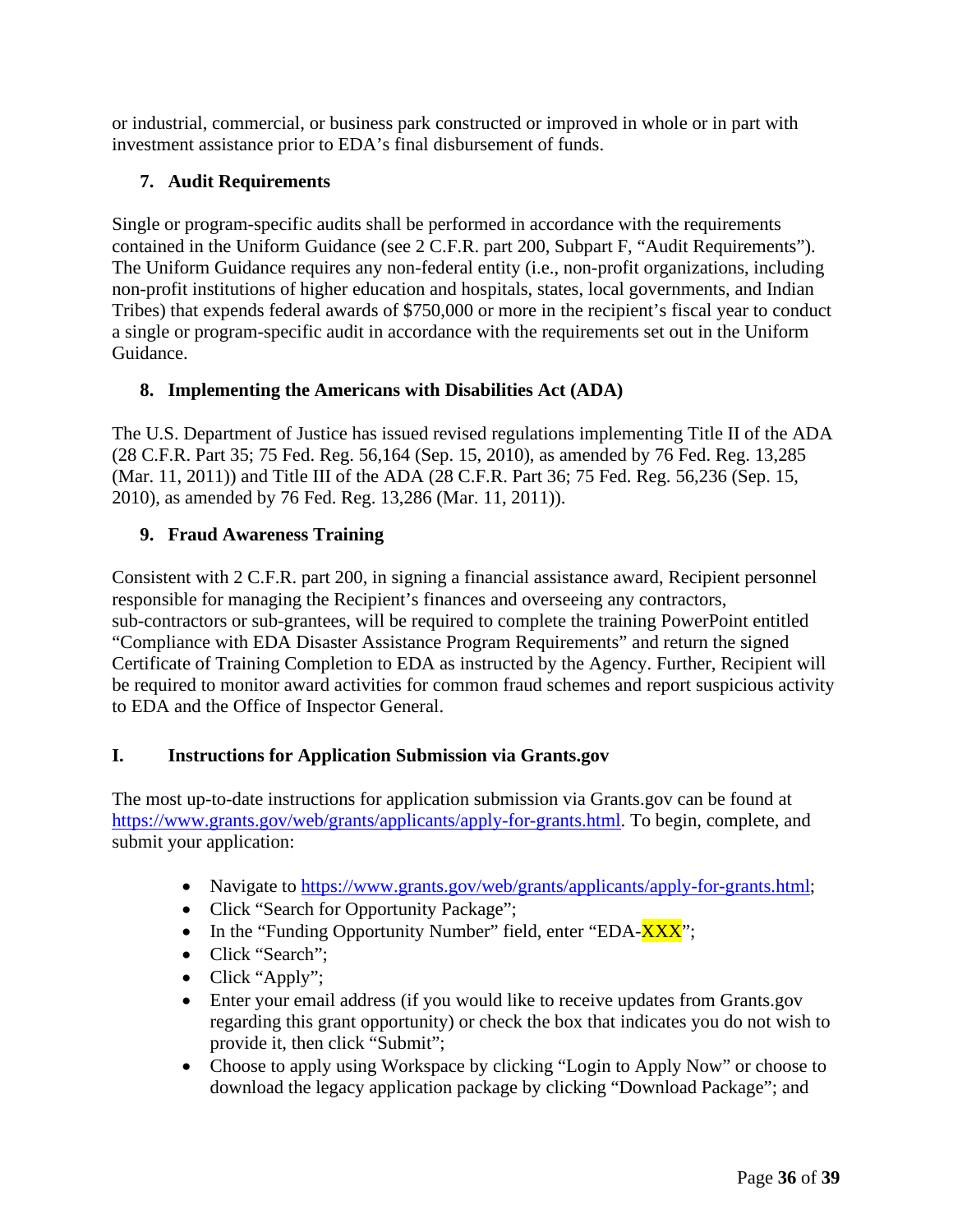• Follow the instructions provided on the Grants.gov website and on each webpage to complete and submit your application.

## <span id="page-36-0"></span>**1. Register Early and Submit Early.**

In order to submit an application through<http://www.grants.gov/> (Grants.gov), an applicant must register for a Grants.gov user ID and password. Note that this process can take between **three to five business days** or **as long as four weeks** if all steps are not completed correctly. Information about the Grants.gov registration process for organizations can be found at [http://www.grants.gov/web/grants/applicants/organization-registration.html.](http://www.grants.gov/web/grants/applicants/organization-registration.html) Please note that organizations already registered with Grants.gov do not need to re-register; however, all registered organizations must keep their System for Award Management (SAM), which includes the Central Contractor Registration (CCR) database, registration up-to-date through sam.gov or their applications will not be accepted by Grants.gov.

### **a. Pre-Submission Registration**

Before submitting a Full Application under this NOFO, each applicant must both register with Grants.gov and register its Authorized Organization Representative (AOR) with Grants.gov. Applicants should note that this process can be lengthy, requires interaction with multiple organizations not affiliated with EDA, and requires confirmation at each step.



Applicants may have already completed one or more of the steps set forth in the above flowchart, which depicts an example of how the pre-submission registration process generally flows (e.g., applicants may have already registered with Grants.gov, in which case they do not need to reregister). However, note that applicants that have not completed any of the above steps may require 23 or more business days to complete the required steps serially**.** Grants.gov is a centrally-managed Federal grants portal, and changes or updates to the process outlined above may occur after the publication of this NOFO. Prospective applicants should visit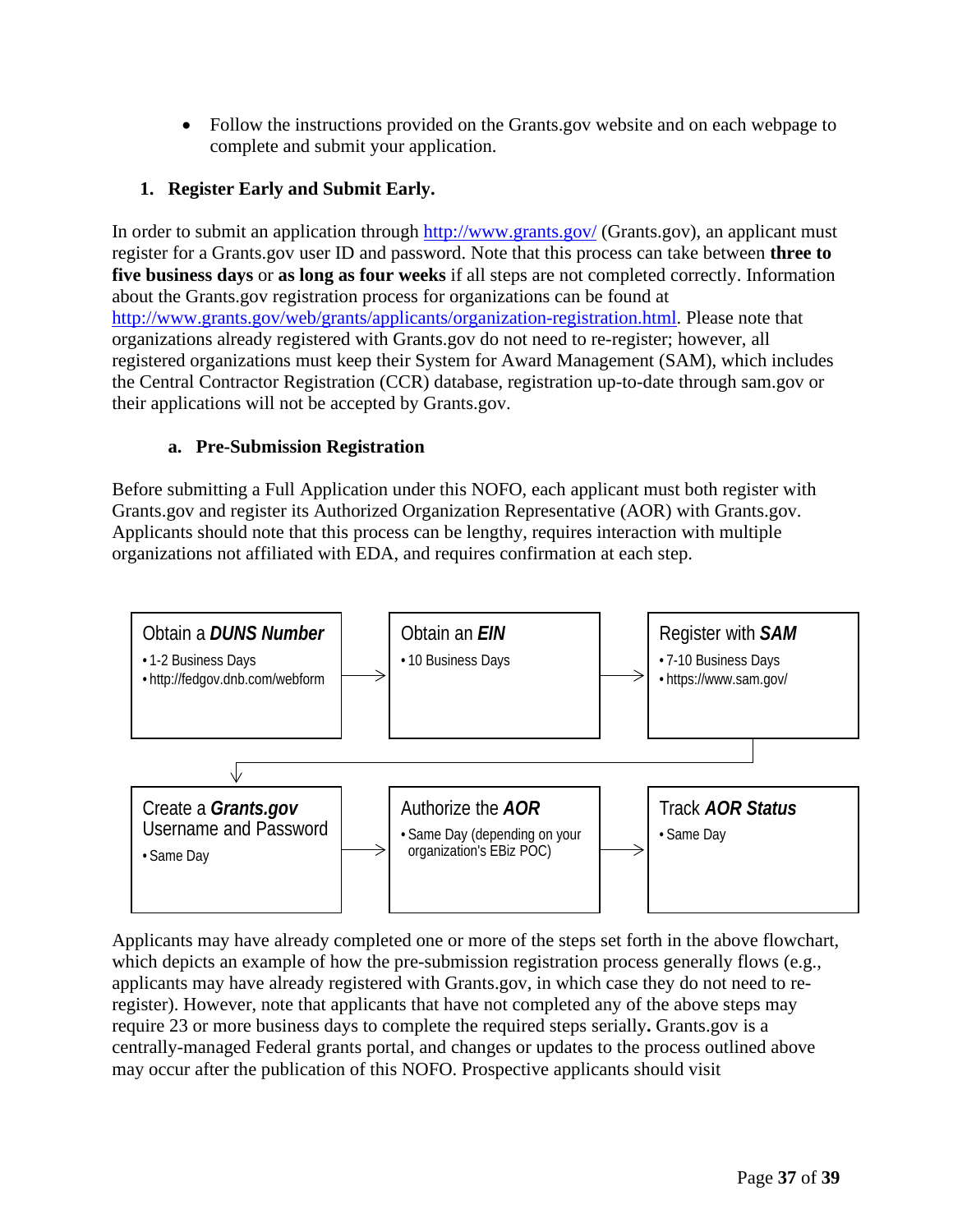<http://www.grants.gov/web/grants/applicants/organization-registration.html> to ensure that they follow the most up-to-date instructions.

### **b. AOR Requirement**

Applicants must register as organizations, not as individuals. As part of the registration process, you will register at least one Authorized Organization Representative (AOR) for your organization. AORs registered at Grants.gov are the only officials with the authority to submit applications at Grants.gov so please ensure that your organization's application is submitted by an AOR. **If the application is submitted by anyone other than your organization's AOR, it will be rejected by the Grants.gov system and cannot be considered by EDA.** Note that a given organization may designate multiple individuals as AORs for Grants.gov purposes.

### <span id="page-37-0"></span>**2. Field Limitations and Special Characters**

Please be advised that [Grants.gov](http://www.grants.gov/) provides the following notice with respect to form field limitations and special characters: [https://www.grants.gov/web/grants/applicants/submitting-utf-](https://www.grants.gov/web/grants/applicants/submitting-utf-8-special-characters.html)[8-special-characters.html.](https://www.grants.gov/web/grants/applicants/submitting-utf-8-special-characters.html)

### <span id="page-37-1"></span>**3. Verify That Your Submission Was Successful**

Applicants should save and print written proof of an electronic submission made at Grants.gov. Applicants can expect to receive multiple emails regarding the status of their submission. Since email communication can be unreliable, applicants must proactively check on the status of their application if they do not receive email notifications within a day of submission.

An applicant should expect to receive two initial emails from Grants.gov: the first will confirm receipt of the application, and the second will indicate that the application has either been successfully validated by the system before transmission to EDA or has been rejected due to errors. It can take up to two business days after Grants.gov receives an application for applicants to receive email notification of an error. Applicants will receive a third email once EDA has retrieved their applications.

EDA requests that applicants kindly refrain from submitting multiple copies of the same application package.

Applicants should save and print both the confirmation screen provided on the Grants.gov website after the applicant has submitted an application, and the confirmation email sent by Grants.gov when the application has been successfully received and validated in the system. If an applicant receives an email from Grants.gov indicating that the application was received and subsequently validated, but does not receive an email from [Grants.gov i](http://www.grants.gov/)ndicating that EDA has retrieved the application package within 72 hours of that email, the applicant may contact EDA using the contact information in section G (p. **Error! Bookmark not defined.**) of this NOFO to inquire if EDA is in receipt of the applicant's submission.